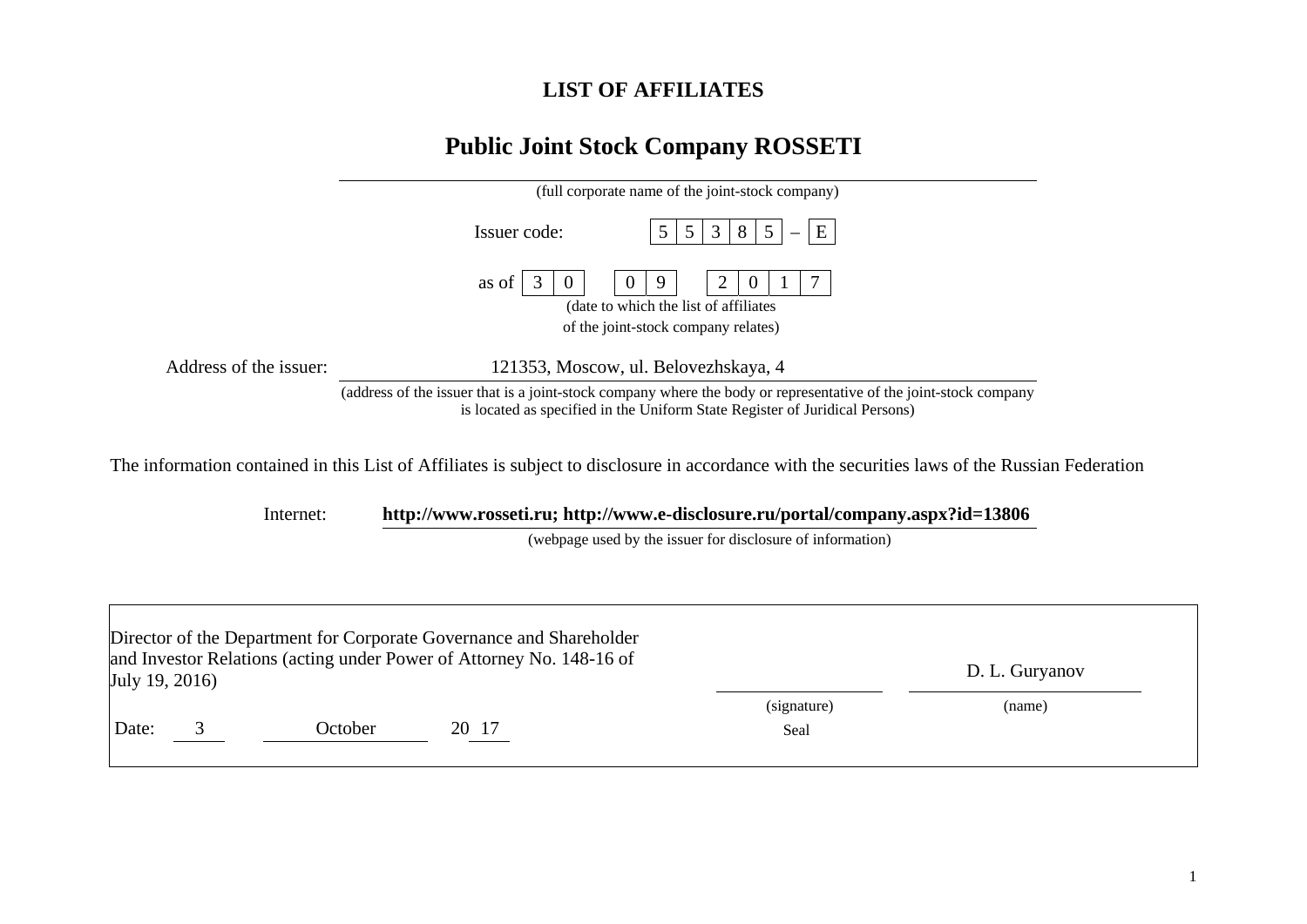|      | Codes of the Issuer |
|------|---------------------|
| INN  | 7728662669          |
| OGRN | 108776000019        |

## **I. Affiliates as of September 30, 2017**

| Item           | Affiliate's Full Corporate Name (in<br>the Case of a Nonprofit<br>Organization, Name) or Given,<br>Middle, and Family Names | Corporate Entity's Registered<br>Address or an Individual's Place<br>of Residence (specified only with<br>the consent of an individual) | Grounds for Being Deemed to Be an<br>Affiliate                                                               | <b>Start Date of</b><br>Being<br>Deemed to Be<br>an Affiliate | Affiliate's<br>Share in the<br>Authorized<br>Capital of the<br>Joint-Stock<br>Company, % | Percentage of the<br>Joint-Stock<br>Company's<br><b>Ordinary Shares</b><br>Owned by the<br>Affiliate |
|----------------|-----------------------------------------------------------------------------------------------------------------------------|-----------------------------------------------------------------------------------------------------------------------------------------|--------------------------------------------------------------------------------------------------------------|---------------------------------------------------------------|------------------------------------------------------------------------------------------|------------------------------------------------------------------------------------------------------|
|                | 2                                                                                                                           | 3                                                                                                                                       | $\overline{4}$                                                                                               | 5                                                             | 6                                                                                        | 7                                                                                                    |
|                | <b>Boris Ilyich Ayuyev</b>                                                                                                  |                                                                                                                                         | The person is a member of the<br><b>Board of Directors (Supervisory</b><br>Board) of the joint-stock company | June 30, 2017                                                 | 0.004467                                                                                 | 0.004514                                                                                             |
| $\overline{2}$ | <b>Stanislav Olegovich Ashirov</b>                                                                                          |                                                                                                                                         | The person is a member of the<br><b>Board of Directors (Supervisory</b><br>Board) of the joint-stock company | June 30, 2017                                                 |                                                                                          |                                                                                                      |
| 3              | Oleg Gennadyevich Barkin                                                                                                    | $\overline{a}$                                                                                                                          | The person is a member of the<br><b>Board of Directors (Supervisory</b><br>Board) of the joint-stock company | June 30, 2017                                                 |                                                                                          |                                                                                                      |
| $\overline{4}$ | Vasily Mikhailovich Belov                                                                                                   |                                                                                                                                         | The person is a member of the<br><b>Board of Directors (Supervisory</b><br>Board) of the joint-stock company | June 30, 2017                                                 |                                                                                          |                                                                                                      |
| 5              | <b>Oleg Markovich Dubnov</b>                                                                                                |                                                                                                                                         | The person is a member of the<br><b>Board of Directors (Supervisory</b><br>Board) of the joint-stock company | June 30, 2017                                                 |                                                                                          |                                                                                                      |
| 6              | Alexander Sergeyevich Kalinin                                                                                               | $\overline{\phantom{a}}$                                                                                                                | The person is a member of the<br>Board of Directors (Supervisory<br>Board) of the joint-stock company        | June 30, 2017                                                 |                                                                                          |                                                                                                      |
| $\tau$         | Vyacheslav Mikhailovich<br>Kravchenko                                                                                       |                                                                                                                                         | The person is a member of the<br><b>Board of Directors (Supervisory</b><br>Board) of the joint-stock company | June 30, 2017                                                 |                                                                                          |                                                                                                      |
| 8              | Andrey Yevgenyevich Murov                                                                                                   | $\blacksquare$                                                                                                                          | The person is a member of the<br><b>Board of Directors (Supervisory</b><br>Board) of the joint-stock company | June 30, 2017                                                 |                                                                                          |                                                                                                      |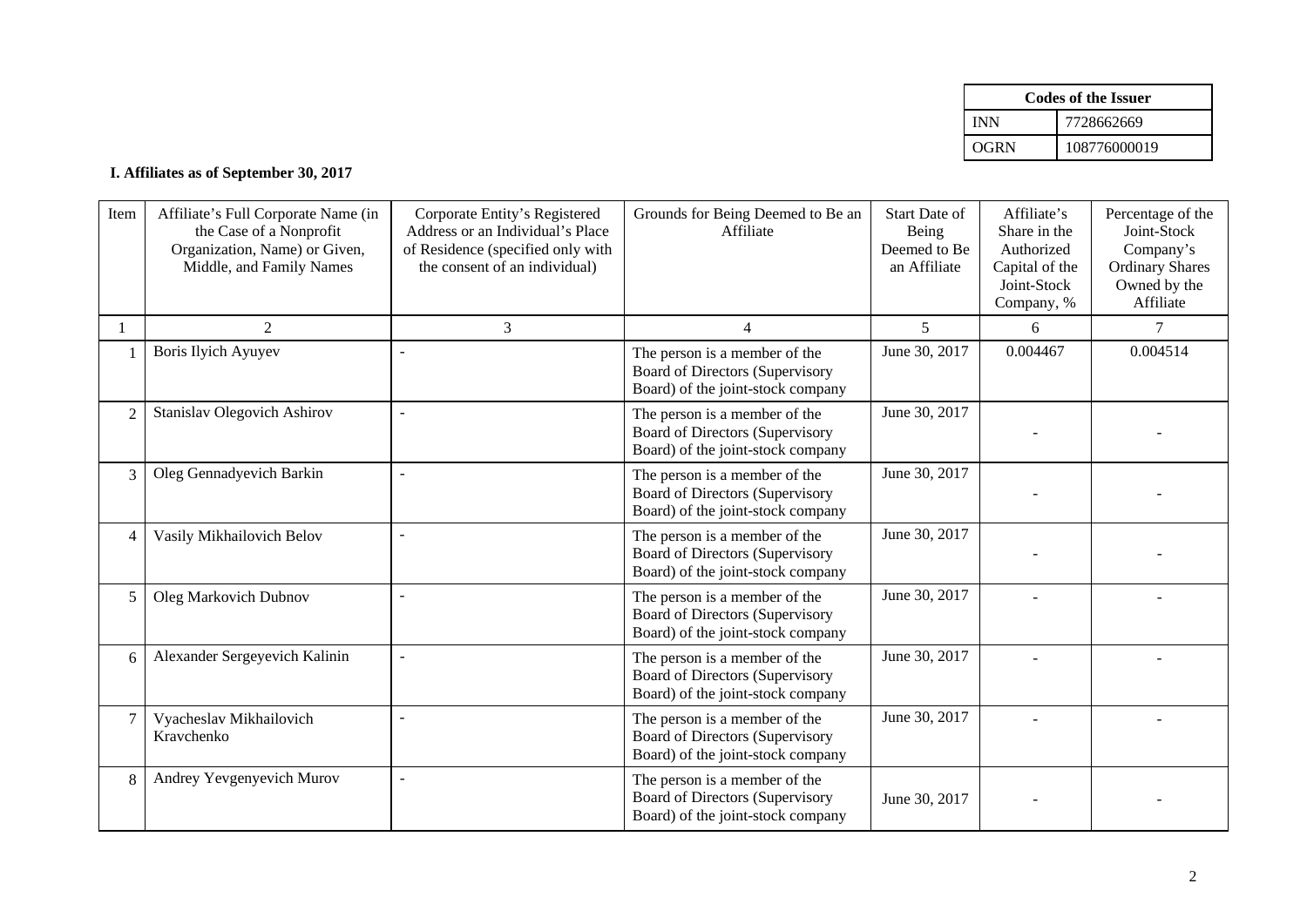|    |                                 |                          | The person is a member of the same<br>group of persons as the joint-stock<br>company                         | November 11,<br>2013  |  |
|----|---------------------------------|--------------------------|--------------------------------------------------------------------------------------------------------------|-----------------------|--|
| 9  | Alexander Valentinovich Novak   | $\overline{\phantom{a}}$ | The person is a member of the<br>Board of Directors (Supervisory<br>Board) of the joint-stock company        | June 30, 2017         |  |
| 10 | Nikolay Radyevich Podguzov      | $\overline{a}$           | The person is a member of the<br>Board of Directors (Supervisory<br>Board) of the joint-stock company        | June 30, 2017         |  |
| 11 | Mikhail Igorevich Poluboyarinov | $\overline{a}$           | The person is a member of the<br>Board of Directors (Supervisory<br>Board) of the joint-stock company        | June 30, 2017         |  |
| 12 | Nikolay Dmitryevich Rogalev     | $\overline{a}$           | The person is a member of the<br>Board of Directors (Supervisory<br>Board) of the joint-stock company        | June 30, 2017         |  |
| 13 | Anatoly Vladimirovich Tikhonov  | $\overline{\phantom{a}}$ | The person is a member of the<br><b>Board of Directors (Supervisory</b><br>Board) of the joint-stock company | June 30, 2017         |  |
| 14 | Sergey Ivanovich Shmatko        | $\overline{a}$           | The person is a member of the<br>Board of Directors (Supervisory<br>Board) of the joint-stock company        | June 30, 2017         |  |
| 15 | Nikolay Grigoryevich Shulginov  | $\overline{a}$           | The person is a member of the<br>Board of Directors (Supervisory<br>Board) of the joint-stock company        | June 30, 2017         |  |
| 16 | Pavel Anatolievich Livinsky     | $\overline{\phantom{a}}$ | The person exercises the powers of<br>the sole executive body of the joint-<br>stock company                 | September 12,<br>2017 |  |
|    |                                 |                          | The person is a member of the<br>collegial executive body of the joint-<br>stock company                     | September 12,<br>2017 |  |
|    |                                 |                          | The person is a member of the same<br>group of persons as the joint-stock<br>company                         | September 12,<br>2017 |  |
| 17 | Roman Nikolaevich Berdnikov     |                          | The person is a member of the                                                                                | October 5.            |  |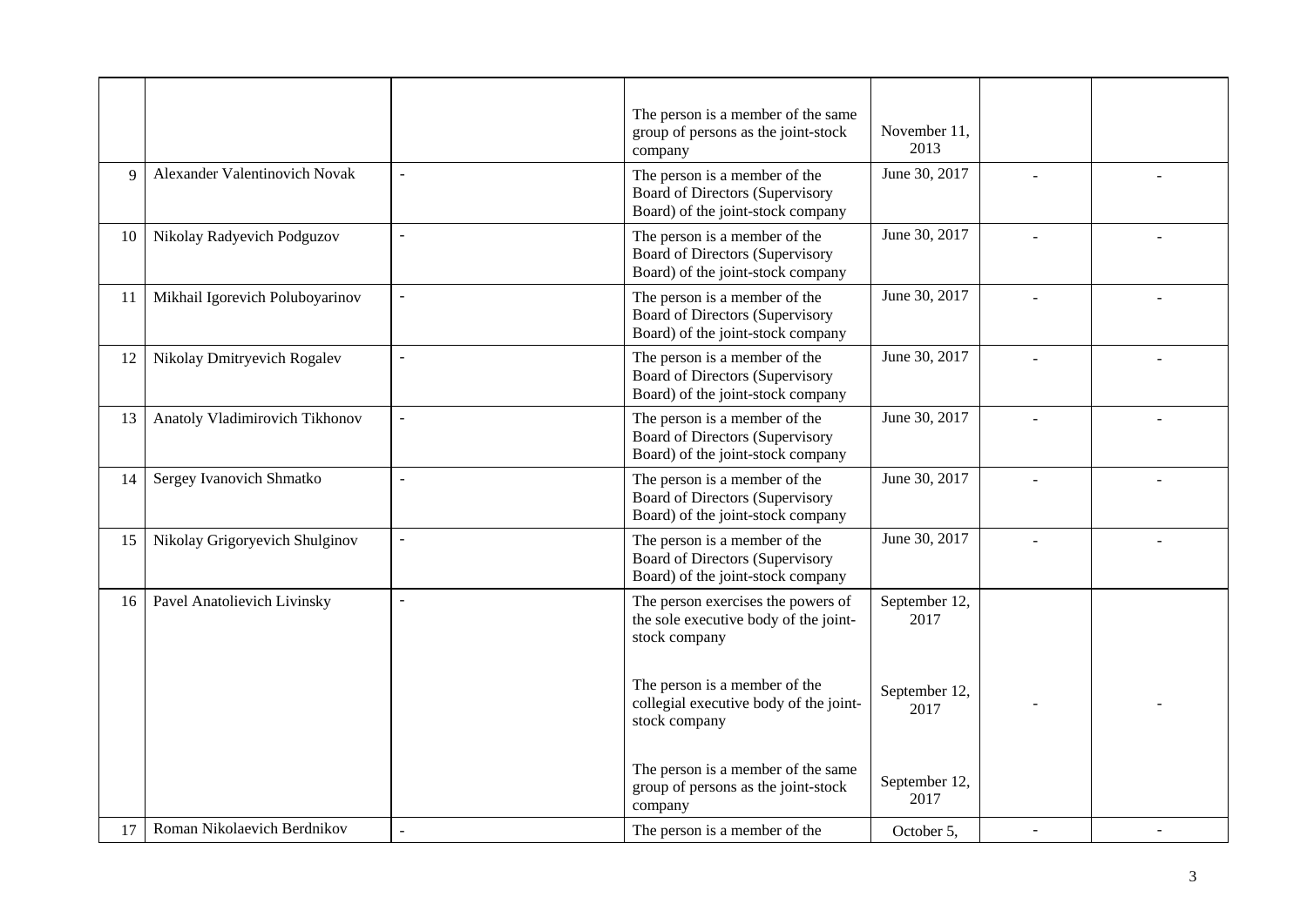|    |                                                                                                    |                          | collegial executive body of the joint-<br>stock company                                                                                                                                                       | 2012                 |  |
|----|----------------------------------------------------------------------------------------------------|--------------------------|---------------------------------------------------------------------------------------------------------------------------------------------------------------------------------------------------------------|----------------------|--|
|    |                                                                                                    |                          | The person is a member of the same<br>group of persons as the joint-stock<br>company                                                                                                                          | December 24,<br>2015 |  |
| 18 | Nikolay Nikolayevich Varlamov                                                                      | $\overline{a}$           | The person is a member of the<br>collegial executive body of the joint-<br>stock company                                                                                                                      | August 5,<br>2015    |  |
| 19 | Andrey Aleksandrovich Dyomin                                                                       | $\sim$                   | The person is a member of the<br>collegial executive body of the joint-<br>stock company                                                                                                                      | July 4, 2013         |  |
| 20 | Valentin Yefimovich Mezhevich                                                                      |                          | The person is a member of the<br>collegial executive body of the joint-<br>stock company                                                                                                                      | November 12,<br>2013 |  |
| 21 | Federal Grid Company of Unified<br>Energy System, Public Joint-Stock<br>Company                    | Moscow, Russia           | The joint-stock company may<br>control more than 20 percent of the<br>total number of votes attaching to<br>the shares (contributions, stakes)<br>comprising the authorized (share)<br>capital of such person | June 14, 2013        |  |
|    |                                                                                                    |                          | The person is a member of the same<br>group of persons as the joint-stock<br>company                                                                                                                          | July 10, 2012        |  |
| 22 | <b>Interregional Distribution Grid</b><br>Company of Centre, Public Joint-<br><b>Stock Company</b> | Moscow, Russia           | The joint-stock company may<br>control more than 20 percent of the<br>total number of votes attaching to<br>the shares (contributions, stakes)<br>comprising the authorized (share)<br>capital of such person | July 1, 2008         |  |
|    |                                                                                                    |                          | The person is a member of the same<br>group of persons as the joint-stock<br>company                                                                                                                          | July 1, 2008         |  |
| 23 | <b>Interregional Distribution Grid</b><br>Company of North-West, Public<br>Joint Stock Company     | Saint Petersburg, Russia | The joint-stock company may<br>control more than 20 percent of the<br>total number of votes attaching to                                                                                                      |                      |  |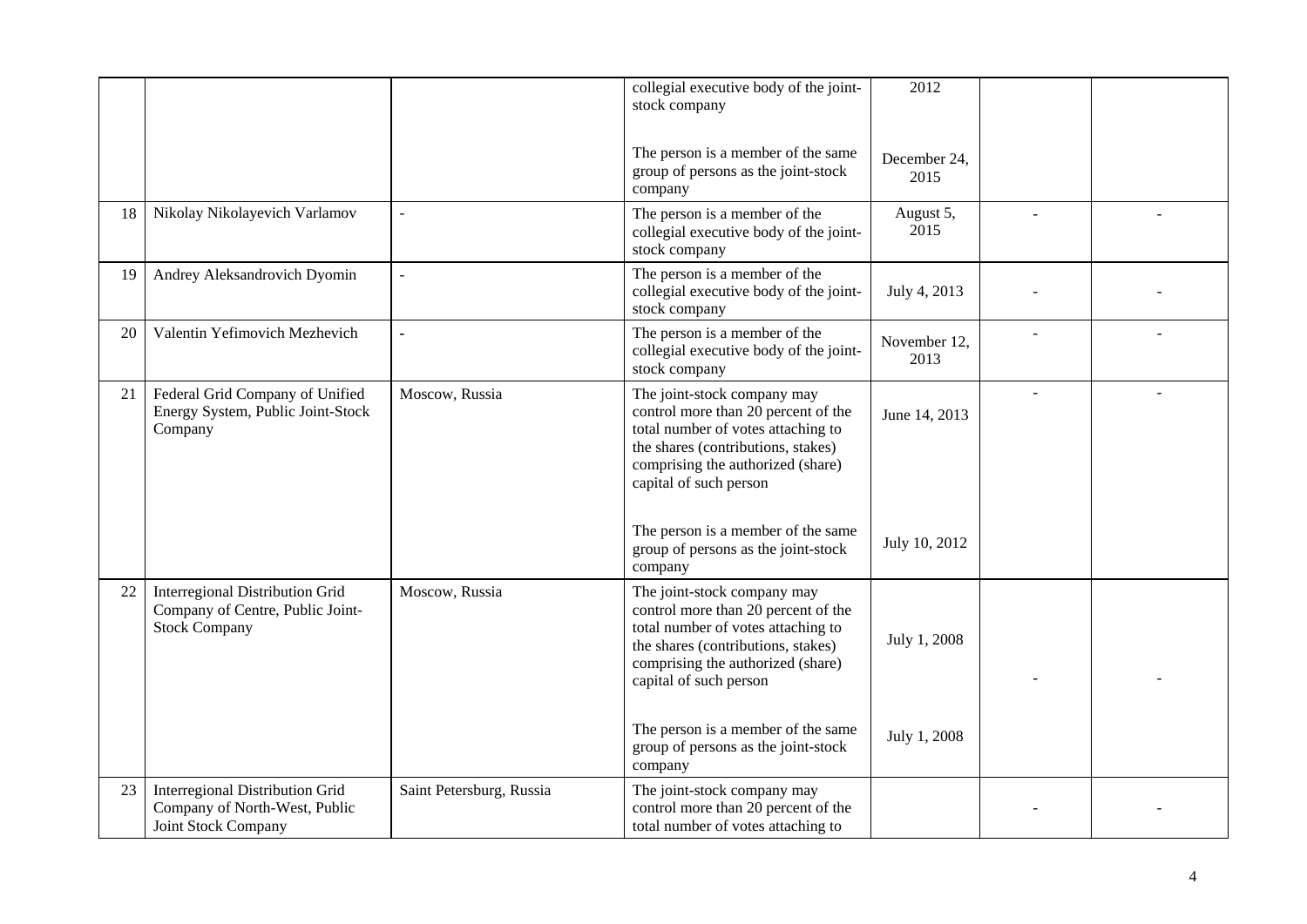| 27 | <b>Interregional Distribution Grid</b>                                                                         | Rostov-on-Don, Russia                                          | The joint-stock company may                                                                                                                                                                                   |              |          |          |
|----|----------------------------------------------------------------------------------------------------------------|----------------------------------------------------------------|---------------------------------------------------------------------------------------------------------------------------------------------------------------------------------------------------------------|--------------|----------|----------|
|    |                                                                                                                |                                                                | The person is a member of the same<br>group of persons as the joint-stock<br>company                                                                                                                          | July 1, 2008 | 0.001036 | 0.001046 |
| 26 | <b>Interregional Distribution Grid</b><br>Company of Center and Volga<br>Region, Public Joint Stock<br>Company | Nizhni Novgorod, Russia                                        | The joint-stock company may<br>control more than 20 percent of the<br>total number of votes attaching to<br>the shares (contributions, stakes)<br>comprising the authorized (share)<br>capital of such person | July 1, 2008 |          |          |
|    |                                                                                                                |                                                                | The person is a member of the same<br>group of persons as the joint-stock<br>company                                                                                                                          | July 1, 2008 |          |          |
| 25 | <b>Public Joint Stock Company</b><br><b>Interregional Distribution Grid</b><br>Company of Siberia              | Krasnoyarsk, Russia                                            | The joint-stock company may<br>control more than 20 percent of the<br>total number of votes attaching to<br>the shares (contributions, stakes)<br>comprising the authorized (share)<br>capital of such person | July 1, 2008 | 0.000262 | 0.000265 |
|    |                                                                                                                |                                                                | The person is a member of the same<br>group of persons as the joint-stock<br>company                                                                                                                          | July 1, 2008 |          |          |
| 24 | <b>Interregional Distribution Grid</b><br>Company of Urals, Joint Stock<br>Company                             | Russia, 620026, Yekaterinburg,<br>ul. Mamina-Sibiryaka, d. 140 | The joint-stock company may<br>control more than 20 percent of the<br>total number of votes attaching to<br>the shares (contributions, stakes)<br>comprising the authorized (share)<br>capital of such person | July 1, 2008 |          |          |
|    |                                                                                                                |                                                                | The person is a member of the same<br>group of persons as the joint-stock<br>company                                                                                                                          | July 1, 2008 |          |          |
|    |                                                                                                                |                                                                | the shares (contributions, stakes)<br>comprising the authorized (share)<br>capital of such person                                                                                                             | July 1, 2008 |          |          |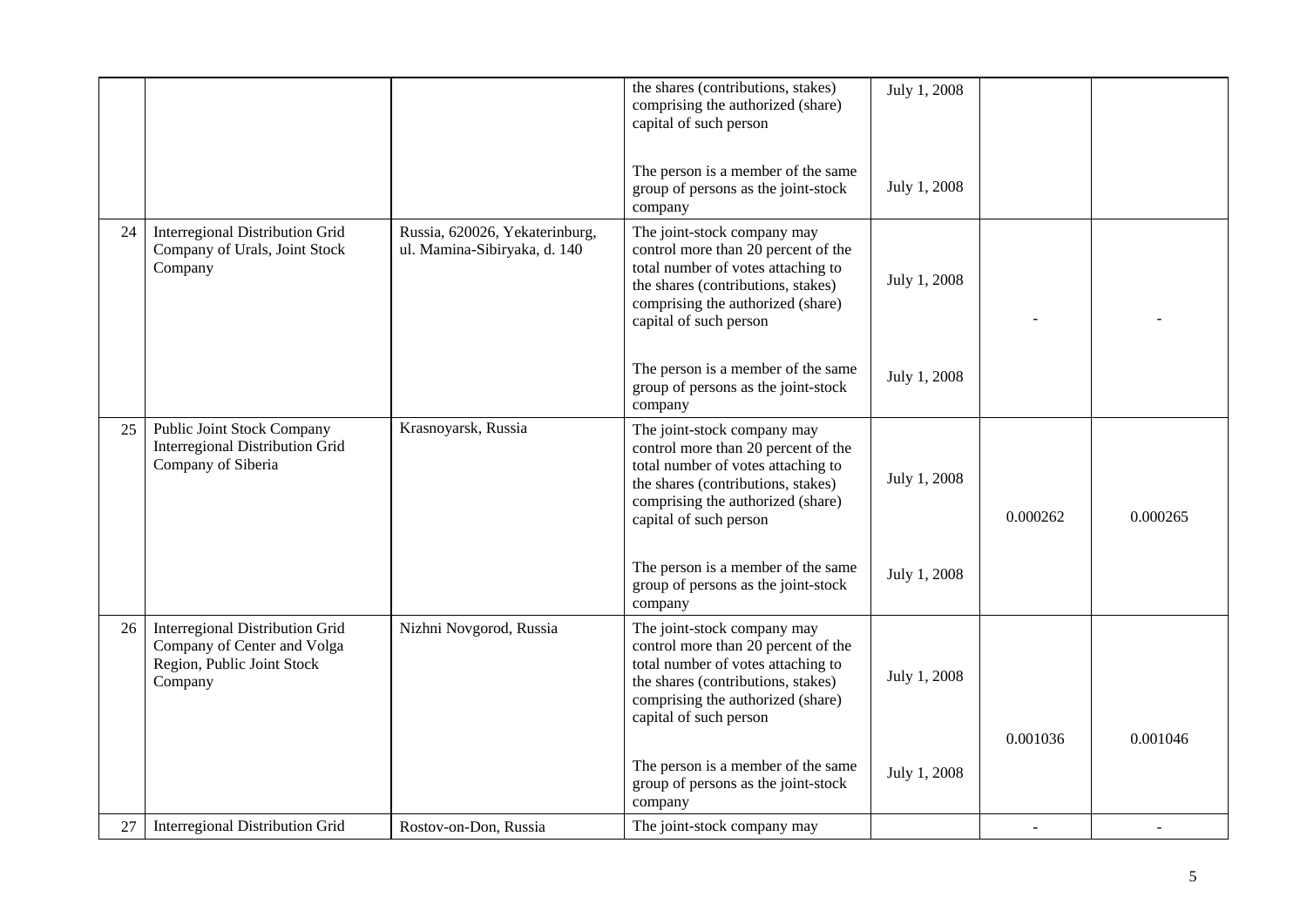|    | Company of South, Public Joint<br><b>Stock Company</b>                                         |                                                                                                              | control more than 20 percent of the<br>total number of votes attaching to<br>the shares (contributions, stakes)<br>comprising the authorized (share)<br>capital of such person                                | July 1, 2008 |          |          |
|----|------------------------------------------------------------------------------------------------|--------------------------------------------------------------------------------------------------------------|---------------------------------------------------------------------------------------------------------------------------------------------------------------------------------------------------------------|--------------|----------|----------|
|    |                                                                                                |                                                                                                              | The person is a member of the same<br>group of persons as the joint-stock<br>company                                                                                                                          | July 1, 2008 |          |          |
| 28 | Interregional Distribution Grid<br>Company of Volga, Public Joint-<br><b>Stock Company</b>     | Saratov, Russia                                                                                              | The joint-stock company may<br>control more than 20 percent of the<br>total number of votes attaching to<br>the shares (contributions, stakes)<br>comprising the authorized (share)<br>capital of such person | July 1, 2008 | 0.000005 | 0.000005 |
|    |                                                                                                |                                                                                                              | The person is a member of the same<br>group of persons as the joint-stock<br>company                                                                                                                          | July 1, 2008 |          |          |
| 29 | Interregional Distribution Grid<br>Company of Northern Caucasus,<br>Public Joint-Stock Company | Russia, 357506, Stavropol<br>Territory, Pyatigorsk, village of<br>Energetik, ul. Podstantsionnaya, d.<br>13a | The joint-stock company may<br>control more than 20 percent of the<br>total number of votes attaching to<br>the shares (contributions, stakes)<br>comprising the authorized (share)<br>capital of such person | July 1, 2008 |          |          |
|    |                                                                                                |                                                                                                              | The person is a member of the same<br>group of persons as the joint-stock<br>company                                                                                                                          | July 1, 2008 |          |          |
| 30 | Joint Stock Company<br>Tyumenenergo                                                            | Surgut, Khanty-Mansijsk<br>Autonomous District - Yugra,<br>Tyumen Region, Russia                             | The joint-stock company may<br>control more than 20 percent of the<br>total number of votes attaching to<br>the shares (contributions, stakes)<br>comprising the authorized (share)<br>capital of such person | July 1, 2008 | 0.002486 |          |
|    |                                                                                                |                                                                                                              | The person is a member of the same<br>group of persons as the joint-stock                                                                                                                                     | July 1, 2008 |          |          |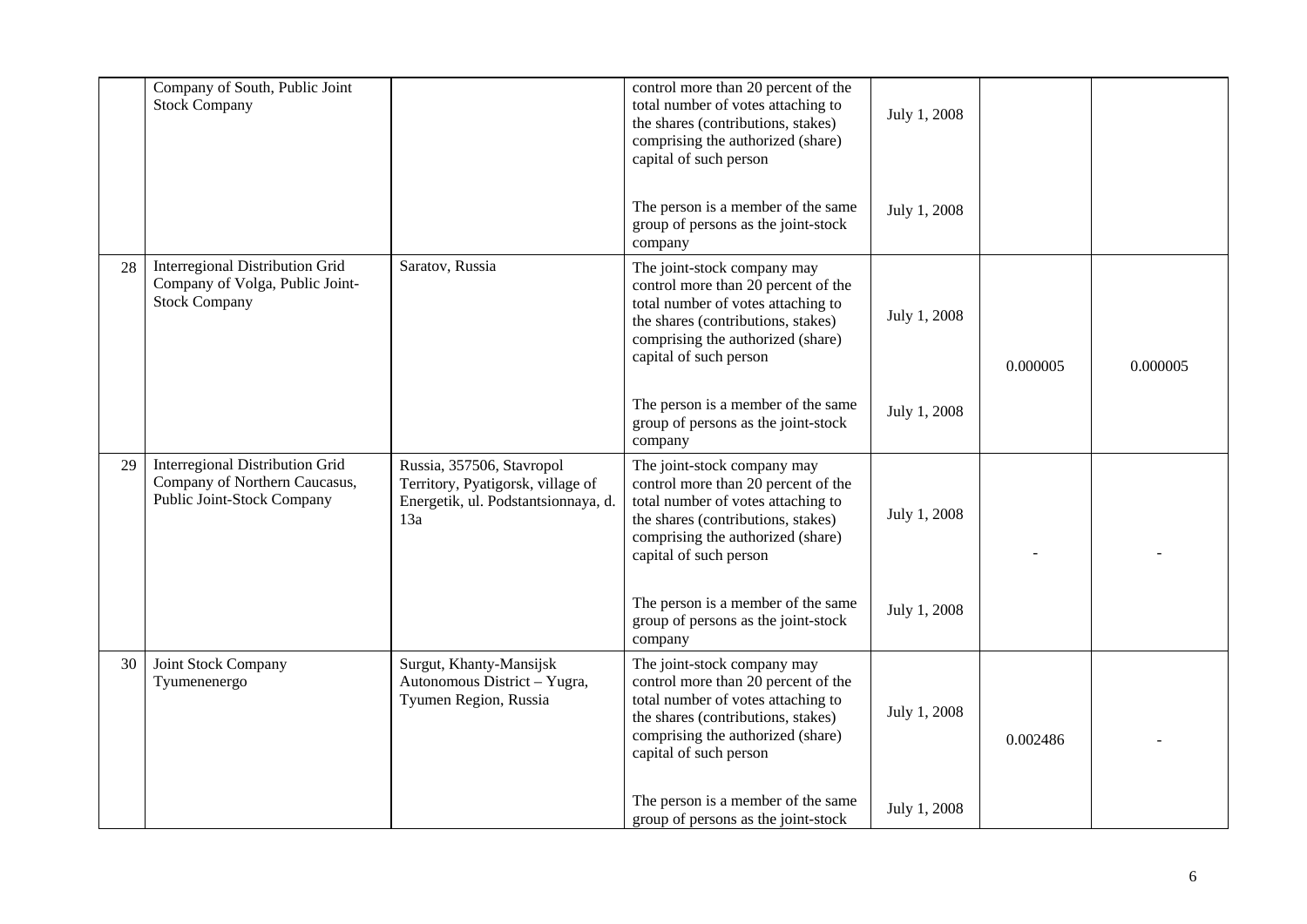|    |                                                                      |                          | company                                                                                                                                                                                                       |              |  |
|----|----------------------------------------------------------------------|--------------------------|---------------------------------------------------------------------------------------------------------------------------------------------------------------------------------------------------------------|--------------|--|
| 31 | PUBLIC JOINT-STOCK<br><b>COMPANY LENENERGO</b>                       | Saint Petersburg, Russia | The joint-stock company may<br>control more than 20 percent of the<br>total number of votes attaching to<br>the shares (contributions, stakes)<br>comprising the authorized (share)<br>capital of such person | July 1, 2008 |  |
|    |                                                                      |                          | The person is a member of the same<br>group of persons as the joint-stock<br>company                                                                                                                          | July 1, 2008 |  |
| 32 | Public Joint-Stock Company<br>Moscow United Electric Grid<br>Company | Moscow, Russia           | The joint-stock company may<br>control more than 20 percent of the<br>total number of votes attaching to<br>the shares (contributions, stakes)<br>comprising the authorized (share)<br>capital of such person | July 1, 2008 |  |
|    |                                                                      |                          | The person is a member of the same<br>group of persons as the joint-stock<br>company                                                                                                                          | July 1, 2008 |  |
| 33 | Yantarenergo Joint-Stock Company                                     | Kaliningrad, Russia      | The joint-stock company may<br>control more than 20 percent of the<br>total number of votes attaching to<br>the shares (contributions, stakes)<br>comprising the authorized (share)<br>capital of such person | July 1, 2008 |  |
|    |                                                                      |                          | The person is a member of the same<br>group of persons as the joint-stock<br>company                                                                                                                          | July 1, 2008 |  |
| 34 | JOINT STOCK COMPANY<br>NORTH-WEST ENERGY<br>MANAGING COMPANY         | Saint Petersburg, Russia | The joint-stock company may<br>control more than 20 percent of the<br>total number of votes attaching to<br>the shares (contributions, stakes)<br>comprising the authorized (share)<br>capital of such person | July 1, 2008 |  |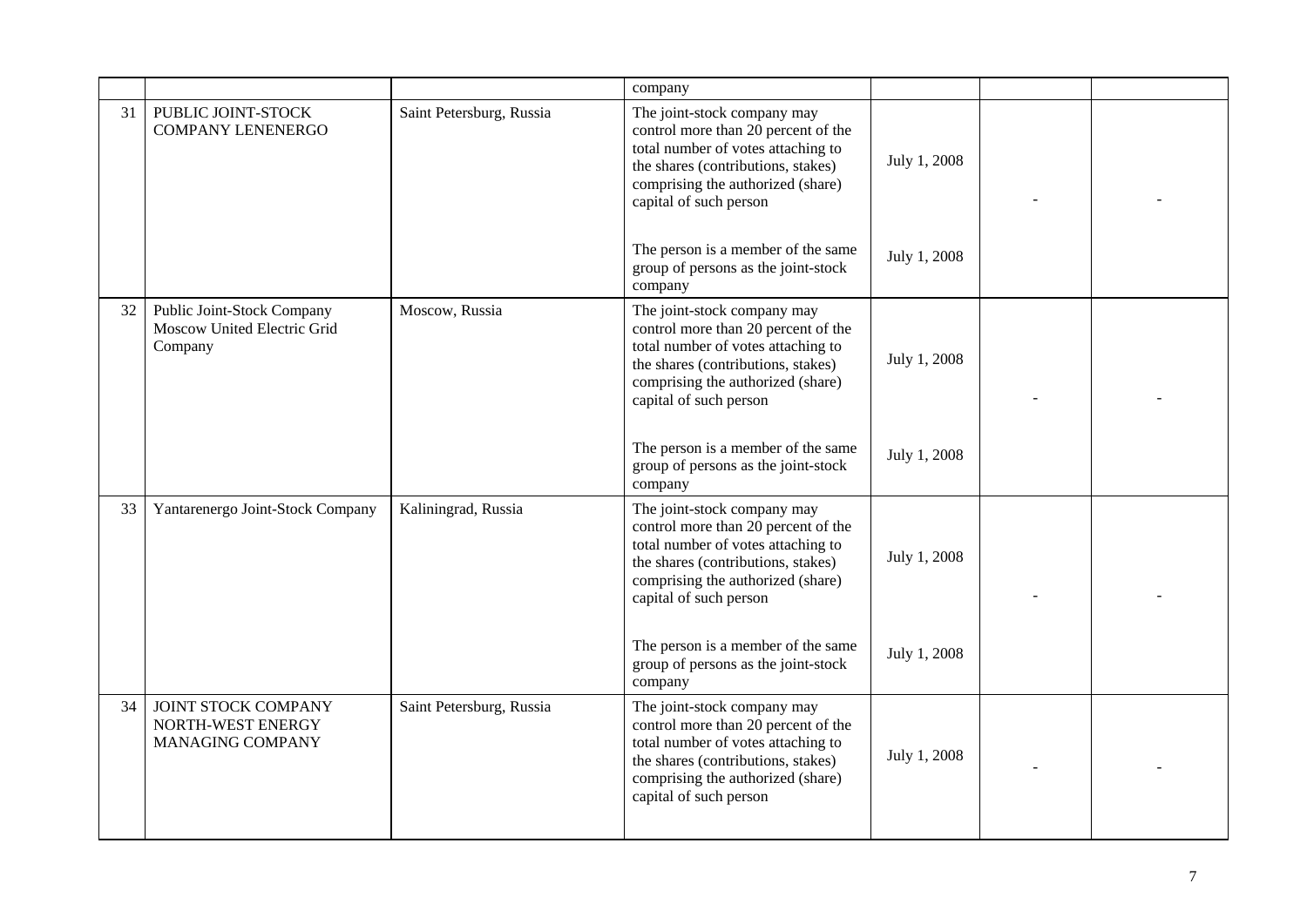|    |                                                               |                                                  | The person is a member of the same<br>group of persons as the joint-stock<br>company                                                                                                                          | July 1, 2008 |          |          |
|----|---------------------------------------------------------------|--------------------------------------------------|---------------------------------------------------------------------------------------------------------------------------------------------------------------------------------------------------------------|--------------|----------|----------|
| 35 | Dagestan Energy Supply Company,<br>Public Joint-Stock Company | Makhachkala, Republic of<br>Dagestan, Russia     | The joint-stock company may<br>control more than 20 percent of the<br>total number of votes attaching to<br>the shares (contributions, stakes)<br>comprising the authorized (share)<br>capital of such person | July 1, 2008 |          |          |
|    |                                                               |                                                  | The person is a member of the same<br>group of persons as the joint-stock<br>company                                                                                                                          | July 1, 2008 |          |          |
| 36 | Kabardino-Balkarian Energy Supply<br>Joint-Stock Company      | Nalchik, Kabardino-Balkarian<br>Republic, Russia | The joint-stock company may<br>control more than 20 percent of the<br>total number of votes attaching to<br>the shares (contributions, stakes)<br>comprising the authorized (share)<br>capital of such person | July 1, 2008 |          |          |
|    |                                                               |                                                  | The person is a member of the same<br>group of persons as the joint-stock<br>company                                                                                                                          | July 1, 2008 |          |          |
| 37 | Joint-Stock Company Karachaevo-<br>Cherkesskenergo            | Cherkessk, Karachay-Cherkess<br>Republic, Russia | The joint-stock company may<br>control more than 20 percent of the<br>total number of votes attaching to<br>the shares (contributions, stakes)<br>comprising the authorized (share)<br>capital of such person | July 1, 2008 | 0.000059 | 0.000059 |
|    |                                                               |                                                  | The person is a member of the same<br>group of persons as the joint-stock<br>company                                                                                                                          | July 1, 2008 |          |          |
| 38 | Kalmenergosbyt Joint-Stock<br>Company                         | Elista, Republic of Kalmykia,<br>Russia          | The joint-stock company may<br>control more than 20 percent of the<br>total number of votes attaching to<br>the shares (contributions, stakes)<br>comprising the authorized (share)                           | July 1, 2008 |          |          |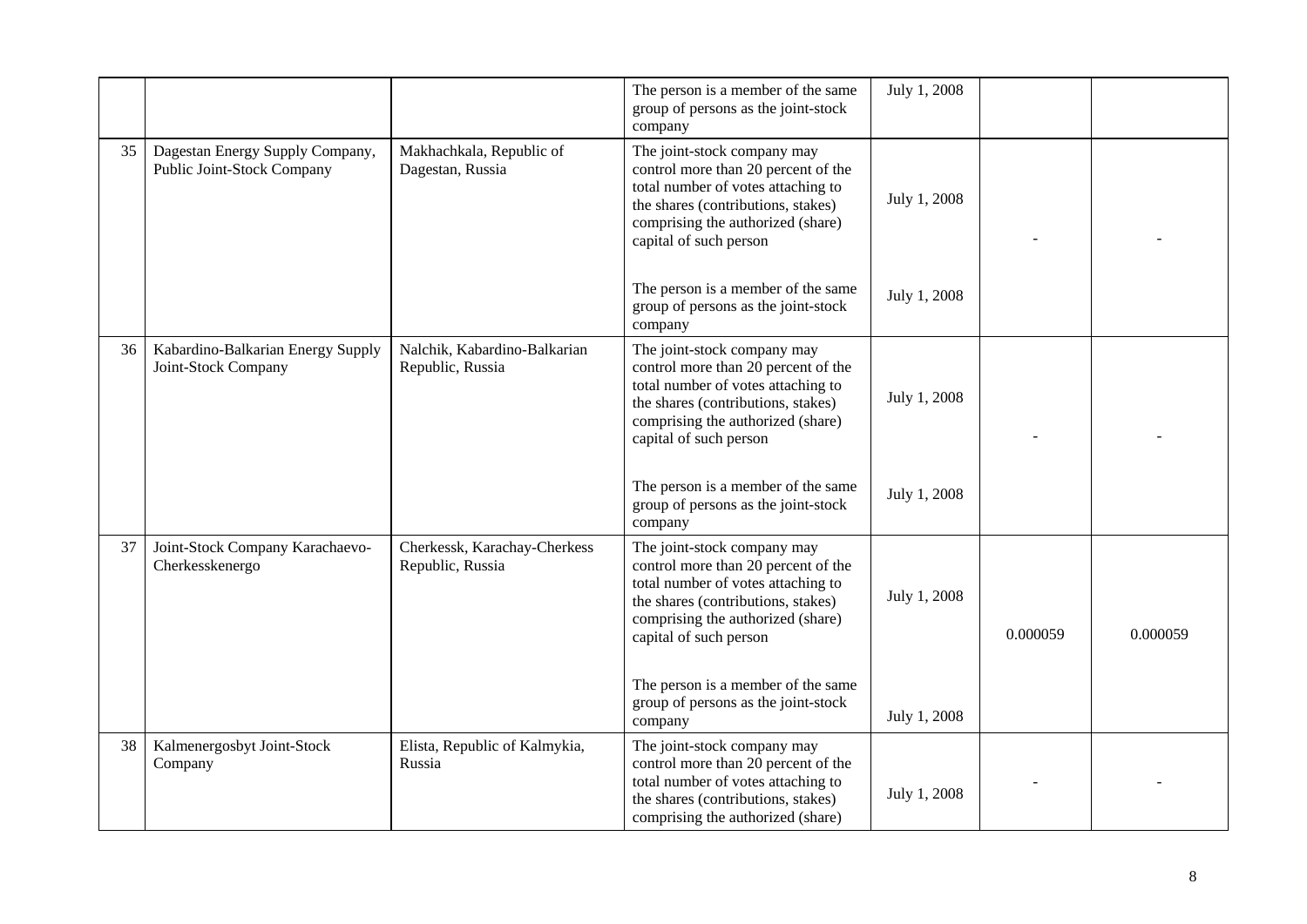|    |                                                                       |                          | capital of such person                                                                                                                                                                                        |               |          |          |
|----|-----------------------------------------------------------------------|--------------------------|---------------------------------------------------------------------------------------------------------------------------------------------------------------------------------------------------------------|---------------|----------|----------|
|    |                                                                       |                          | The person is a member of the same<br>group of persons as the joint-stock<br>company                                                                                                                          | July 1, 2008  |          |          |
| 39 | Joint Stock Company Power Grid<br><b>Optical Networks Engineering</b> | Moscow, Russia           | The joint-stock company may<br>control more than 20 percent of the<br>total number of votes attaching to<br>the shares (contributions, stakes)<br>comprising the authorized (share)<br>capital of such person | July 1, 2008  | 0.000333 | 0.000337 |
|    |                                                                       |                          | The person is a member of the same<br>group of persons as the joint-stock<br>company                                                                                                                          | July 1, 2008  |          |          |
| 40 | Joint-Stock Company Saint<br>Petersburg Power Grid                    | Saint Petersburg, Russia | The person is a member of the same<br>group of persons as the joint-stock<br>company                                                                                                                          | June 30, 2015 |          |          |
| 41 | Joint-Stock Company Petrodvorets<br><b>Electric Company</b>           | Saint Petersburg, Russia | The person is a member of the same<br>group of persons as the joint-stock<br>company                                                                                                                          | June 30, 2015 |          |          |
| 42 | Engineering Center UES Real Estate<br>Joint-Stock Company             | Moscow, Russia           | The joint-stock company may<br>control more than 20 percent of the<br>total number of votes attaching to<br>the shares (contributions, stakes)<br>comprising the authorized (share)<br>capital of such person | July 1, 2008  |          |          |
|    |                                                                       |                          | The person is a member of the same<br>group of persons as the joint-stock<br>company                                                                                                                          | July 1, 2008  |          |          |
| 43 | <b>Public-Stock Company Tomsk</b><br><b>Distribution Company</b>      | Tomsk, Russia            | The joint-stock company may<br>control more than 20 percent of the<br>total number of votes attaching to<br>the shares (contributions, stakes)<br>comprising the authorized (share)<br>capital of such person | July 1, 2008  |          |          |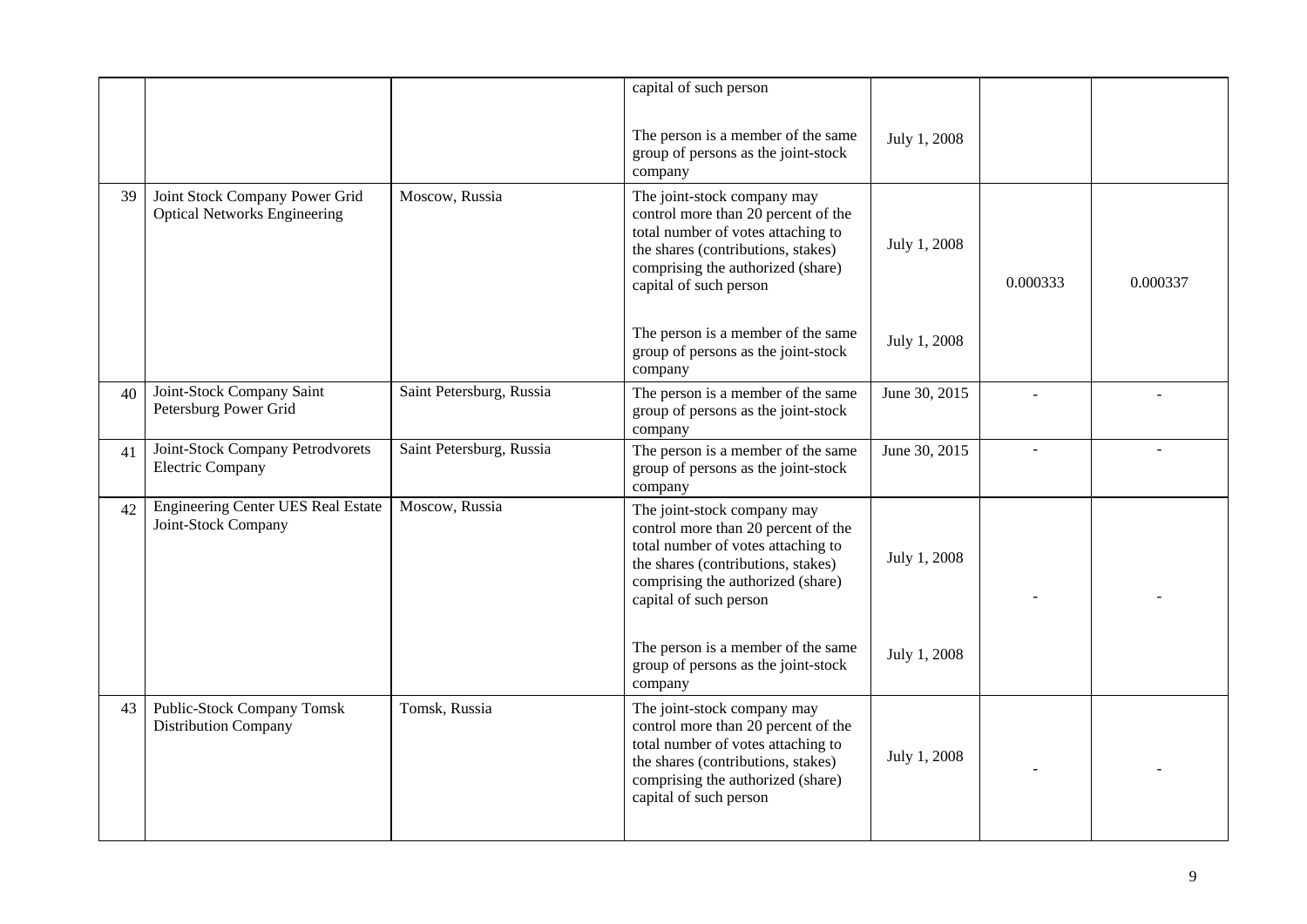|    |                                                                                              |                                                               | The person is a member of the same<br>group of persons as the joint-stock<br>company                                                                                                                          | July 1, 2008 |  |
|----|----------------------------------------------------------------------------------------------|---------------------------------------------------------------|---------------------------------------------------------------------------------------------------------------------------------------------------------------------------------------------------------------|--------------|--|
| 44 | Joint-Stock Company Technical<br><b>Customer Center</b>                                      | Moscow, Russia                                                | The joint-stock company may<br>control more than 20 percent of the<br>total number of votes attaching to<br>the shares (contributions, stakes)<br>comprising the authorized (share)<br>capital of such person | July 1, 2008 |  |
|    |                                                                                              |                                                               | The person is a member of the same<br>group of persons as the joint-stock<br>company                                                                                                                          | July 1, 2008 |  |
| 45 | Joint-Stock Company Association<br><b>VNIPIENERGOPROM</b>                                    | Russia, 105094, Moscow,<br>Semyonovskaya nab., d. 2/1         | The joint-stock company may<br>control more than 20 percent of the<br>total number of votes attaching to<br>the shares (contributions, stakes)<br>comprising the authorized (share)<br>capital of such person | July 1, 2008 |  |
|    |                                                                                              |                                                               | The person is a member of the same<br>group of persons as the joint-stock<br>company                                                                                                                          | July 1, 2008 |  |
| 46 | Special Design Bureau of Heat<br>Power Engineering Equipment VTI<br>Open Joint-Stock Company | Russia, 115280, Moscow, 3<br>Avtozavodsky pr-d, d. 4, korp. 1 | The joint-stock company may<br>control more than 20 percent of the<br>total number of votes attaching to<br>the shares (contributions, stakes)<br>comprising the authorized (share)<br>capital of such person | July 1, 2008 |  |
|    |                                                                                              |                                                               | The person is a member of the same<br>group of persons as the joint-stock<br>company                                                                                                                          | July 1, 2008 |  |
| 47 | Tyvaenergosbyt Joint-Stock<br>Company                                                        | Kyzyl, Republic of Tyva, Russia                               | The joint-stock company may<br>control more than 20 percent of the<br>total number of votes attaching to<br>the shares (contributions, stakes)<br>comprising the authorized (share)                           | July 1, 2008 |  |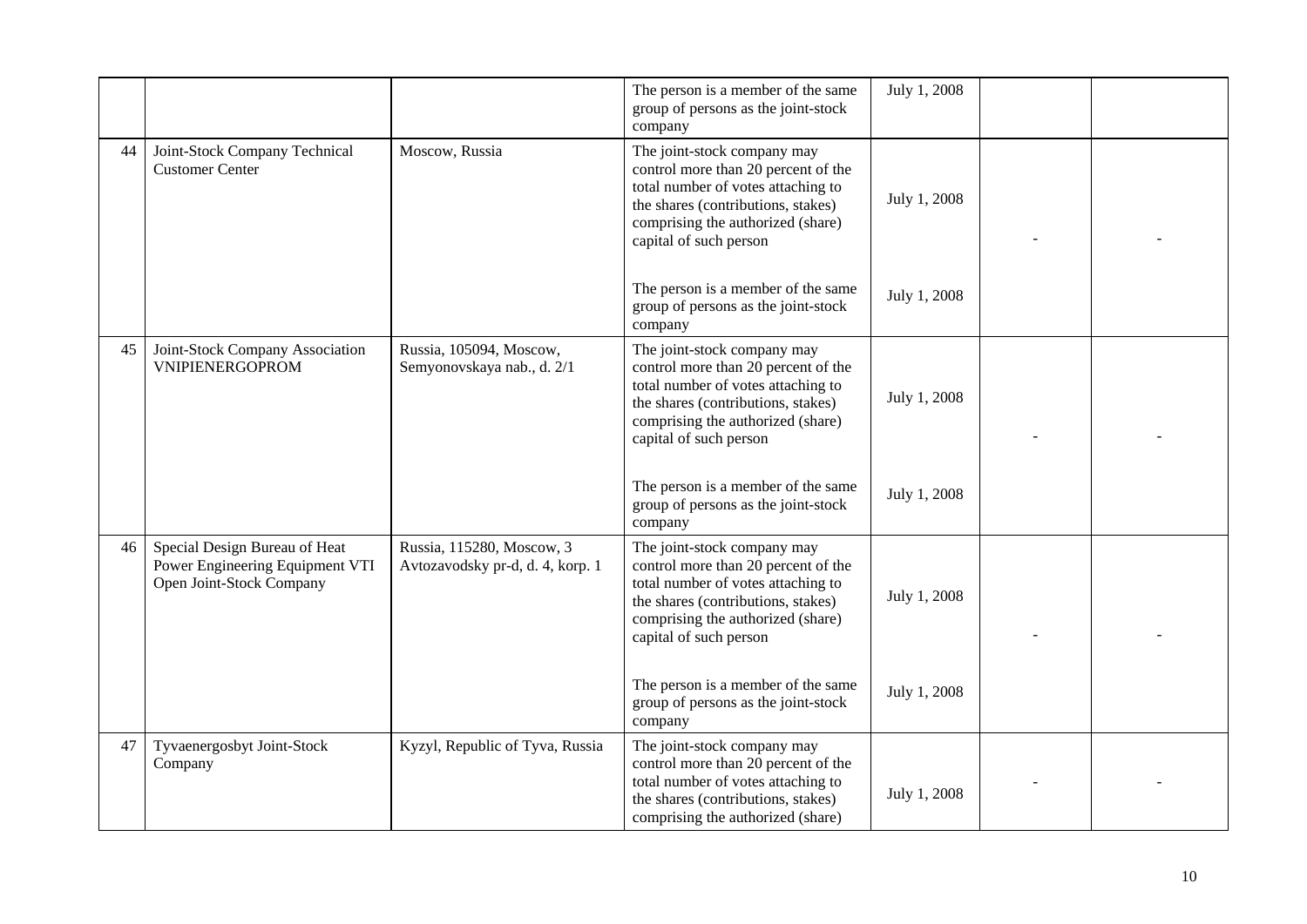|    |                                                                      |                                                                                  | capital of such person                                                                                                                                                                                        |              |  |
|----|----------------------------------------------------------------------|----------------------------------------------------------------------------------|---------------------------------------------------------------------------------------------------------------------------------------------------------------------------------------------------------------|--------------|--|
|    |                                                                      |                                                                                  | The person is a member of the same<br>group of persons as the joint-stock<br>company                                                                                                                          | July 1, 2008 |  |
| 48 | Ingushenergo, Joint-Stock Company                                    | Nazran, Republic of Ingushetia,<br>Russia                                        | The joint-stock company may<br>control more than 20 percent of the<br>total number of votes attaching to<br>the shares (contributions, stakes)<br>comprising the authorized (share)<br>capital of such person | July 1, 2008 |  |
|    |                                                                      |                                                                                  | The person is a member of the same<br>group of persons as the joint-stock<br>company                                                                                                                          | July 1, 2008 |  |
| 49 | Kuban Power and Electrification<br><b>Public Joint Stock Company</b> | Krasnodar, Russia                                                                | The joint-stock company may<br>control more than 20 percent of the<br>total number of votes attaching to<br>the shares (contributions, stakes)<br>comprising the authorized (share)<br>capital of such person | July 1, 2008 |  |
|    |                                                                      |                                                                                  | The person is a member of the same<br>group of persons as the joint-stock<br>company                                                                                                                          | July 1, 2008 |  |
| 50 | Sevkavkazenergo Energy Supply<br>Company, Joint-Stock Company        | Vladikavkaz, Republic of North<br>Ossetia-Alania, Russia                         | The joint-stock company may<br>control more than 20 percent of the<br>total number of votes attaching to<br>the shares (contributions, stakes)<br>comprising the authorized (share)<br>capital of such person | July 1, 2008 |  |
|    |                                                                      |                                                                                  | The person is a member of the same<br>group of persons as the joint-stock<br>company                                                                                                                          | July 1, 2008 |  |
| 51 | Chechenenergo, Joint-Stock<br>Company                                | Russia, 364051, Chechen<br>Republic, Grozny,<br>Staropromyslovskoye shosse, d. 6 | The joint-stock company may<br>control more than 20 percent of the<br>total number of votes attaching to                                                                                                      |              |  |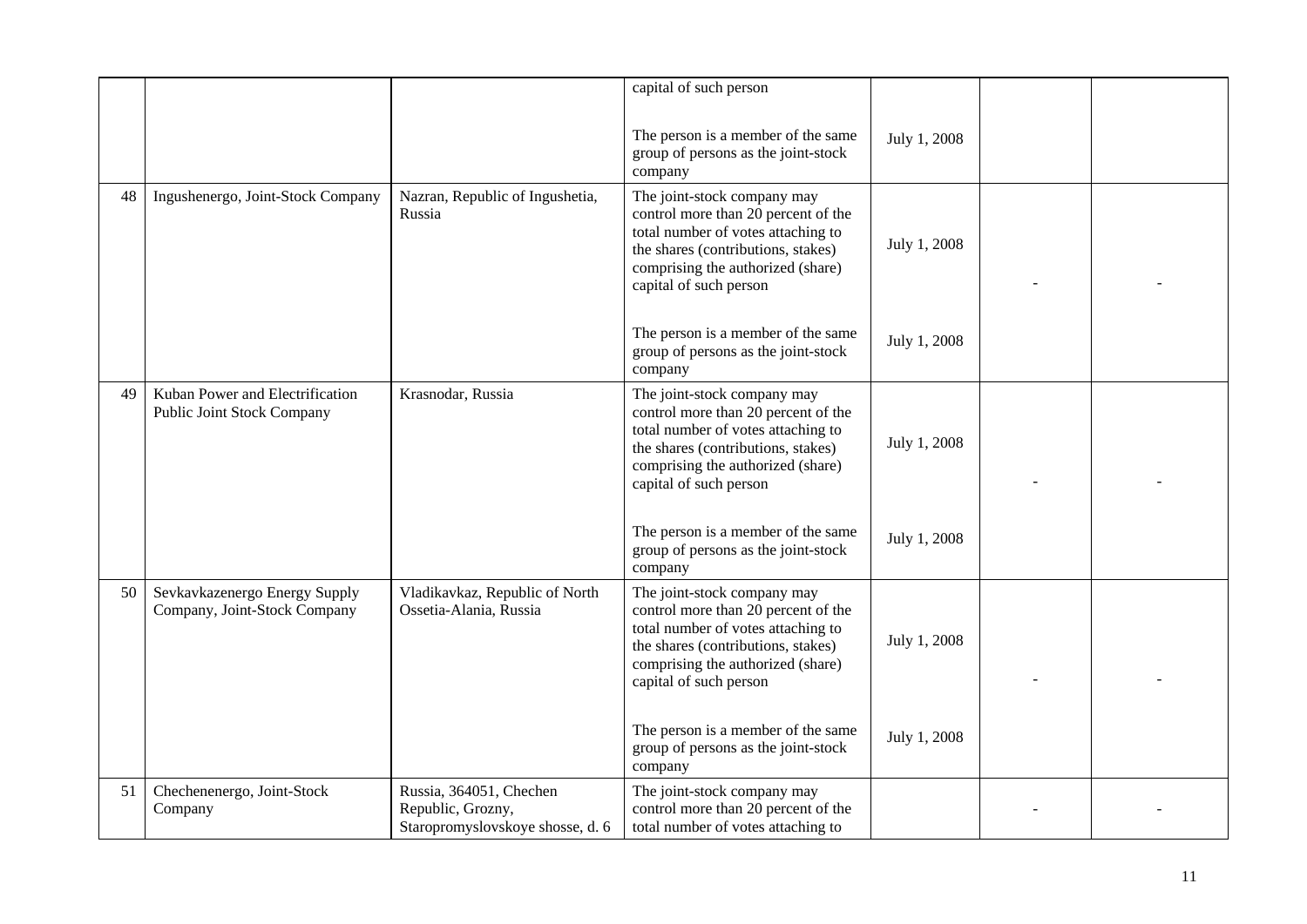|    |                                                                                                                                                                                                    |                                                                                  | the shares (contributions, stakes)<br>comprising the authorized (share)<br>capital of such person                                                                                                             | December 18,<br>2008 |  |
|----|----------------------------------------------------------------------------------------------------------------------------------------------------------------------------------------------------|----------------------------------------------------------------------------------|---------------------------------------------------------------------------------------------------------------------------------------------------------------------------------------------------------------|----------------------|--|
|    |                                                                                                                                                                                                    |                                                                                  | The person is a member of the same<br>group of persons as the joint-stock<br>company                                                                                                                          | December 18,<br>2008 |  |
| 52 | Joint Stock Company<br><b>NURENERGO</b>                                                                                                                                                            | Russia, 364051, Chechen<br>Republic, Grozny,<br>Staropromyslovskoye shosse, d. 6 | The joint-stock company may<br>control more than 20 percent of the<br>total number of votes attaching to<br>the shares (contributions, stakes)<br>comprising the authorized (share)<br>capital of such person | July 1, 2008         |  |
|    |                                                                                                                                                                                                    |                                                                                  | The person is a member of the same<br>group of persons as the joint-stock<br>company                                                                                                                          | July 1, 2008         |  |
| 53 | Joint Stock Company North-West<br>Power Engineering Center                                                                                                                                         | Russia, 191036, Saint Petersburg,<br>Nevsky prospekt, d. 111/3                   | The joint-stock company may<br>control more than 20 percent of the<br>total number of votes attaching to<br>the shares (contributions, stakes)<br>comprising the authorized (share)<br>capital of such person | July 1, 2008         |  |
| 54 | Joint-Stock Company Volga Power<br><b>Engineering Center</b>                                                                                                                                       | Russia, 443010, Samara, ul.<br>Krasnoarmeyskaya, d. 1                            | The joint-stock company may<br>control more than 20 percent of the<br>total number of votes attaching to<br>the shares (contributions, stakes)<br>comprising the authorized (share)<br>capital of such person | July 1, 2008         |  |
| 55 | <b>Urals Power Engineering Company</b><br>Joint-Stock Company -<br>URALVNIPIENERGOPROM,<br>Uralselenergoproekt, UralTEP,<br>UralORGRES, UralVTI,<br>Uralenergosetproekt,<br>Chelyabenergosetproekt | Russia, 620075, Yekaterinburg,<br>ul. Pervomaiskaya, d. 56                       | The joint-stock company may<br>control more than 20 percent of the<br>total number of votes attaching to<br>the shares (contributions, stakes)<br>comprising the authorized (share)<br>capital of such person | July 1, 2008         |  |
| 56 | Joint-Stock Company<br>G. M. Krzhizhanovsky Power<br><b>Engineering Institute</b>                                                                                                                  | Moscow, Russia                                                                   | The joint-stock company may<br>control more than 20 percent of the<br>total number of votes attaching to                                                                                                      | July 1, 2008         |  |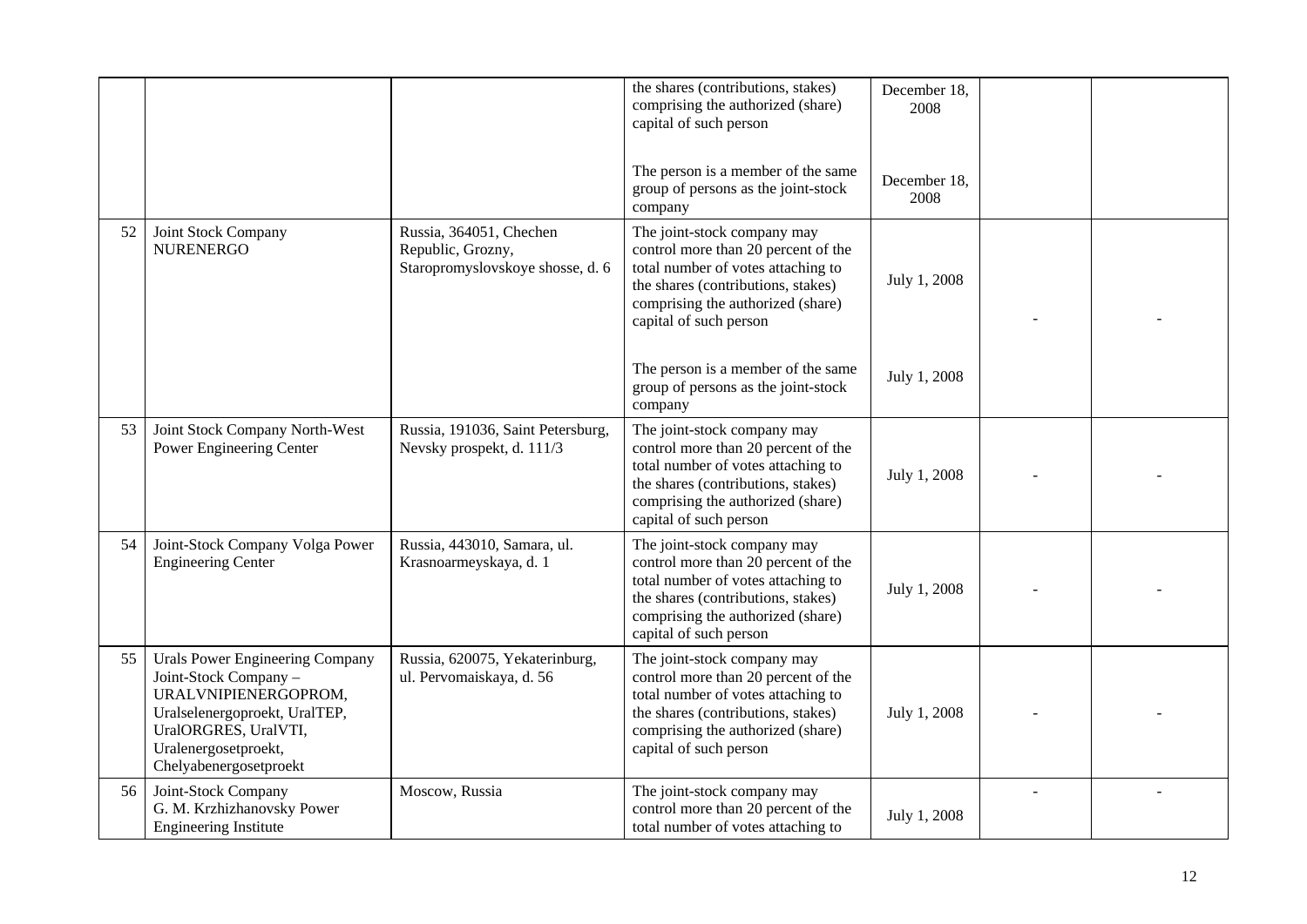|    |                                                                                                     |                                                                                                   | the shares (contributions, stakes)<br>comprising the authorized (share)<br>capital of such person                                                                                                             |                      |  |
|----|-----------------------------------------------------------------------------------------------------|---------------------------------------------------------------------------------------------------|---------------------------------------------------------------------------------------------------------------------------------------------------------------------------------------------------------------|----------------------|--|
|    |                                                                                                     |                                                                                                   | The person is a member of the same<br>group of persons as the joint-stock<br>company                                                                                                                          | July 10, 2012        |  |
| 57 | Grozenergo Open Joint-Stock<br>Company for Energy and<br>Electrification of the Chechen<br>Republic | Russia, 364000, Chechen<br>Republic, Grozny,<br>Staropromyslovskoye shosse, d. 6                  | The joint-stock company may<br>control more than 20 percent of the<br>total number of votes attaching to<br>the shares (contributions, stakes)<br>comprising the authorized (share)<br>capital of such person | July 1, 2008         |  |
| 58 | Energetik Sanatorium Joint-Stock<br>Company                                                         | Russia, 392515, Tambov Region,<br>industrial settlement of Novaya<br>Lyada, ul. Sanatornaya, d. 1 | The person is a member of the same<br>group of persons as the joint-stock<br>company                                                                                                                          | July 1, 2008         |  |
| 59 | Pskovenergoagent Open Joint-Stock<br>Company                                                        | Russia, 180006, Pskov, ul. Staro-<br>Tekstilnaya, d. 32                                           | The person is a member of the same<br>group of persons as the joint-stock<br>company                                                                                                                          | July 1, 2008         |  |
| 60 | Pskovenergosbyt Open Joint-Stock<br>Company                                                         | Russia, 180000, Pskov, ul.<br>Zavodskaya, d. 24                                                   | The person is a member of the same<br>group of persons as the joint-stock<br>company                                                                                                                          | July 1, 2008         |  |
| 61 | Lesnaya Skazka Open Joint-Stock<br>Company                                                          | Russia, Republic of Karelia,<br>Pryazha District, village of<br>Sjargilahta                       | The person is a member of the same<br>group of persons as the joint-stock<br>company                                                                                                                          | July 1, 2008         |  |
| 62 | Joint Stock Company Electric<br>Network Company of Ekaterinburg                                     | Yekaterinburg, Russia                                                                             | The person is a member of the same<br>group of persons as the joint-stock<br>company                                                                                                                          | July 1, 2008         |  |
| 63 | Sibirelektrosetservis Joint-Stock<br>Company                                                        | Russia, 660062, Krasnoyarsk, ul.<br>Vilskogo, d. 7                                                | The person is a member of the same<br>group of persons as the joint-stock<br>company                                                                                                                          | July 1, 2008         |  |
| 64 | Sotssfera Joint-Stock Company                                                                       | Chernoluchye, Omsk District,<br>Omsk Region, Russia                                               | The person is a member of the same<br>group of persons as the joint-stock<br>company                                                                                                                          | July 1, 2008         |  |
| 65 | Energoservis Yuga Joint-Stock<br>Company                                                            | Russia, 344002, Rostov-on-Don,<br>ul. Bolshaya Sadovaya, d. 49                                    | The person is a member of the same<br>group of persons as the joint-stock<br>company                                                                                                                          | December 30,<br>2010 |  |
| 66 | <b>Energy Efficient Technologies</b>                                                                | Nizhni Novgorod, Russia                                                                           | The person is a member of the same                                                                                                                                                                            | December 31.         |  |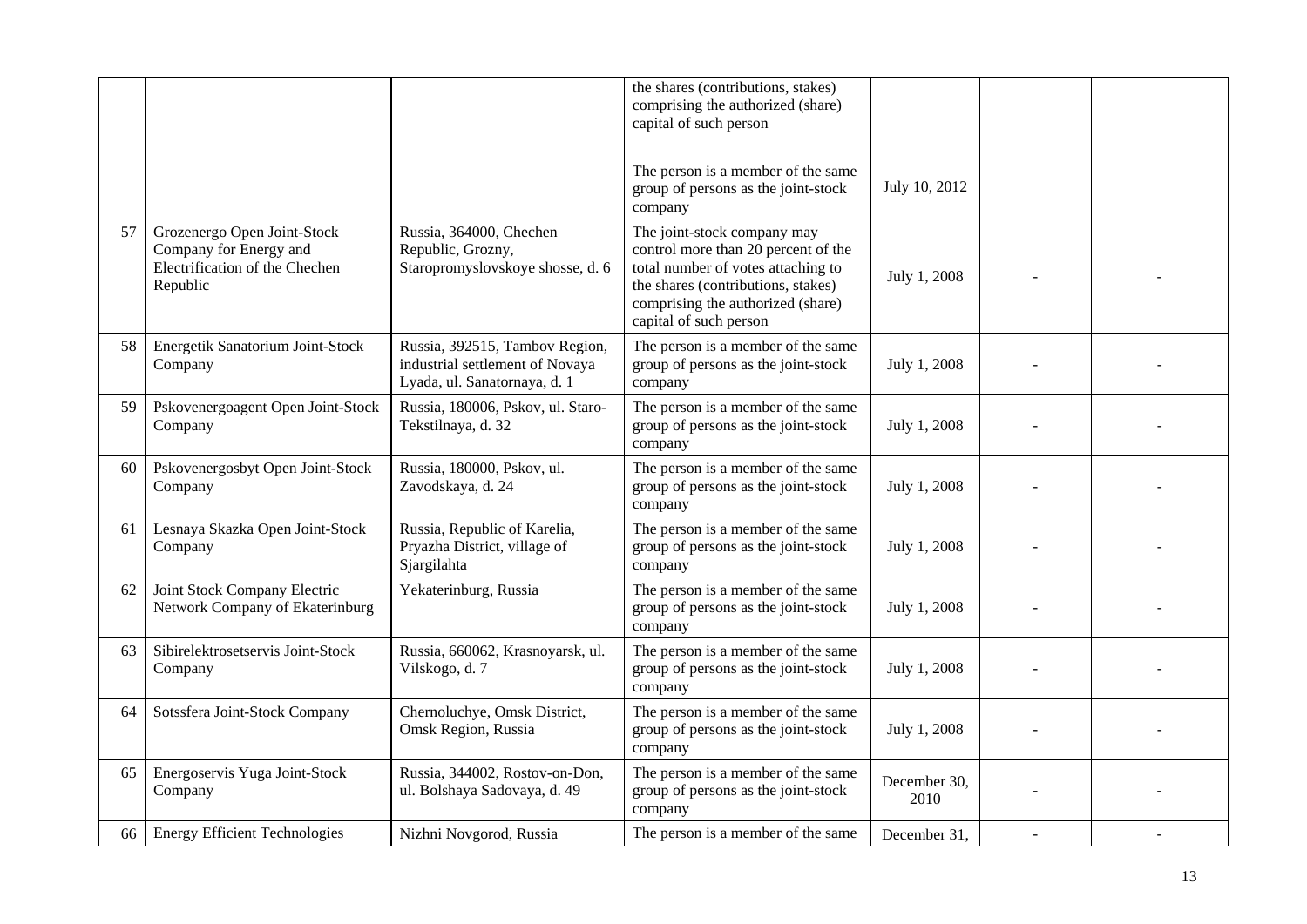|    | <b>Interregional Energy Service</b><br>Company Joint-Stock Company |                                                                                                    | group of persons as the joint-stock<br>company                                       | 2010         |  |
|----|--------------------------------------------------------------------|----------------------------------------------------------------------------------------------------|--------------------------------------------------------------------------------------|--------------|--|
| 67 | Tyvaenergo Joint-Stock Company                                     | Kyzyl, Republic of Tyva, Russia                                                                    | The person is a member of the same<br>group of persons as the joint-stock<br>company | July 1, 2008 |  |
| 68 | Svet Joint-Stock Company                                           | Bor, Nizhni Novgorod Region,<br>Russia                                                             | The person is a member of the same<br>group of persons as the joint-stock<br>company | July 1, 2008 |  |
| 69 | Berendeyevskoye Joint-Stock<br>Company                             | Berendeyevka, Lyskovo District,<br>Nizhni Novgorod Region, Russia                                  | The person is a member of the same<br>group of persons as the joint-stock<br>company | July 1, 2008 |  |
| 70 | Avtotransportnoye Khozyaystvo<br>Joint-Stock Company               | Orichi, Orichi District, Kirov<br>Region, Russia                                                   | The person is a member of the same<br>group of persons as the joint-stock<br>company | July 1, 2008 |  |
| 71 | Energetik Sanatorium-Preventorium<br>Joint-Stock Company           | Izhevsk, Udmurtian Republic,<br>Russia                                                             | The person is a member of the same<br>group of persons as the joint-stock<br>company | July 1, 2008 |  |
| 72 | Kaliningrad Generation Company<br>Open Joint-Stock Company         | Russia, Kaliningrad, ul. Pravaya<br>Naberezhnaya, d. 10A                                           | The person is a member of the same<br>group of persons as the joint-stock<br>company | July 1, 2008 |  |
| 73 | Yantarenergosbyt Open Joint-Stock<br>Company                       | Russia, Kaliningrad, ul. Darvina,<br>d.10                                                          | The person is a member of the same<br>group of persons as the joint-stock<br>company | July 1, 2008 |  |
| 74 | <b>Energetik Recreation Center Joint-</b><br><b>Stock Company</b>  | Russia, 352818, Krasnodar<br>Territory, Tuapse District, village<br>of Shepsi, ul. Shkolnaya, d. 3 | The person is a member of the same<br>group of persons as the joint-stock<br>company | July 1, 2008 |  |
| 75 | Sokolovskoye Agricultural<br><b>Enterprise Joint-Stock Company</b> | Russia, Novoshakhtinsk, village<br>of Sokolovo-Kundryuchensky, ul.<br>Kurskaya, d. 32              | The person is a member of the same<br>group of persons as the joint-stock<br>company | July 1, 2008 |  |
| 76 | Lenenergospetsremont Joint-Stock<br>Company                        | Saint Petersburg, Russia                                                                           | The person is a member of the same<br>group of persons as the joint-stock<br>company | July 1, 2008 |  |
| 77 | Sotsialnaya Sfera - M Joint-Stock<br>Company                       | Saransk, Republic of Mordovia,<br>Russia                                                           | The person is a member of the same<br>group of persons as the joint-stock<br>company | July 1, 2008 |  |
| 78 | Chuvashia Trucking Company<br>Joint-Stock Company                  | Russia, 429954,<br>Novocheboksarsk, ul.                                                            | The person is a member of the same<br>group of persons as the joint-stock            | July 1, 2008 |  |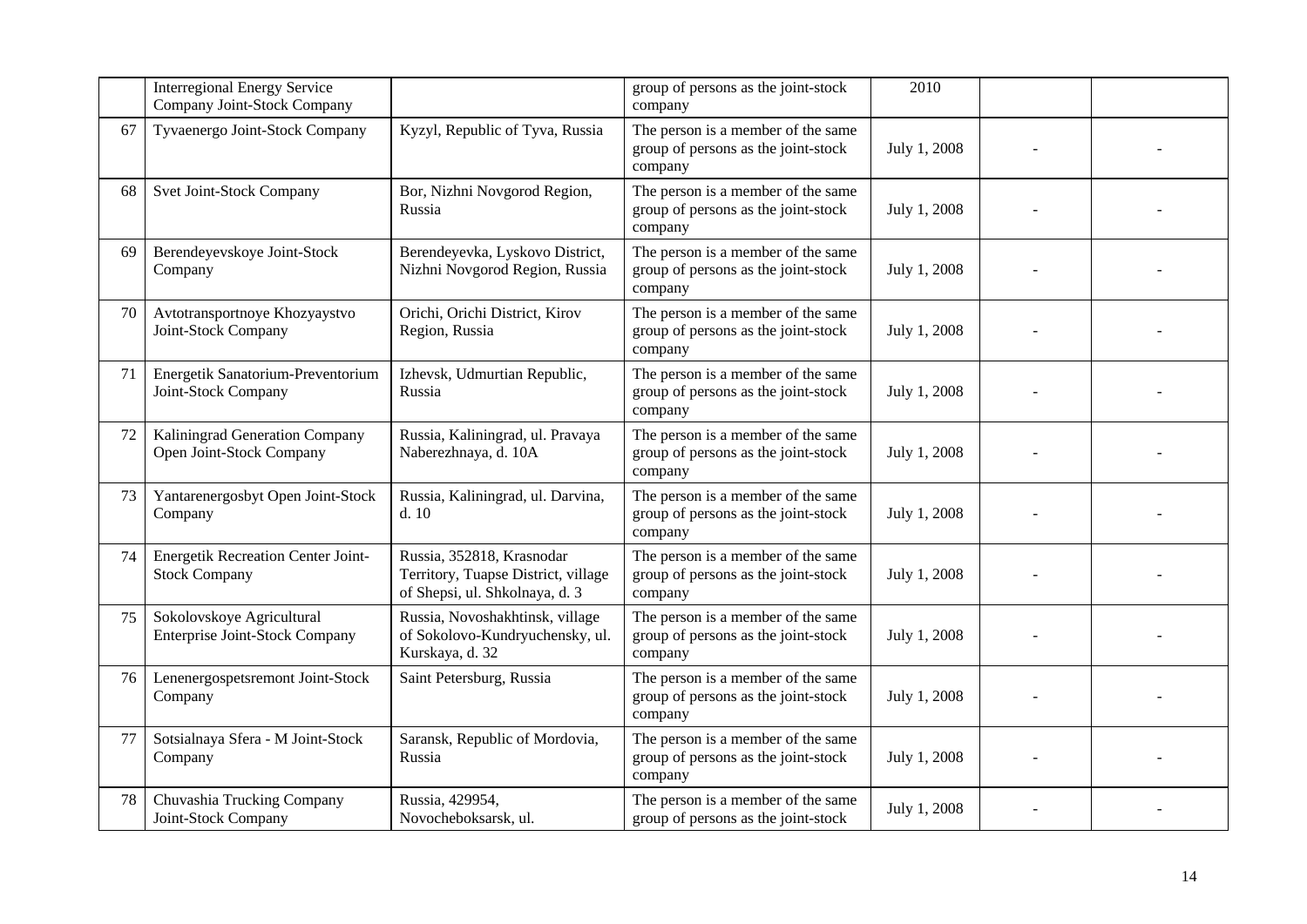|    |                                                                                      | Promyshlennaya, d. 21                                                                         | company                                                                              |                      |  |
|----|--------------------------------------------------------------------------------------|-----------------------------------------------------------------------------------------------|--------------------------------------------------------------------------------------|----------------------|--|
| 79 | Solnechny Sanatorium-<br>Preventorium Joint-Stock Company                            | Russia, 460023, Orenburg, ul.<br>Turbinnaya, d. 58                                            | The person is a member of the same<br>group of persons as the joint-stock<br>company | July 1, 2008         |  |
| 80 | Moskabelsetmontazh Joint-Stock<br>Company                                            | Moscow, Russia                                                                                | The person is a member of the same<br>group of persons as the joint-stock<br>company | July 1, 2008         |  |
| 81 | Moskabelenergoremont Open Joint-<br><b>Stock Company</b>                             | Russia, 111539, Moscow, ul.<br>Reutovskaya, d. 7B                                             | The person is a member of the same<br>group of persons as the joint-stock<br>company | July 1, 2008         |  |
| 82 | <b>Electrical Equipment Repair Works</b><br>Open Joint-Stock Company                 | Russia, 152201, Moscow,<br>Starokashirskoye shosse, d. 4a                                     | The person is a member of the same<br>group of persons as the joint-stock<br>company | July 1, 2008         |  |
| 83 | Dagenergoset Open Joint-Stock<br>Company                                             | Russia, 367000, Republic of<br>Dagestan, Makhachkala, ul.<br>Dakhadaeva, d. 73                | The person is a member of the same<br>group of persons as the joint-stock<br>company | January 27,<br>2010  |  |
| 84 | <b>Energetik Vacation Hotel Open</b><br>Joint-Stock Company                          | Russia, 353490, Krasnodar<br>Territory, village of<br>Divnomorskoye, ul. Pionerskaya,<br>d.4  | The person is a member of the same<br>group of persons as the joint-stock<br>company | July 1, 2008         |  |
| 85 | Plamya Recreation Complex Open<br>Joint-Stock Company                                | Russia, 352856, Krasnodar<br>Territory, Tuapse District, village<br>of Novomikhailovsky, d. 2 | The person is a member of the same<br>group of persons as the joint-stock<br>company | July 1, 2008         |  |
| 86 | Yaroslavl Electric Grid Company<br>Joint-Stock Company                               | Russia, 150042, Yaroslavl, ul.<br>Blyukhera, d. 26                                            | The person is a member of the same<br>group of persons as the joint-stock<br>company | December 31,<br>2009 |  |
| 87 | Tsarskoye Selo Energy Company<br>Joint-Stock Company                                 | Saint Petersburg, Russia                                                                      | The person is a member of the same<br>group of persons as the joint-stock<br>company | July 1, 2008         |  |
| 88 | Yekaterinburgenergosbyt Joint-<br><b>Stock Company</b>                               | Yekaterinburg, Russia                                                                         | The person is a member of the same<br>group of persons as the joint-stock<br>company | July 1, 2008         |  |
| 89 | Center for Innovations and Energy<br><b>Efficiency Closed Joint-Stock</b><br>Company | Russia, 150042, Yaroslavl, ul.<br>Blyukhera, d. 26                                            | The person is a member of the same<br>group of persons as the joint-stock<br>company | September 8,<br>2011 |  |
| 90 | Uralenergotrans Limited Liability<br>Company                                         | Russia, 620026, Yekaterinburg,<br>ul. Mamina-Sibiryaka, d. 140                                | The person is a member of the same<br>group of persons as the joint-stock            | August 9,<br>2010    |  |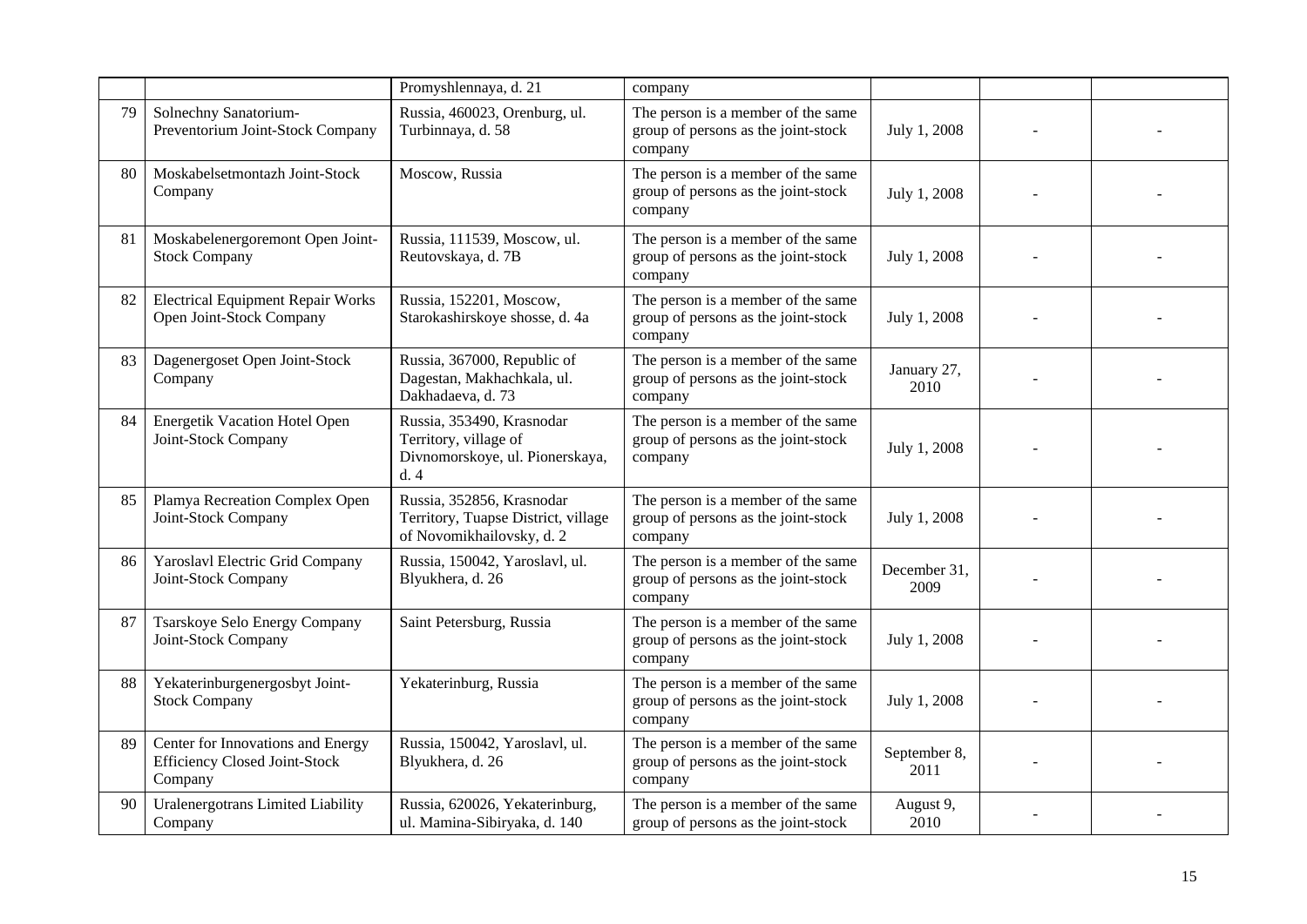|     |                                                                    |                                                                                                                         | company                                                                              |                      |  |
|-----|--------------------------------------------------------------------|-------------------------------------------------------------------------------------------------------------------------|--------------------------------------------------------------------------------------|----------------------|--|
| 91  | Kurortenergo Joint-Stock Company                                   | Saint Petersburg, Russia                                                                                                | The person is a member of the same<br>group of persons as the joint-stock<br>company | July 1, 2008         |  |
| 92  | Energotsentr Open Joint-Stock<br>Company                           | Russia, 142117, Moscow Region,<br>Podolsk, ul. Kirova, d. 65                                                            | The person is a member of the same<br>group of persons as the joint-stock<br>company | July 1, 2008         |  |
| 93  | Siberia Energy Service Company<br>Joint-Stock Company              | Krasnoyarsk, Russia                                                                                                     | The person is a member of the same<br>group of persons as the joint-stock<br>company | February 15,<br>2011 |  |
| 94  | Dagestan Grid Company, Joint-<br><b>Stock Company</b>              | Makhachkala, Republic of<br>Dagestan, Russia                                                                            | The person is a member of the same<br>group of persons as the joint-stock<br>company | March 23,<br>2011    |  |
| 95  | Energoservis Volgi Joint-Stock<br>Company                          | Russia, 410012, Saratov, ul.<br>Moskovskaya, d. 149A                                                                    | The person is a member of the same<br>group of persons as the joint-stock<br>company | January 12,<br>2011  |  |
| 96  | Energoservis Kubani Open Joint-<br><b>Stock Company</b>            | Russia, 350080, Krasnodar, ul.<br>Novorossiyskaya, d. 47                                                                | The person is a member of the same<br>group of persons as the joint-stock<br>company | January 26,<br>2011  |  |
| 97  | Energy Service Company Open<br>Joint-Stock Company                 | Russia, 398001, Lipetsk, ul. 50 let<br>NLMK, d. 33                                                                      | The person is a member of the same<br>group of persons as the joint-stock<br>company | January 28,<br>2011  |  |
| 98  | Yantarenergoservis Open Joint-<br><b>Stock Company</b>             | Russia, 236010, Kaliningrad, ul.<br>Krasnoselskaya, d. 83                                                               | The person is a member of the same<br>group of persons as the joint-stock<br>company | January 12,<br>2011  |  |
| 99  | Energoservis Severo-Zapada Open<br>Joint-Stock Company             | Russia, 188300, Leningrad<br>Region, Gatchina, ul. Sobornaya,<br>d. 31                                                  | The person is a member of the same<br>group of persons as the joint-stock<br>company | January 28,<br>2011  |  |
| 100 | Tyumenenergo Energy Service<br>Company Open Joint-Stock<br>Company | Russia, 628406, Tyumen Region,<br>Khanty-Mansijsk Autonomous<br>District - Yugra, Surgut, ul.<br>Universitetskaya, d. 4 | The person is a member of the same<br>group of persons as the joint-stock<br>company | January 12,<br>2011  |  |
| 101 | Lenenergo Energy Service<br>Company Joint-Stock Company            | Saint Petersburg, Russia                                                                                                | The person is a member of the same<br>group of persons as the joint-stock<br>company | January 10,<br>2012  |  |
| 102 | Yurenergoconsult Limited Liability<br>Company                      | Russia, 357506, Stavropol<br>Territory, Pyatigorsk, ul. 295                                                             | The person is a member of the same<br>group of persons as the joint-stock            | June 13, 2012        |  |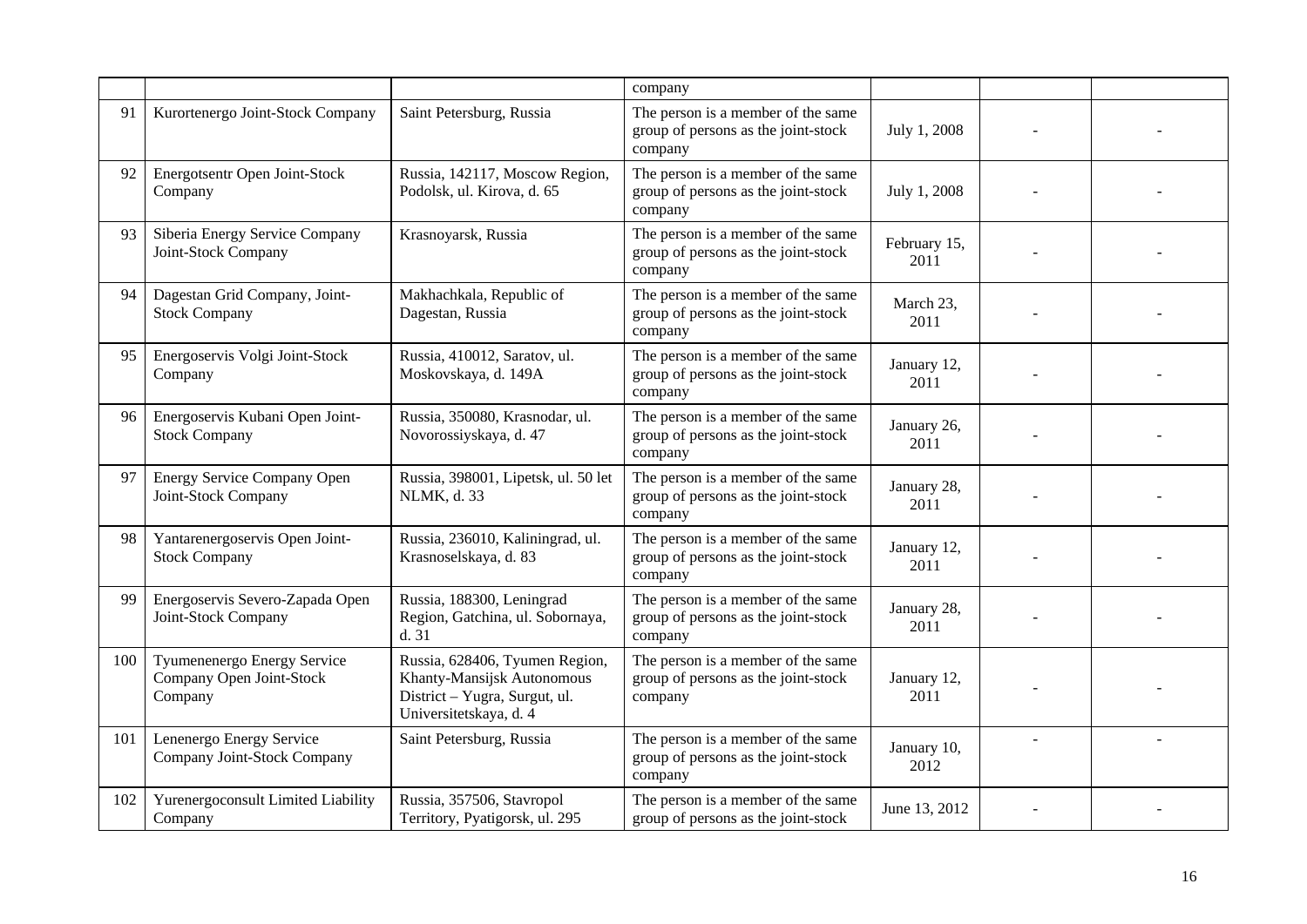|     |                                                                                                                    | Strelkovoy Divizii, d. 18                                                   | company                                                                              |               |          |          |
|-----|--------------------------------------------------------------------------------------------------------------------|-----------------------------------------------------------------------------|--------------------------------------------------------------------------------------|---------------|----------|----------|
| 103 | Moscow Telecommunications<br>Center of Energy Systems                                                              | Moscow, Russia                                                              | The person is a member of the same<br>group of persons as the joint-stock<br>company | July 10, 2012 |          |          |
| 104 | Research and Development Center<br>at Federal Grid Company of Unified<br>Energy System, Joint-Stock<br>Company     | Russia, 115201, Moscow,<br>Kashirskoye shosse, d. 22, korp. 3               | The person is a member of the same<br>group of persons as the joint-stock<br>company | July 10, 2012 |          |          |
| 105 | Specialized Electric Power Grid<br>Service Company of the Unified<br>National Energy System Joint-Stock<br>Company | Noginsk, Moscow Region, Russia                                              | The person is a member of the same<br>group of persons as the joint-stock<br>company | July 10, 2012 |          |          |
| 106 | Joint-Stock Company The Centre of<br>Engineering and Management of<br>Construction of the Unified Energy<br>System | Moscow, Russia                                                              | The person is a member of the same<br>group of persons as the joint-stock<br>company | July 10, 2012 |          |          |
| 107 | Joint-Stock Company<br>Energostroysnabkomplekt of<br><b>Unified Energy System</b>                                  | Moscow, Russia                                                              | The person is a member of the same<br>group of persons as the joint-stock<br>company | July 10, 2012 |          |          |
| 108 | Joint-Stock Company Energy<br>Forecasting Agency                                                                   | Moscow, Russia                                                              | The person is a member of the same<br>group of persons as the joint-stock<br>company | July 10, 2012 |          |          |
| 109 | Joint-Stock Company<br>Chitatehenergy                                                                              | Chita, Trans-Baikal Territory,<br>Russia                                    | The person is a member of the same<br>group of persons as the joint-stock<br>company | July 10, 2012 |          |          |
| 110 | Joint-Stock Company Mobile Gas<br><b>Turbine Power Plants</b>                                                      | Moscow                                                                      | The person is a member of the same<br>group of persons as the joint-stock<br>company | July 10, 2012 |          |          |
| 111 | Limited Liability Company Index of<br>Energy - FGC UES                                                             | Russia, 117630, Moscow, ul.<br>Akademika Chelomeya, d. 5A                   | The person is a member of the same<br>group of persons as the joint-stock<br>company | July 10, 2012 | 0.688843 | 0.543509 |
| 112 | Joint-Stock Company Tomsk<br><b>Backbone Grids</b>                                                                 | Russia, Tomsk, prospekt Kirova,<br>36                                       | The person is a member of the same<br>group of persons as the joint-stock<br>company | July 10, 2012 |          |          |
| 113 | Joint-Stock Company Kuban<br><b>Backbone Grids</b>                                                                 | Russia, 350911, Krasnodar<br>Territory, Krasnodar, ul.<br>Tramvaynaya, d. 5 | The person is a member of the same<br>group of persons as the joint-stock<br>company | July 10, 2012 |          |          |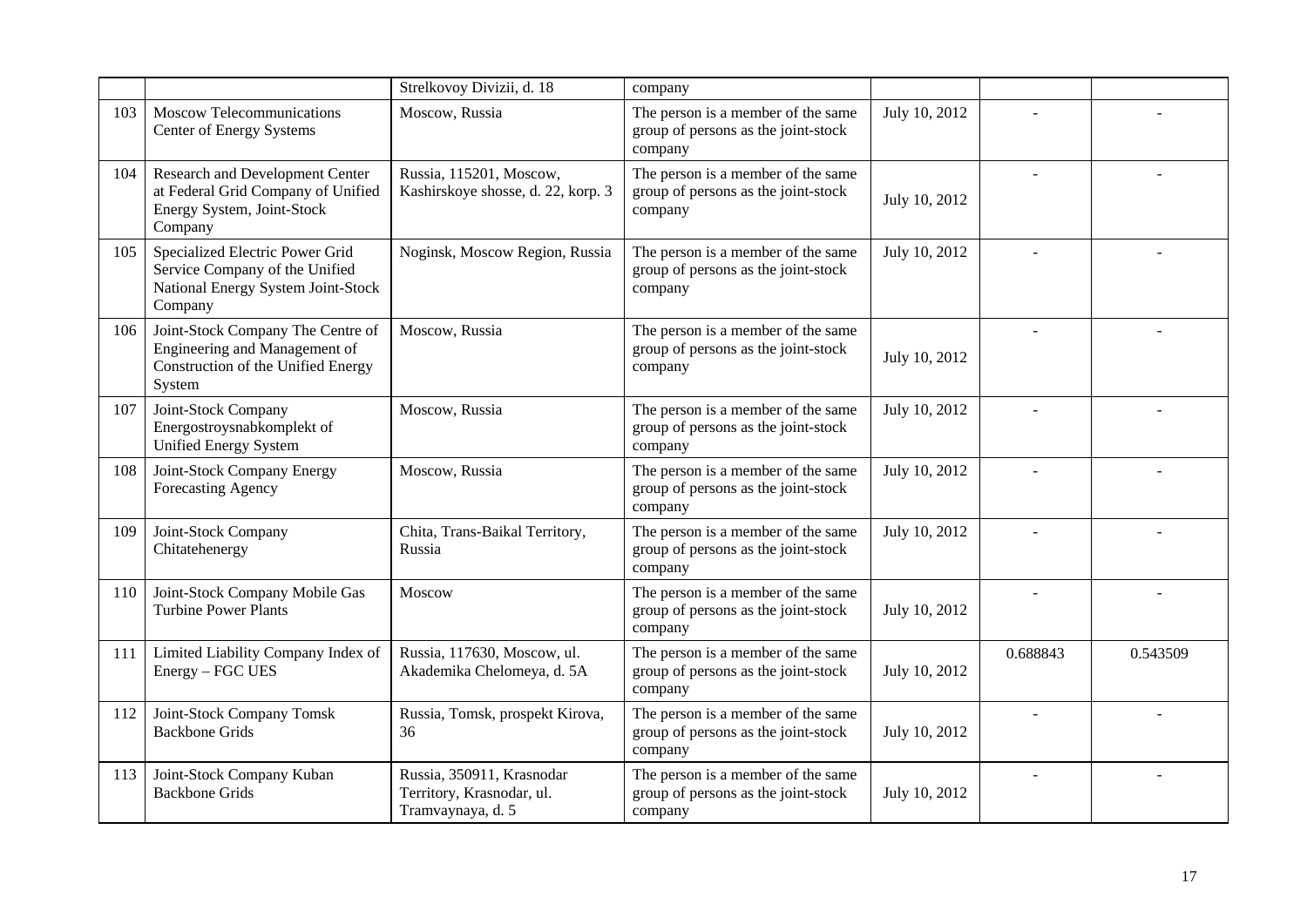| 114 | Joint-Stock Company<br>Dalenergosetproekt                   | Vladivostok, Primorie Territory,<br>Russia                            | The person is a member of the same<br>group of persons as the joint-stock<br>company | July 10, 2012         |  |
|-----|-------------------------------------------------------------|-----------------------------------------------------------------------|--------------------------------------------------------------------------------------|-----------------------|--|
| 115 | IT Energy Service Limited Liability<br>Company              | Russia, 109074, Moscow,<br>Kitaygorodsky proezd, d. 7, str. 5         | The person is a member of the same<br>group of persons as the joint-stock<br>company | July 10, 2012         |  |
| 116 | <b>Energotrans Limited Liability</b><br>Company             | Russia, 197730, Saint Petersburg,<br>Beloostrov, Novoye shosse, d. 45 | The person is a member of the same<br>group of persons as the joint-stock<br>company | June 26, 2014         |  |
| 117 | Joint-Stock Company Donenergo                               | Rostov-on-Don, Russia                                                 | The person is a member of the same<br>group of persons as the joint-stock<br>company | September 30,<br>2014 |  |
| 118 | Regional Development Corporation<br>Joint-Stock Company     | Russia, 344022, Rostov-on-Don,<br>ul. Suvorova, 91, floor 7, room 44  | The person is a member of the same<br>group of persons as the joint-stock<br>company | September 30,<br>2014 |  |
| 119 | Donenergoservis Limited Liability<br>Company                | Russia, 346880, Rostov Region,<br>Bataysk, ul. Rechnaya, d. 114       | The person is a member of the same<br>group of persons as the joint-stock<br>company | September 30,<br>2014 |  |
| 120 | Public Joint Stock Company Federal<br><b>Testing Center</b> | Saint Petersburg, Russia                                              | The person is a member of the same<br>group of persons as the joint-stock<br>company | November 21,<br>2014  |  |
| 121 | FGC - Asset Management Limited<br><b>Liability Company</b>  | Moscow, Russia                                                        | The person is a member of the same<br>group of persons as the joint-stock<br>company | November 16,<br>2015  |  |
| 122 | Sergey Viktorovich Kotenev                                  |                                                                       | The person is a member of the same<br>group of persons as the joint-stock<br>company | July 19, 2017         |  |
| 123 | Yelena Valentinovna Bolbina                                 |                                                                       | The person is a member of the same<br>group of persons as the joint-stock<br>company | July 6, 2017          |  |
| 124 | Vitaly Valeryevich Ivanov                                   |                                                                       | The person is a member of the same<br>group of persons as the joint-stock<br>company | November 17.<br>2016  |  |
| 125 | <b>Dmitry Vasilyevich Katynov</b>                           |                                                                       | The person is a member of the same<br>group of persons as the joint-stock<br>company | January 1,<br>2016    |  |
| 126 | Vladimir Anatolyevich Ryabikin                              |                                                                       | The person is a member of the same                                                   | December 15,          |  |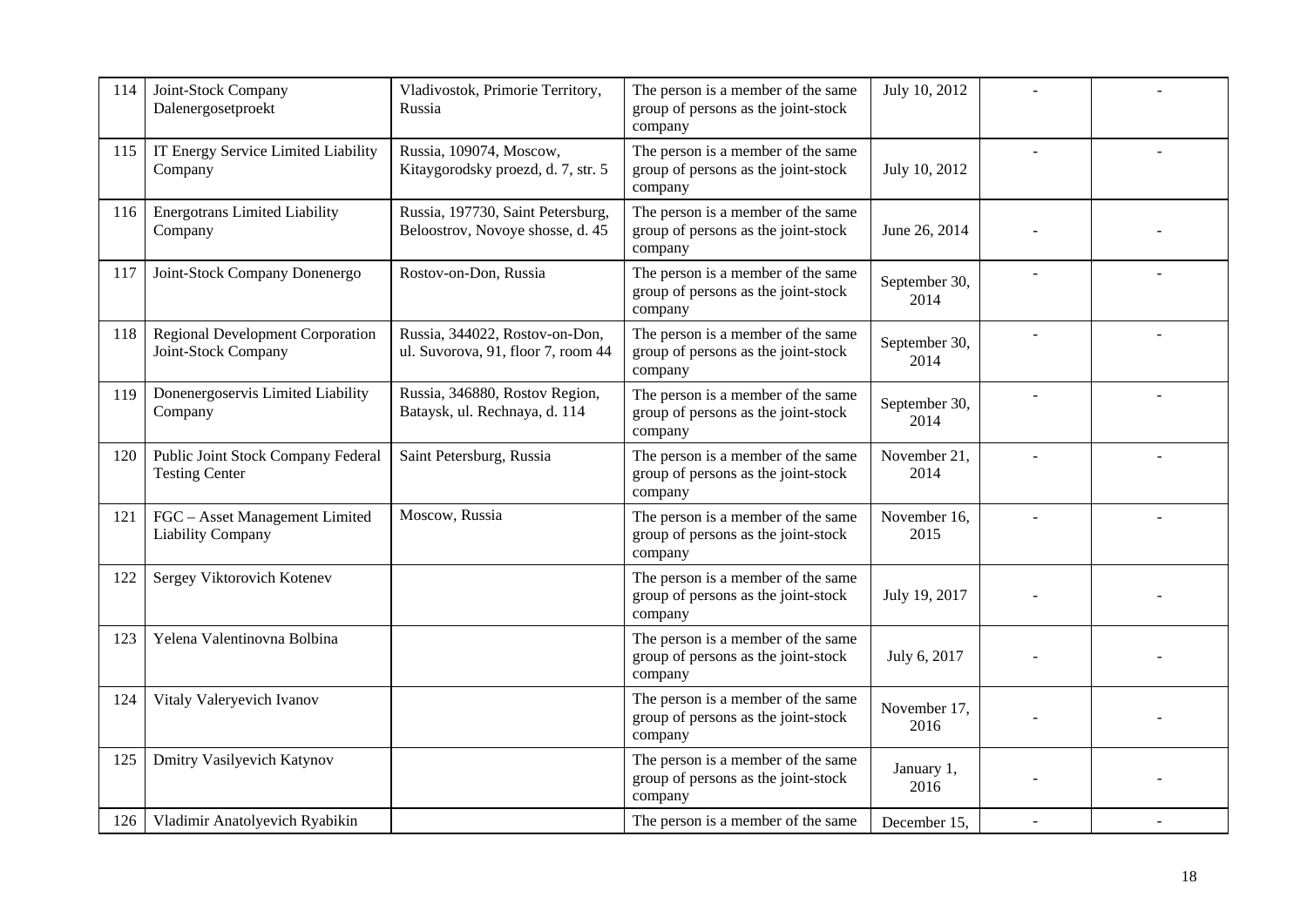|     |                                   | group of persons as the joint-stock<br>company                                       | 2008                 |  |
|-----|-----------------------------------|--------------------------------------------------------------------------------------|----------------------|--|
| 127 | Vadim Viktorovich Budnevsky       | The person is a member of the same<br>group of persons as the joint-stock<br>company | March 28,<br>2017    |  |
| 128 | Olga Veniaminovna Smirnova        | The person is a member of the same<br>group of persons as the joint-stock<br>company | September 8,<br>2016 |  |
| 129 | Veronika Viktorovna Tarnorutskaya | The person is a member of the same<br>group of persons as the joint-stock<br>company | July 1, 2008         |  |
| 130 | Oleg Vladimirovich Ponomarenko    | The person is a member of the same<br>group of persons as the joint-stock<br>company | October 11,<br>2016  |  |
| 131 | Tatiana Alekseyevna Churikova     | The person is a member of the same<br>group of persons as the joint-stock<br>company | July 1, 2016         |  |
| 132 | Eduard Nikolayevich Vlasyuk       | The person is a member of the same<br>group of persons as the joint-stock<br>company | April 30, 2016       |  |
| 133 | Aleksey Alekseyevich Godyna       | The person is a member of the same<br>group of persons as the joint-stock<br>company | February 1,<br>2017  |  |
| 134 | Sergey Yurievich Savchuk          | The person is a member of the same<br>group of persons as the joint-stock<br>company | October 11,<br>2016  |  |
| 135 | Alexander Sergeyevich Zhukov      | The person is a member of the same<br>group of persons as the joint-stock<br>company | July 27, 2017        |  |
| 136 | Vladimir Vasilyevich Vasilyev     | The person is a member of the same<br>group of persons as the joint-stock<br>company | March 21,<br>2016    |  |
| 137 | Vladislava Vladimirovna Rezakova  | The person is a member of the same<br>group of persons as the joint-stock<br>company | April 30, 2016       |  |
| 138 | Viktor Vilenovich Shvab           | The person is a member of the same<br>group of persons as the joint-stock<br>company | December 12,<br>2011 |  |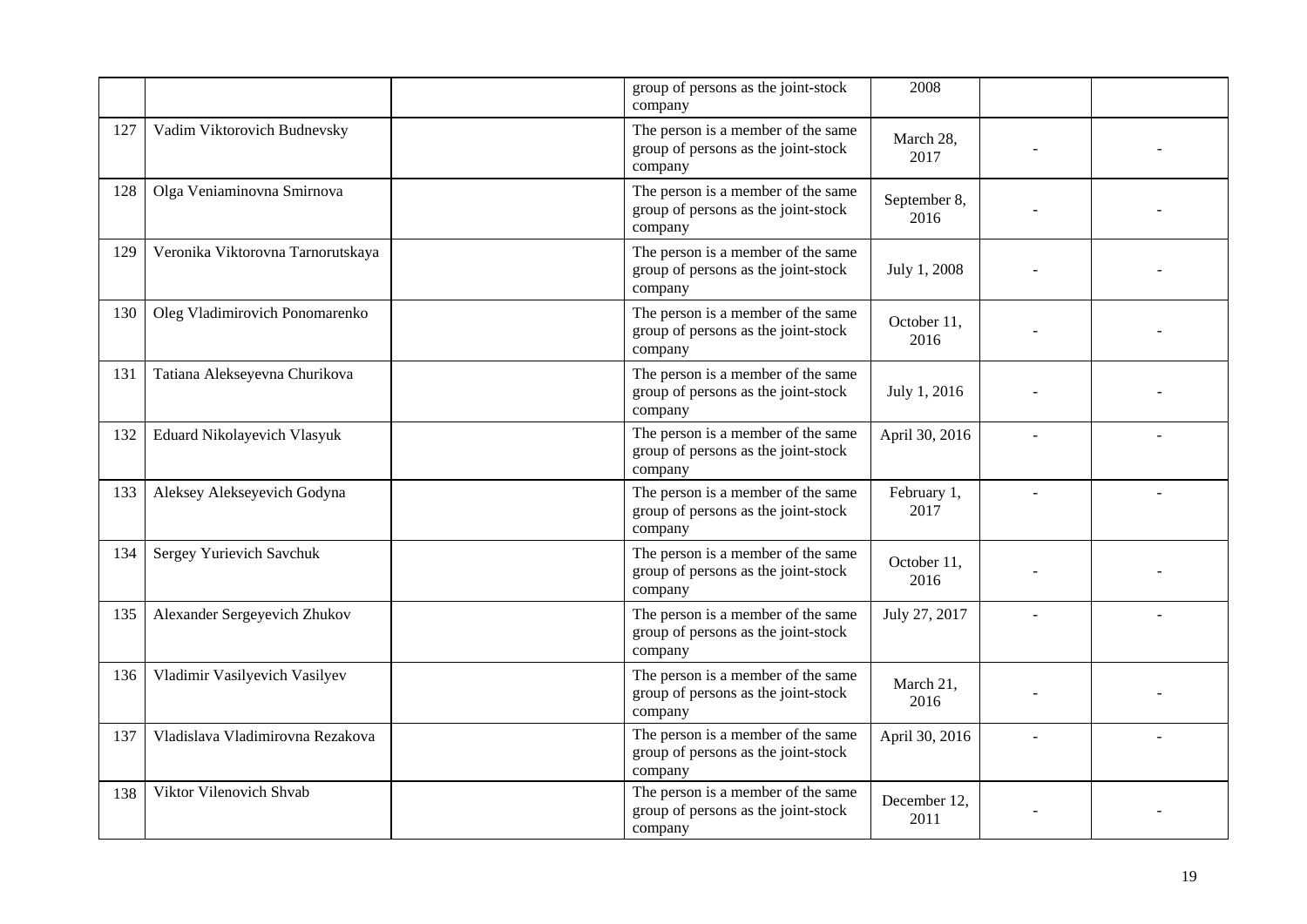| 139 | Igor Pavlovich Sharoshikhin           | The person is a member of the same<br>group of persons as the joint-stock<br>company | December 17,<br>2011  |  |
|-----|---------------------------------------|--------------------------------------------------------------------------------------|-----------------------|--|
| 140 | Aleksey Yevgenyevich Slyshenkov       | The person is a member of the same<br>group of persons as the joint-stock<br>company | December 1,<br>2016   |  |
| 141 | Yuri Konstantinovich Kushnir          | The person is a member of the same<br>group of persons as the joint-stock<br>company | September 15,<br>2017 |  |
| 142 | Svetlana Vasilyevna Shemyakina        | The person is a member of the same<br>group of persons as the joint-stock<br>company | July 28, 2016         |  |
| 143 | Svetlana Viktorovna Shvagerus         | The person is a member of the same<br>group of persons as the joint-stock<br>company | June 13, 2012         |  |
| 144 | Yevgeny Nikolayevich Frolkin          | The person is a member of the same<br>group of persons as the joint-stock<br>company | July 10, 2012         |  |
| 145 | Yuri Kazbekovich Zafesov              | The person is a member of the same<br>group of persons as the joint-stock<br>company | July 10, 2012         |  |
| 146 | Vyacheslav Ivanovich Kudinov          | The person is a member of the same<br>group of persons as the joint-stock<br>company | July 10, 2012         |  |
| 147 | Vladimir Aleksandrovich Lebedev       | The person is a member of the same<br>group of persons as the joint-stock<br>company | December 1,<br>2016   |  |
| 148 | Alexander Vladimirovich Yuryev        | The person is a member of the same<br>group of persons as the joint-stock<br>company | October 24,<br>2015   |  |
| 149 | Pavel Georgyevich Zamorokin           | The person is a member of the same<br>group of persons as the joint-stock<br>company | October 1,<br>2015    |  |
| 150 | Roman Sergeyevich Sokolov             | The person is a member of the same<br>group of persons as the joint-stock<br>company | April 27, 2016        |  |
| 151 | Alexander Vyacheslavovich<br>Letyagin | The person is a member of the same<br>group of persons as the joint-stock<br>company | April 25, 2014        |  |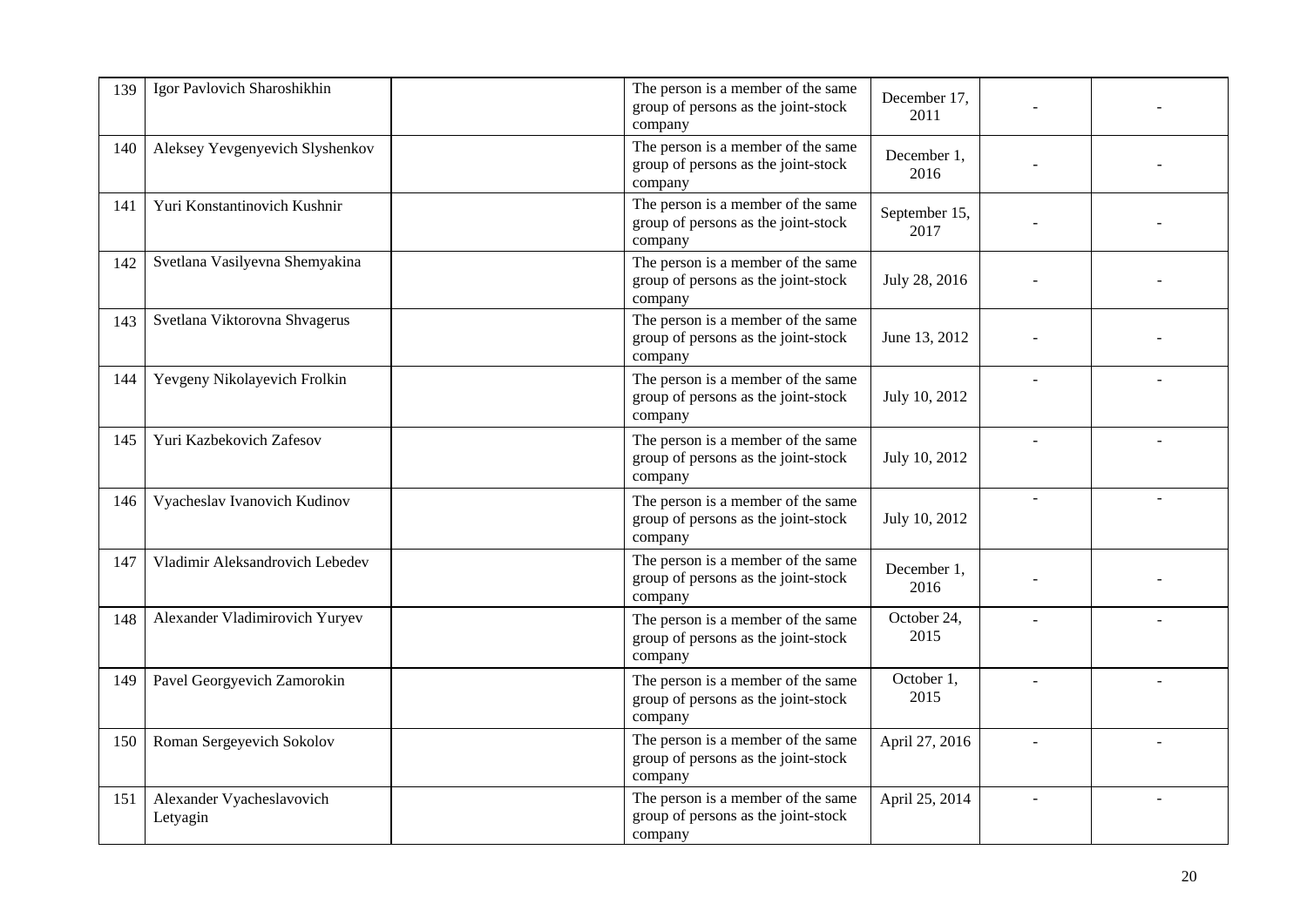| 152 | Pyotr Alekseyevich Sinyutin       | The person is a member of the same<br>group of persons as the joint-stock<br>company | February 5,<br>2016   |  |
|-----|-----------------------------------|--------------------------------------------------------------------------------------|-----------------------|--|
| 153 | Irina Yuryevna Mishina            | The person is a member of the same<br>group of persons as the joint-stock<br>company | December 15,<br>2015  |  |
| 154 | Igor Vladimirovich Makovsky       | The person is a member of the same<br>group of persons as the joint-stock<br>company | September 28,<br>2015 |  |
| 155 | <b>Boris Borisovich Ebzeev</b>    | The person is a member of the same<br>group of persons as the joint-stock<br>company | June 17, 2014         |  |
| 156 | Oleg Yurievich Isaev              | The person is a member of the same<br>group of persons as the joint-stock<br>company | December 11,<br>2012  |  |
| 157 | Dmitry Olegovich Zhuravlyov       | The person is a member of the same<br>group of persons as the joint-stock<br>company | March 1, 2013         |  |
| 158 | Alexander Ilyich Gavrilov         | The person is a member of the same<br>group of persons as the joint-stock<br>company | May 23, 2016          |  |
| 159 | Alla Vyacheslavovna Zaychenko     | The person is a member of the same<br>group of persons as the joint-stock<br>company | April 20, 2013        |  |
| 160 | Aleksey Aleksandrovich Sergeyev   | The person is a member of the same<br>group of persons as the joint-stock<br>company | May 8, 2013           |  |
| 161 | Alexander Borisovich Lebedev      | The person is a member of the same<br>group of persons as the joint-stock<br>company | May 15, 2013          |  |
| 162 | Artyom Vladimirovich Glotov       | The person is a member of the same<br>group of persons as the joint-stock<br>company | June 7, 2013          |  |
| 163 | Konstantin Viktorovich Yeroshenko | The person is a member of the same<br>group of persons as the joint-stock<br>company | March 30,<br>2017     |  |
| 164 | Andrey Anatolyevich Golinko       | The person is a member of the same<br>group of persons as the joint-stock            | December 30,<br>2016  |  |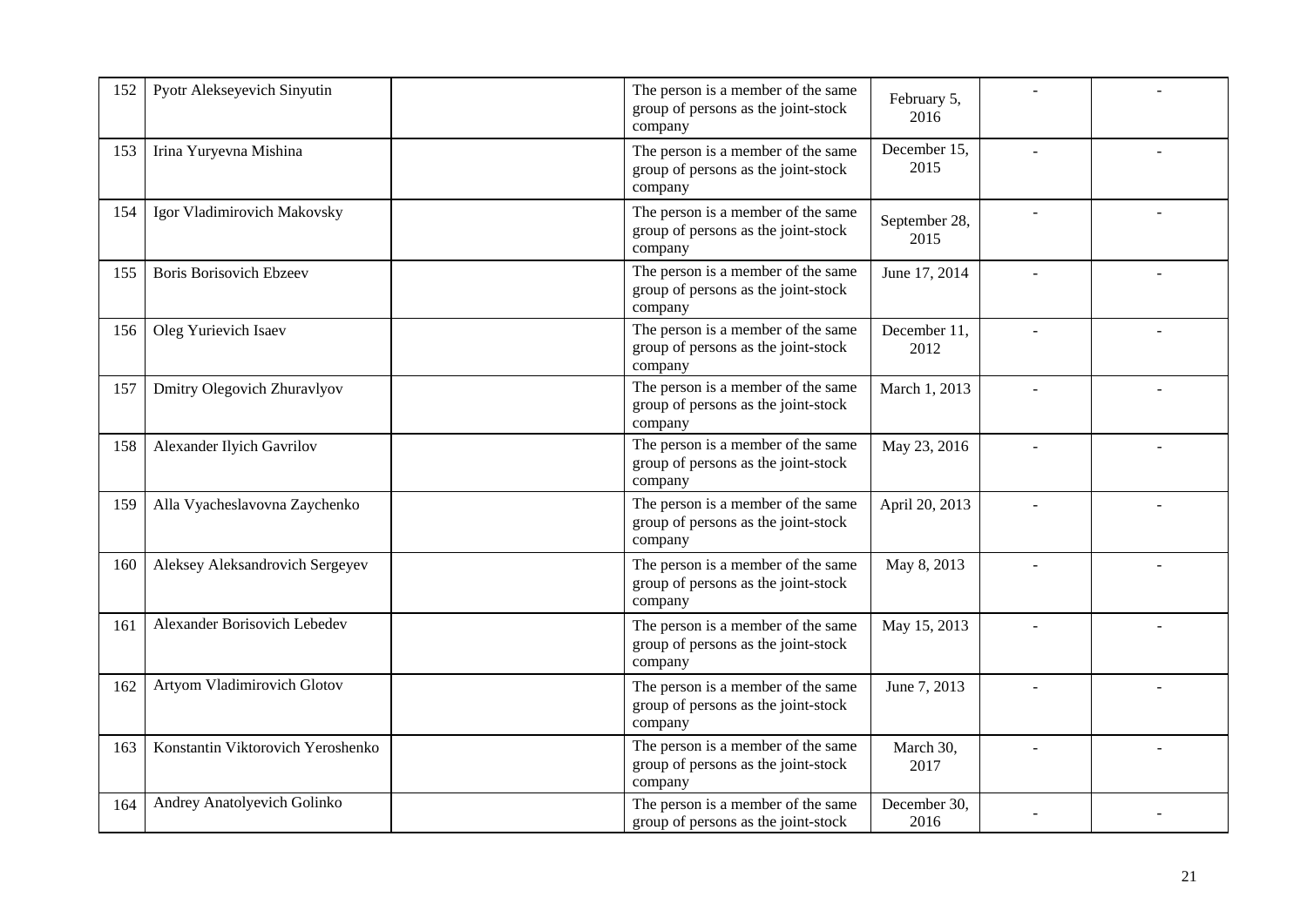|     |                                  | company                                                                              |                      |  |
|-----|----------------------------------|--------------------------------------------------------------------------------------|----------------------|--|
| 165 | Vladimir Vladimirovich Bykov     | The person is a member of the same<br>group of persons as the joint-stock<br>company | July 24, 2017        |  |
| 166 | Alexander Vladimirovich Kadyrov  | The person is a member of the same<br>group of persons as the joint-stock<br>company | February 2,<br>2017  |  |
| 167 | Alexander Viktorovich Domanin    | The person is a member of the same<br>group of persons as the joint-stock<br>company | May 6, 2016          |  |
| 168 | Dmitry Alekseyevich Vasin        | The person is a member of the same<br>group of persons as the joint-stock<br>company | March 21,<br>2017    |  |
| 169 | Andrey Viktorovich Konoval       | The person is a member of the same<br>group of persons as the joint-stock<br>company | March 21,<br>2017    |  |
| 170 | Yelena Yurievna Abramova         | The person is a member of the same<br>group of persons as the joint-stock<br>company | January 24,<br>2014  |  |
| 171 | Stanislav Nikolayevich Terentyev | The person is a member of the same<br>group of persons as the joint-stock<br>company | March 4, 2014        |  |
| 172 | Pavel Viktorovich Bakhtin        | The person is a member of the same<br>group of persons as the joint-stock<br>company | December 31,<br>2014 |  |
| 173 | Sergey Ivanovich Tishchenko      | The person is a member of the same<br>group of persons as the joint-stock<br>company | August 29,<br>2017   |  |
| 174 | Ramil Yagafarovich Safaryanov    | The person is a member of the same<br>group of persons as the joint-stock<br>company | November 3,<br>2015  |  |
| 175 | Igor Alexeyevich Kosolapov       | The person is a member of the same<br>group of persons as the joint-stock<br>company | February 4,<br>2014  |  |
| 176 | Alexander Petrovich Penkov       | The person is a member of the same<br>group of persons as the joint-stock<br>company | June 26, 2014        |  |
| 177 | Alexander Anatolyevich Gaev      | The person is a member of the same<br>group of persons as the joint-stock            | July 5, 2017         |  |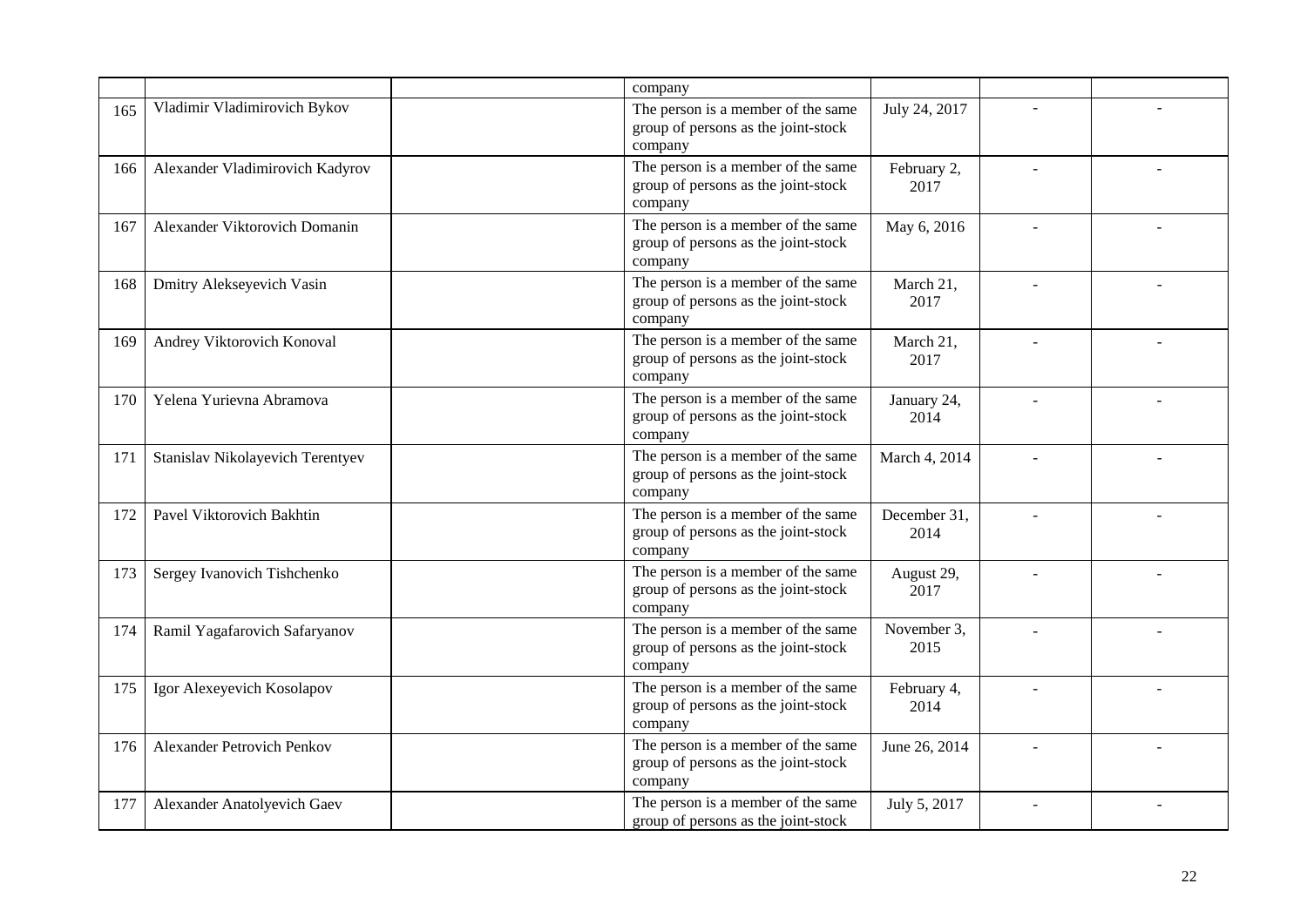|     |                                   | company                                                                              |                       |    |  |
|-----|-----------------------------------|--------------------------------------------------------------------------------------|-----------------------|----|--|
| 178 | Vadim Ilyich Peshkurov            | The person is a member of the same<br>group of persons as the joint-stock<br>company | June 16, 2016         |    |  |
| 179 | Larisa Vadimovna Mazurovskaya     | The person is a member of the same<br>group of persons as the joint-stock<br>company | March 9, 2017         |    |  |
| 180 | Yuri Viktorovich Zaytsev          | The person is a member of the same<br>group of persons as the joint-stock<br>company | August 29,<br>2014    |    |  |
| 181 | Nikolay Igorevich Pozdnyakov      | The person is a member of the same<br>group of persons as the joint-stock<br>company | September 13,<br>2014 |    |  |
| 182 | Anzaur Muratovich Kukan           | The person is a member of the same<br>group of persons as the joint-stock<br>company | March 13,<br>2017     |    |  |
| 183 | Anatoly Yurievich Yablokov        | The person is a member of the same<br>group of persons as the joint-stock<br>company | December 25,<br>2015  |    |  |
| 184 | Viktor Aleksandrovich Reshetnikov | The person is a member of the same<br>group of persons as the joint-stock<br>company | October 28,<br>2014   |    |  |
| 185 | Natalia Aleksandrovna Kamolina    | The person is a member of the same<br>group of persons as the joint-stock<br>company | October 29,<br>2014   | L. |  |
| 186 | Alexander Leonidovich Dyuzhinov   | The person is a member of the same<br>group of persons as the joint-stock<br>company | March 1, 2016         |    |  |
| 187 | Vladislav Leonidovich Surmenko    | The person is a member of the same<br>group of persons as the joint-stock<br>company | July 1, 2015          |    |  |
| 188 | Sergey Georgyevich Dregval        | The person is a member of the same<br>group of persons as the joint-stock<br>company | October 28,<br>2014   |    |  |
| 189 | Igor Alekseyevich Mosin           | The person is a member of the same<br>group of persons as the joint-stock<br>company | January 1,<br>2016    |    |  |
| 190 | Aleksey Viktorovich Stain         | The person is a member of the same                                                   | September 16,         |    |  |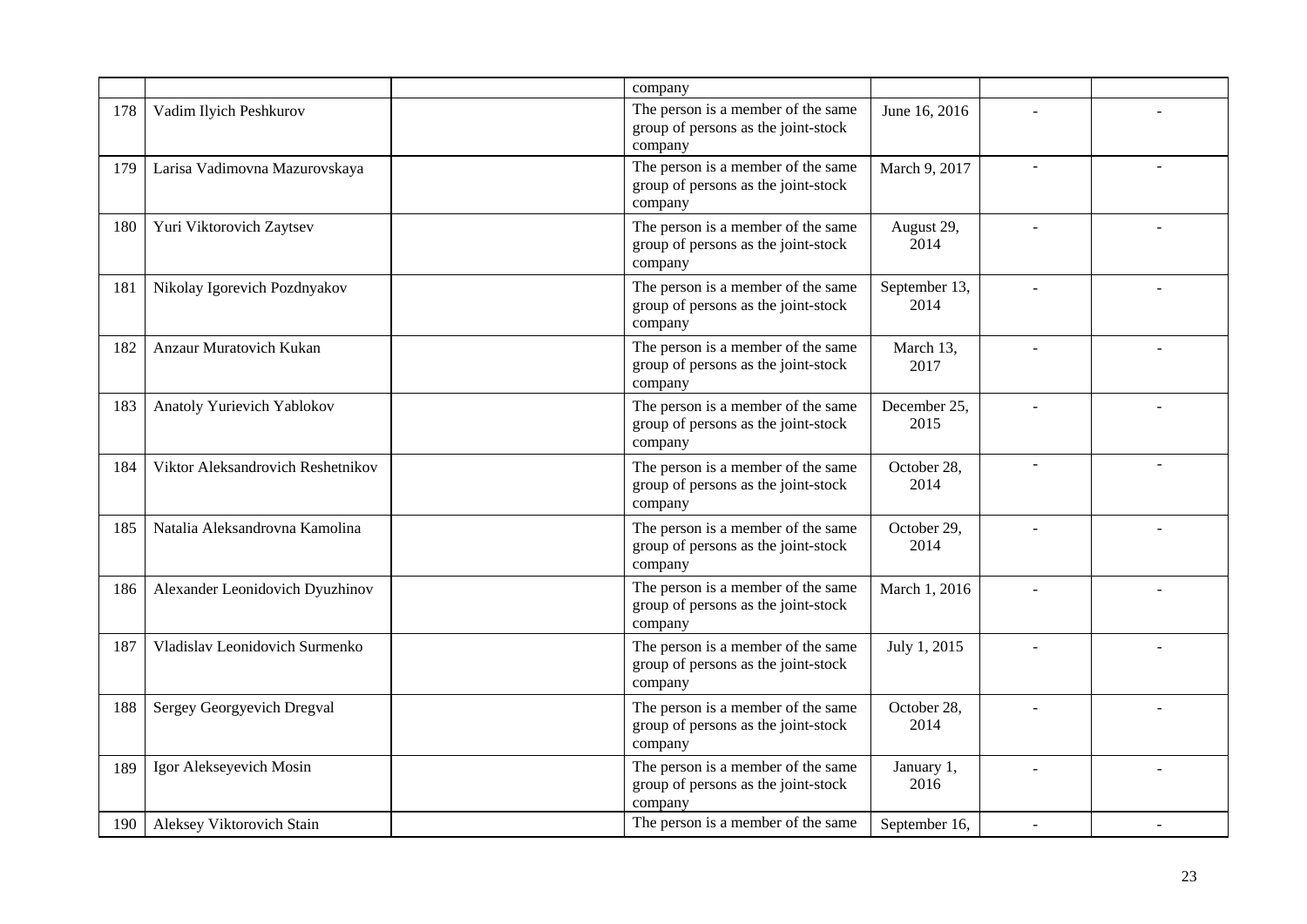|     |                                   | group of persons as the joint-stock<br>company                                       | 2017                 |  |
|-----|-----------------------------------|--------------------------------------------------------------------------------------|----------------------|--|
| 191 | Aleksey Viktorovich Fortov        | The person is a member of the same<br>group of persons as the joint-stock<br>company | March 25,<br>2015    |  |
| 192 | Yegor Vladimirovich Kalenyuk      | The person is a member of the same<br>group of persons as the joint-stock<br>company | June 22, 2016        |  |
| 193 | Sergey Valentinovich Sizikov      | The person is a member of the same<br>group of persons as the joint-stock<br>company | April 19, 2016       |  |
| 194 | Oleg Valentinovich Petrov         | The person is a member of the same<br>group of persons as the joint-stock<br>company | July 1, 2015         |  |
| 195 | Vyacheslav Anatolyevich Nalivayko | The person is a member of the same<br>group of persons as the joint-stock<br>company | September 2,<br>2015 |  |
| 196 | Alexander Kazimirovich Yakimets   | The person is a member of the same<br>group of persons as the joint-stock<br>company | November 4,<br>2015  |  |
| 197 | Filipp Petrovich Zorin            | The person is a member of the same<br>group of persons as the joint-stock<br>company | December 16,<br>2015 |  |
| 198 | Vladimir Mikhailovich Saukh       | The person is a member of the same<br>group of persons as the joint-stock<br>company | December 17,<br>2015 |  |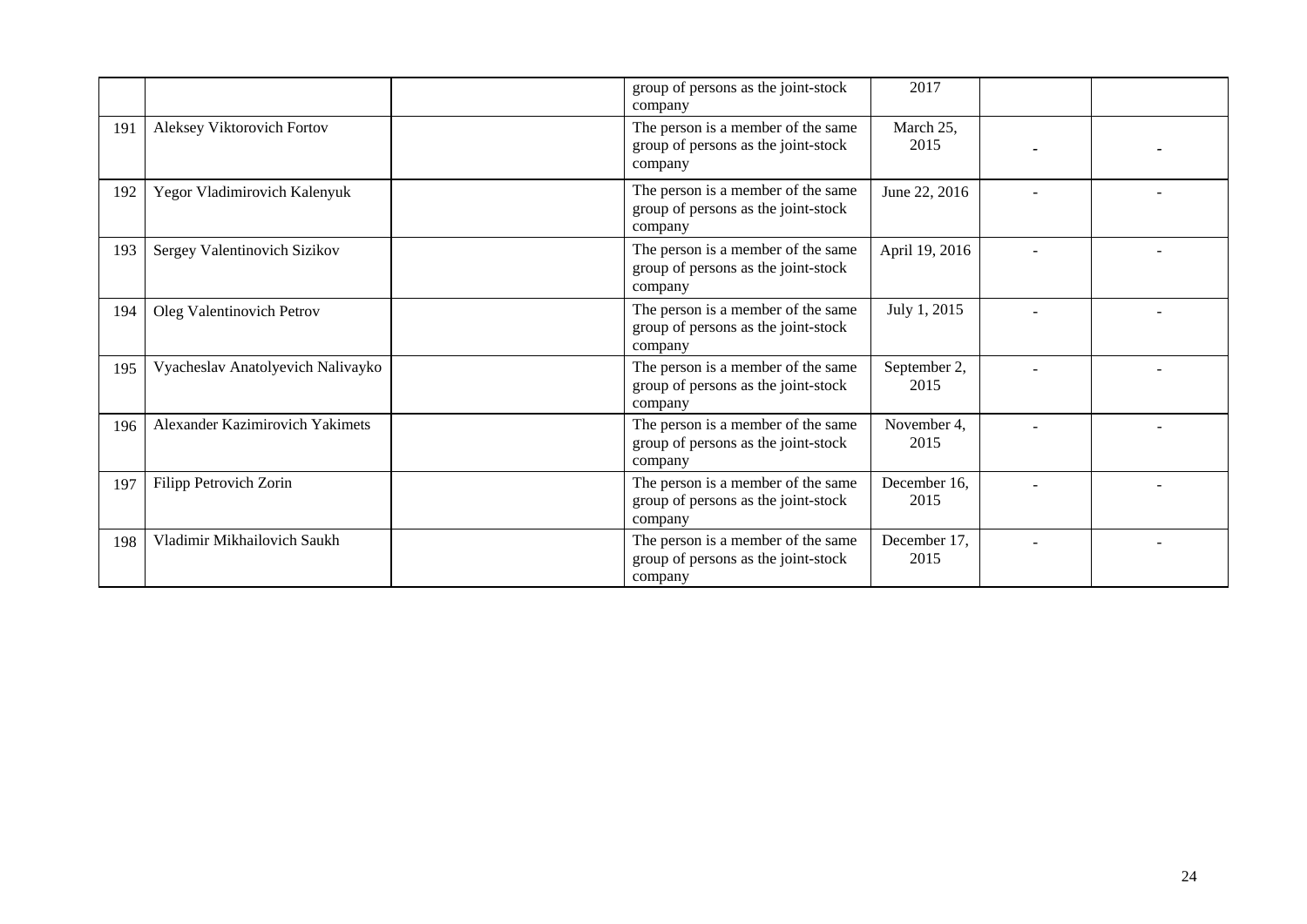## **II. Changes in the List of Affiliates for the period from July 1, 2017, to September 30, 2017**

| Item           | Affiliate's Full Corporate Name<br>(in the Case of a Nonprofit<br>Organization, Name) or Given,<br>Middle, and Family Names | Corporate Entity's Registered<br>Address or an Individual's Place of<br>Residence (specified only with the<br>consent of an individual) | Grounds for Being Deemed to Be<br>an Affiliate                                                                                                                                                                                                                                 | <b>Start Date of</b><br><b>Being Deemed</b><br>to Be an<br>Affiliate | Affiliate's Share<br>in the Authorized<br>Capital of the<br>Joint-Stock<br>Company, % | Percentage of the<br>Joint-Stock<br>Company's Ordinary<br>Shares Owned by the<br>Affiliate |
|----------------|-----------------------------------------------------------------------------------------------------------------------------|-----------------------------------------------------------------------------------------------------------------------------------------|--------------------------------------------------------------------------------------------------------------------------------------------------------------------------------------------------------------------------------------------------------------------------------|----------------------------------------------------------------------|---------------------------------------------------------------------------------------|--------------------------------------------------------------------------------------------|
|                | $\overline{2}$                                                                                                              | 3                                                                                                                                       | 4                                                                                                                                                                                                                                                                              | 5                                                                    | 6                                                                                     | 7                                                                                          |
| Item           |                                                                                                                             |                                                                                                                                         | Date of Change                                                                                                                                                                                                                                                                 | Date of Change in the<br><b>List of Affiliates</b>                   |                                                                                       |                                                                                            |
| 1              |                                                                                                                             | Deleted from the list of persons that are members of the same group of persons as PJSC ROSSETI                                          |                                                                                                                                                                                                                                                                                |                                                                      | September 11,<br>2017                                                                 | September 30, 2017                                                                         |
|                | Description of affiliate information prior to change:                                                                       |                                                                                                                                         |                                                                                                                                                                                                                                                                                |                                                                      |                                                                                       |                                                                                            |
|                | 2                                                                                                                           | 3                                                                                                                                       | $\overline{4}$                                                                                                                                                                                                                                                                 | 5 <sup>5</sup>                                                       | 6                                                                                     | $\tau$                                                                                     |
| 16             | Oleg Mikhailovich Budargin                                                                                                  | $\tilde{\phantom{a}}$                                                                                                                   | The person exercises the powers<br>of the sole executive body of the<br>joint-stock company<br>The person is a member of the<br>collegial executive body of the<br>joint-stock company<br>The person is a member of the<br>same group of persons as the<br>joint-stock company | June 15, 2013<br><b>July 10, 2012</b><br><b>July 10, 2012</b>        | 0.000561                                                                              | 0.000567                                                                                   |
|                | Description of affiliate information after change:                                                                          |                                                                                                                                         |                                                                                                                                                                                                                                                                                |                                                                      |                                                                                       |                                                                                            |
|                | 2                                                                                                                           | 3                                                                                                                                       | $\overline{4}$                                                                                                                                                                                                                                                                 | 5                                                                    | 6                                                                                     | $\tau$                                                                                     |
|                | Oleg Mikhailovich Budargin                                                                                                  |                                                                                                                                         | The person ceased to be an<br>affiliate                                                                                                                                                                                                                                        |                                                                      |                                                                                       |                                                                                            |
| $\overline{2}$ |                                                                                                                             | Included on the list of persons that are members of the same group of persons as PJSC ROSSETI                                           |                                                                                                                                                                                                                                                                                |                                                                      | September 12,<br>2017                                                                 | September 30, 2017                                                                         |
|                | Description of affiliate information prior to change:                                                                       |                                                                                                                                         |                                                                                                                                                                                                                                                                                |                                                                      |                                                                                       |                                                                                            |
|                | $\overline{2}$                                                                                                              | 3                                                                                                                                       | $\overline{4}$                                                                                                                                                                                                                                                                 | 5                                                                    | 6                                                                                     | $\tau$                                                                                     |
|                | <b>Pavel Anatolievich Livinsky</b>                                                                                          |                                                                                                                                         | The person was not an affiliate                                                                                                                                                                                                                                                |                                                                      |                                                                                       |                                                                                            |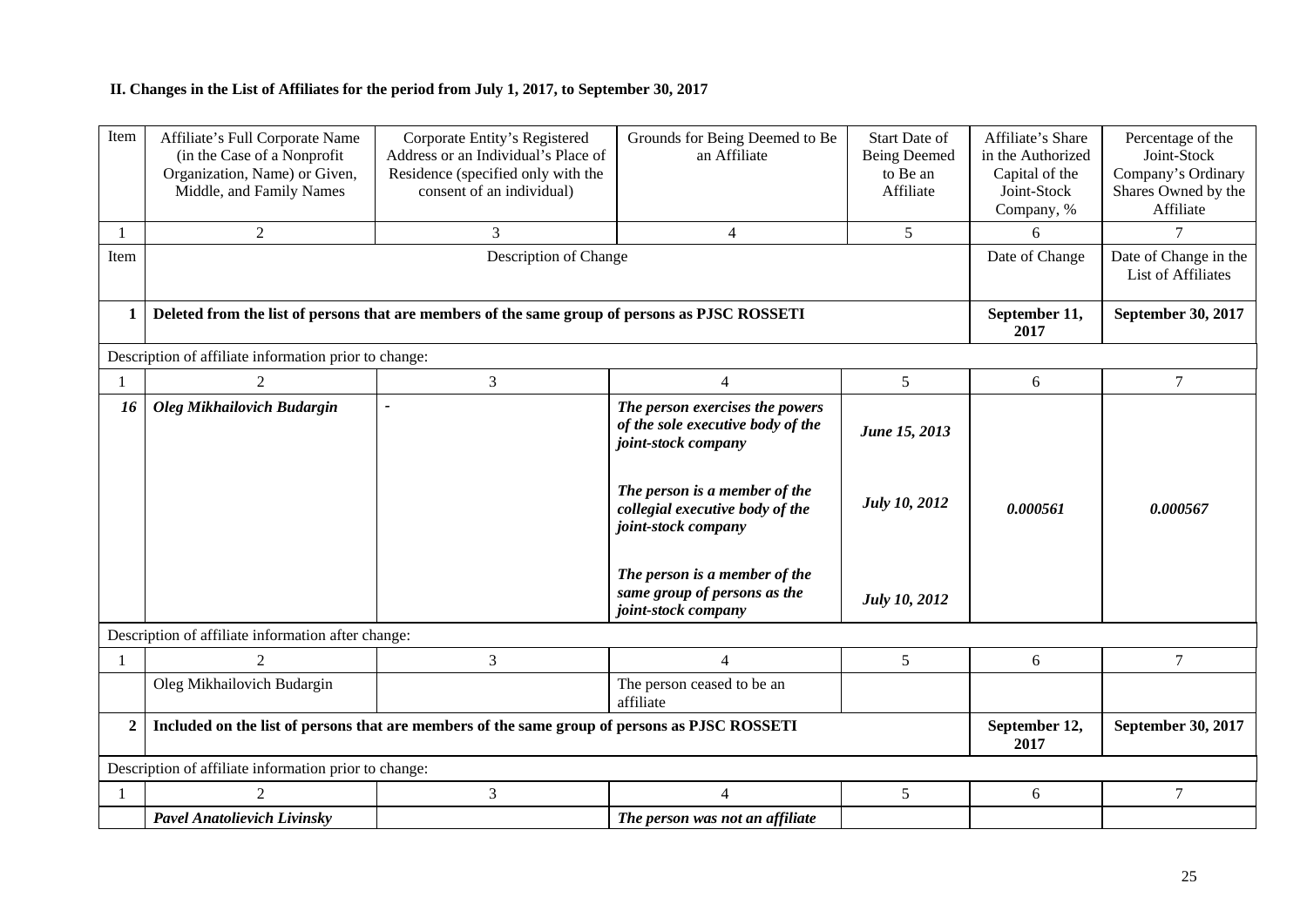|                         | Description of affiliate information after change:                                             |                                                                                                    |                                                                                             |                       |                      |                    |  |
|-------------------------|------------------------------------------------------------------------------------------------|----------------------------------------------------------------------------------------------------|---------------------------------------------------------------------------------------------|-----------------------|----------------------|--------------------|--|
| -1                      | $\overline{2}$                                                                                 | $\overline{3}$                                                                                     | $\overline{4}$                                                                              | 5                     | 6                    | $\overline{7}$     |  |
| 16                      | Pavel Anatolievich Livinsky                                                                    | $\blacksquare$                                                                                     | The person exercises the powers<br>of the sole executive body of the<br>joint-stock company | September 12,<br>2017 |                      |                    |  |
|                         |                                                                                                |                                                                                                    | The person is a member of the<br>collegial executive body of the<br>joint-stock company     | September 12,<br>2017 |                      |                    |  |
|                         |                                                                                                |                                                                                                    | The person is a member of the<br>same group of persons as the<br>joint-stock company        | September 12,<br>2017 |                      |                    |  |
| 3 <sup>1</sup>          | Deleted from the list of persons that are members of the same group of persons as PJSC ROSSETI |                                                                                                    | September 25,<br>2017                                                                       | September 30, 2017    |                      |                    |  |
|                         | Description of affiliate information prior to change:                                          |                                                                                                    |                                                                                             |                       |                      |                    |  |
| 1                       | 2                                                                                              | 3                                                                                                  | $\overline{4}$                                                                              | 5                     | 6                    | $\tau$             |  |
| 76                      | A. A. Grechko Agricultural<br><b>Enterprise Open Joint-Stock</b><br>Company                    | Russia, Rostov Region,<br>Kuibyshevo District, village of<br>Kuibyshevo, ul. Teatralnaya, d.<br>21 | The person is a member of the<br>same group of persons as the<br>joint-stock company        | <b>July 1, 2008</b>   |                      |                    |  |
|                         | Description of affiliate information after change:                                             |                                                                                                    |                                                                                             |                       |                      |                    |  |
| -1                      | 2                                                                                              | $\mathfrak{Z}$                                                                                     | $\overline{4}$                                                                              | 5                     | 6                    | $\overline{7}$     |  |
|                         | A. A. Grechko Agricultural<br>Enterprise Open Joint-Stock<br>Company                           |                                                                                                    | The person ceased to be an<br>affiliate                                                     |                       |                      |                    |  |
| $\overline{\mathbf{4}}$ |                                                                                                | Deleted from the list of persons that are members of the same group of persons as PJSC ROSSETI     |                                                                                             |                       | <b>July 18, 2017</b> | September 30, 2017 |  |
|                         | Description of affiliate information prior to change:                                          |                                                                                                    |                                                                                             |                       |                      |                    |  |
| 1                       | 2                                                                                              | 3                                                                                                  | $\overline{4}$                                                                              | $5^{\circ}$           | 6                    | $\tau$             |  |
| 190                     | <b>Yuri Igorevich Lukyanets</b>                                                                |                                                                                                    | The person is a member of the<br>same group of persons as the<br>joint-stock company        | September 1,<br>2016  |                      |                    |  |
|                         | Description of affiliate information after change:                                             |                                                                                                    |                                                                                             |                       |                      |                    |  |
| $\mathbf{1}$            | $\overline{2}$                                                                                 | $\mathfrak{Z}$                                                                                     | $\overline{4}$                                                                              | 5                     | 6                    | $\overline{7}$     |  |
|                         | Yuri Igorevich Lukyanets                                                                       |                                                                                                    | The person ceased to be an                                                                  |                       |                      |                    |  |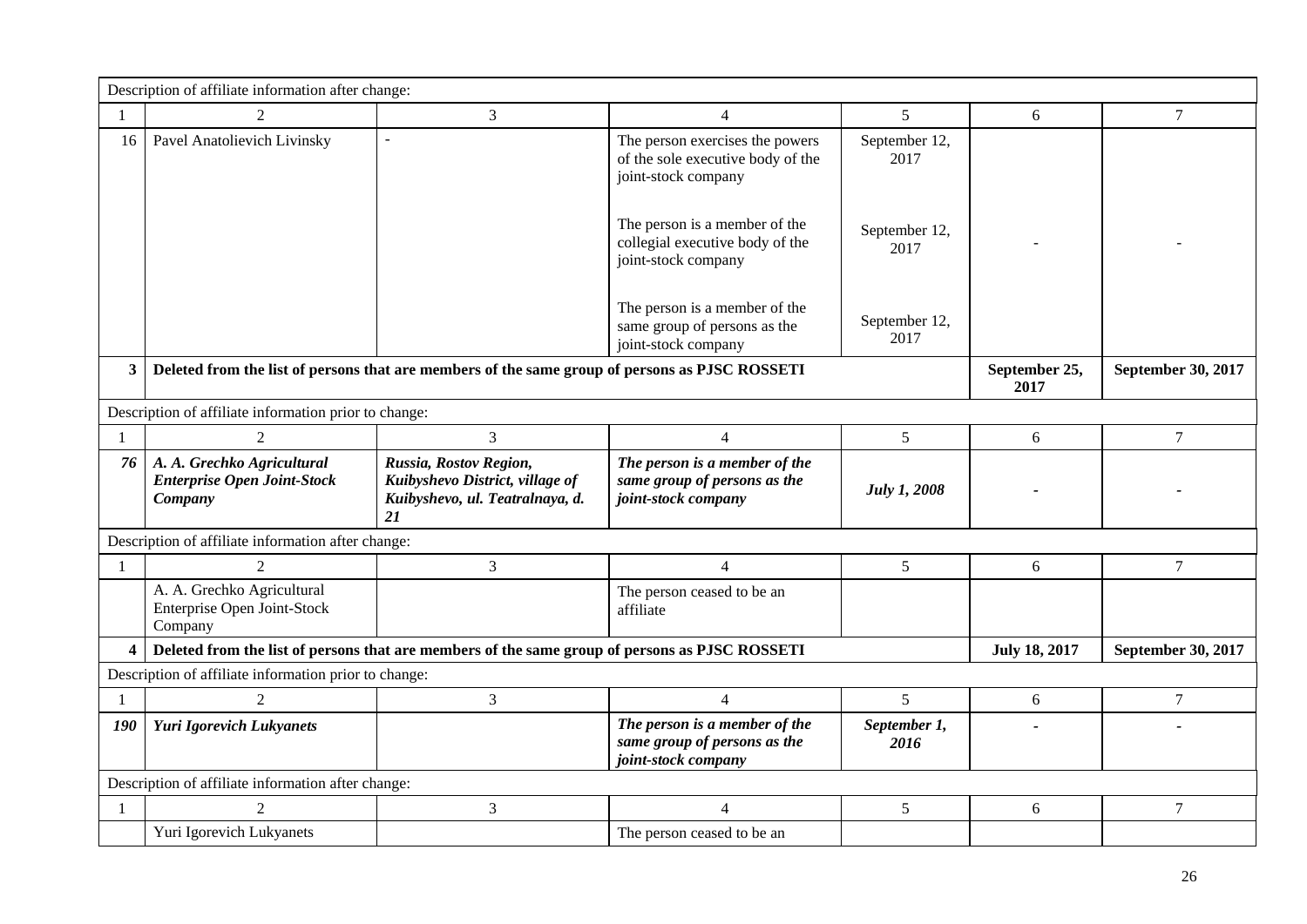|                |                                                       |                                                                                                | affiliate                                                                            |                       |                       |                    |  |
|----------------|-------------------------------------------------------|------------------------------------------------------------------------------------------------|--------------------------------------------------------------------------------------|-----------------------|-----------------------|--------------------|--|
| 5              |                                                       | Deleted from the list of persons that are members of the same group of persons as PJSC ROSSETI |                                                                                      |                       | September 14,<br>2017 | September 30, 2017 |  |
|                | Description of affiliate information prior to change: |                                                                                                |                                                                                      |                       |                       |                    |  |
| $\mathbf{1}$   | 2                                                     | $\mathfrak{Z}$                                                                                 | $\overline{4}$                                                                       | 5                     | 6                     | 7                  |  |
| 123            | Yelena Vladimirovna Sopoleva                          |                                                                                                | The person is a member of the<br>same group of persons as the<br>joint-stock company | September 30,<br>2009 |                       |                    |  |
|                | Description of affiliate information after change:    |                                                                                                |                                                                                      |                       |                       |                    |  |
|                | $\mathfrak{D}$                                        | 3                                                                                              | $\overline{4}$                                                                       | 5                     | 6                     | $\tau$             |  |
|                | Yelena Vladimirovna Sopoleva                          |                                                                                                | The person ceased to be an<br>affiliate                                              |                       |                       |                    |  |
| 6              |                                                       | Deleted from the list of persons that are members of the same group of persons as PJSC ROSSETI |                                                                                      |                       | April 24, 2017        | September 30, 2017 |  |
|                | Description of affiliate information prior to change: |                                                                                                |                                                                                      |                       |                       |                    |  |
| 1              | 2                                                     | 3                                                                                              | $\overline{4}$                                                                       | 5                     | 6                     | 7                  |  |
| 177            | <b>Aleksey Borisovich Stepantsev</b>                  |                                                                                                | The person is a member of the<br>same group of persons as the<br>joint-stock company | July 21, 2014         |                       |                    |  |
|                | Description of affiliate information after change:    |                                                                                                |                                                                                      |                       |                       |                    |  |
| 1              | $\overline{2}$                                        | $\mathfrak{Z}$                                                                                 | $\overline{4}$                                                                       | 5                     | 6                     | $\tau$             |  |
|                | Aleksey Borisovich Stepantsev                         |                                                                                                | The person ceased to be an<br>affiliate                                              |                       |                       |                    |  |
| $\overline{7}$ |                                                       | Deleted from the list of persons that are members of the same group of persons as PJSC ROSSETI |                                                                                      |                       | <b>July 4, 2017</b>   | September 30, 2017 |  |
|                | Description of affiliate information prior to change: |                                                                                                |                                                                                      |                       |                       |                    |  |
| -1             | 2                                                     | $\overline{3}$                                                                                 | $\overline{4}$                                                                       | 5                     | 6                     | 7                  |  |
| 141            | Roman Mikhailovich Lavlinsky                          |                                                                                                | The person is a member of the<br>same group of persons as the<br>joint-stock company | December 6,<br>2016   |                       |                    |  |
|                | Description of affiliate information after change:    |                                                                                                |                                                                                      |                       |                       |                    |  |
| $\mathbf{1}$   | $\mathfrak{D}$                                        | 3                                                                                              | $\overline{4}$                                                                       | 5                     | 6                     | $\tau$             |  |
|                | Roman Mikhailovich Lavlinsky                          |                                                                                                | The person ceased to be an<br>affiliate                                              |                       |                       |                    |  |
| 8              |                                                       | Deleted from the list of persons that are members of the same group of persons as PJSC ROSSETI |                                                                                      |                       | September 25,         | September 30, 2017 |  |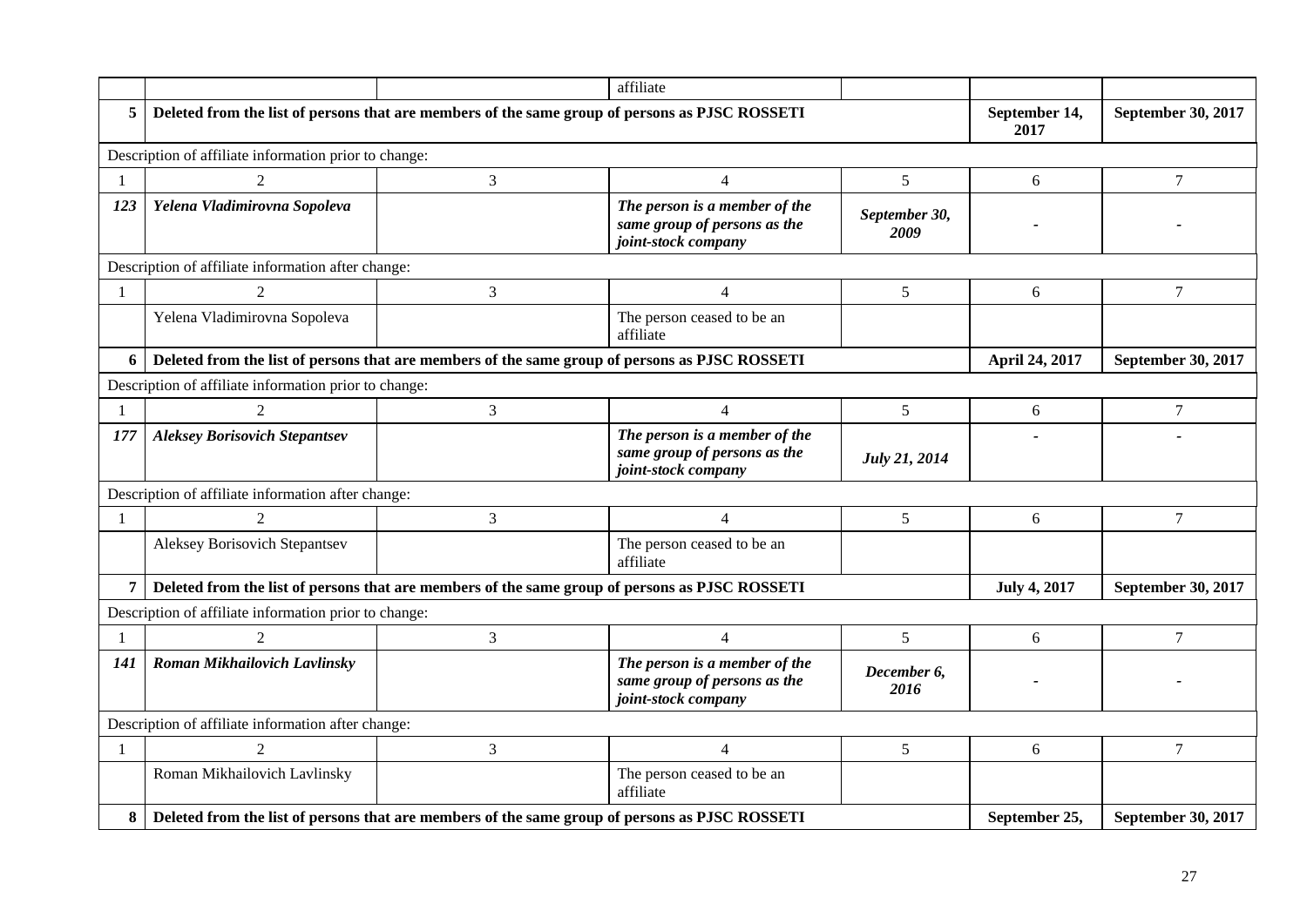|                |                                                                                                |                                                                                               |                                                                                      | 2017                 |                      |                    |  |  |
|----------------|------------------------------------------------------------------------------------------------|-----------------------------------------------------------------------------------------------|--------------------------------------------------------------------------------------|----------------------|----------------------|--------------------|--|--|
|                | Description of affiliate information prior to change:                                          |                                                                                               |                                                                                      |                      |                      |                    |  |  |
| $\overline{1}$ | $\overline{2}$                                                                                 | 3                                                                                             | $\overline{4}$                                                                       | 5                    | 6                    | 7                  |  |  |
| 165            | <b>Ruslan Avdeyevich Starystoyants</b>                                                         |                                                                                               | The person is a member of the<br>same group of persons as the<br>joint-stock company | December 24,<br>2015 |                      |                    |  |  |
|                | Description of affiliate information after change:                                             |                                                                                               |                                                                                      |                      |                      |                    |  |  |
| $\mathbf{1}$   | $\mathfrak{D}$                                                                                 | 3                                                                                             | $\overline{4}$                                                                       | 5                    | 6                    | 7                  |  |  |
|                | Ruslan Avdeyevich Starystoyants                                                                |                                                                                               | The person ceased to be an<br>affiliate                                              |                      |                      |                    |  |  |
| 9              | Deleted from the list of persons that are members of the same group of persons as PJSC ROSSETI |                                                                                               | September 15,<br>2017                                                                | September 30, 2017   |                      |                    |  |  |
|                | Description of affiliate information prior to change:                                          |                                                                                               |                                                                                      |                      |                      |                    |  |  |
|                | $\mathfrak{D}$                                                                                 | 3                                                                                             | $\overline{4}$                                                                       | 5                    | 6                    | $\overline{7}$     |  |  |
| 198            | <b>Dmitry Vladimirovich Sergienko</b>                                                          |                                                                                               | The person is a member of the<br>same group of persons as the<br>joint-stock company | July 8, 2015         |                      |                    |  |  |
|                | Description of affiliate information after change:                                             |                                                                                               |                                                                                      |                      |                      |                    |  |  |
| -1             |                                                                                                | 3                                                                                             | $\overline{4}$                                                                       | 5                    | 6                    | 7                  |  |  |
|                | Dmitry Vladimirovich Sergienko                                                                 |                                                                                               | The person ceased to be an<br>affiliate                                              |                      |                      |                    |  |  |
| 10             |                                                                                                | Included on the list of persons that are members of the same group of persons as PJSC ROSSETI |                                                                                      |                      | <b>July 19, 2017</b> | September 30, 2017 |  |  |
|                | Description of affiliate information prior to change:                                          |                                                                                               |                                                                                      |                      |                      |                    |  |  |
| $\overline{1}$ | $\mathfrak{D}$                                                                                 | 3                                                                                             | $\overline{4}$                                                                       | 5                    | 6                    | $\overline{7}$     |  |  |
|                | <b>Sergey Viktorovich Kotenev</b>                                                              |                                                                                               | The person was not an affiliate                                                      |                      |                      |                    |  |  |
|                | Description of affiliate information after change:                                             |                                                                                               |                                                                                      |                      |                      |                    |  |  |
| -1             | 2                                                                                              | $\mathfrak{Z}$                                                                                | $\overline{4}$                                                                       | 5                    | 6                    | 7                  |  |  |
| 122            | Sergey Viktorovich Kotenev                                                                     |                                                                                               | The person is a member of the<br>same group of persons as the<br>joint-stock company | July 19, 2017        |                      |                    |  |  |
| 11             |                                                                                                | Included on the list of persons that are members of the same group of persons as PJSC ROSSETI |                                                                                      |                      | <b>July 6, 2017</b>  | September 30, 2017 |  |  |
|                | Description of affiliate information prior to change:                                          |                                                                                               |                                                                                      |                      |                      |                    |  |  |
| $\overline{1}$ | 2                                                                                              | 3                                                                                             | $\overline{4}$                                                                       | 5                    | 6                    | 7                  |  |  |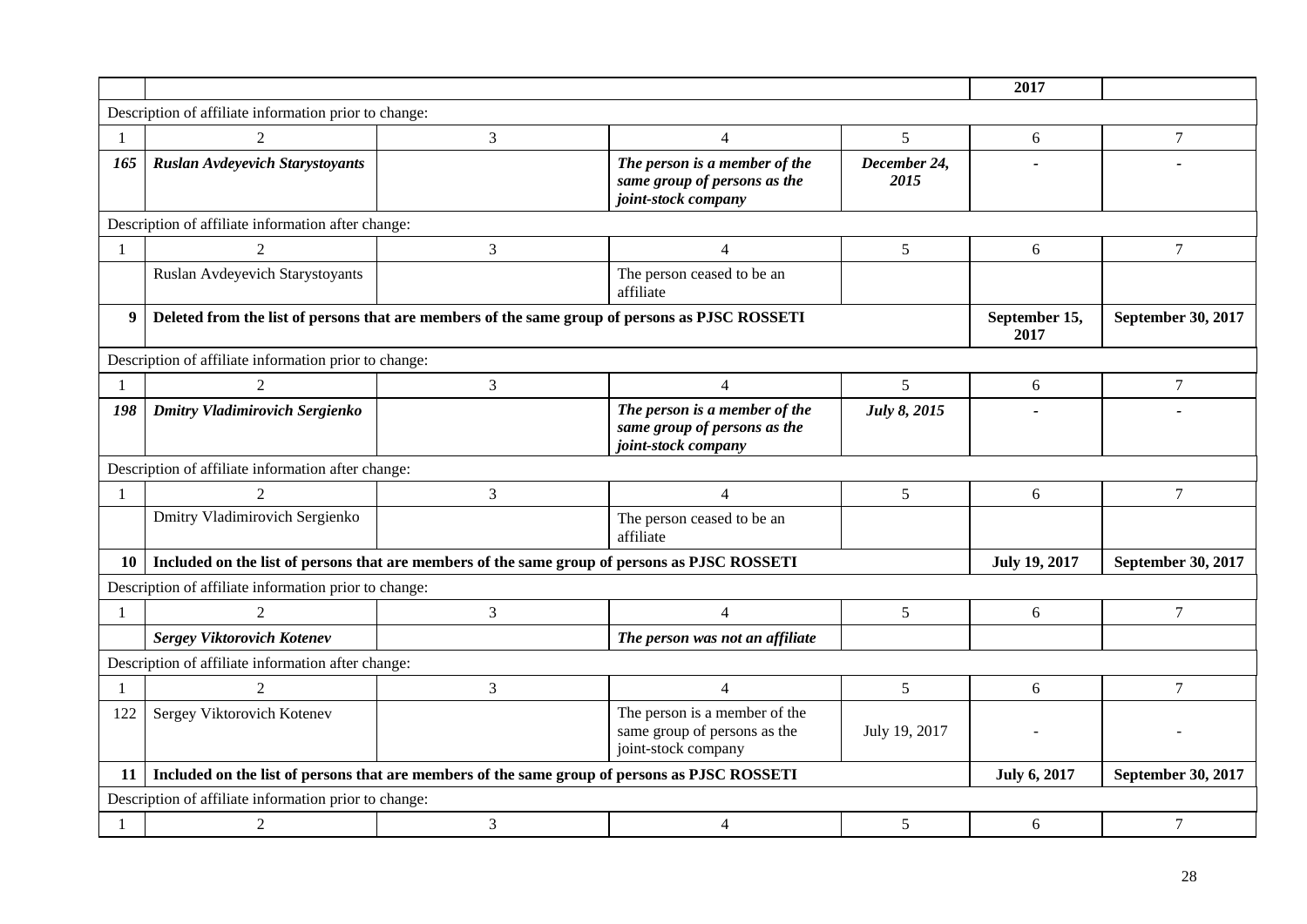|                  | Yelena Valentinovna Bolbina                                                                   |                                                                                               | The person was not an affiliate                                                      |                           |                       |                    |
|------------------|-----------------------------------------------------------------------------------------------|-----------------------------------------------------------------------------------------------|--------------------------------------------------------------------------------------|---------------------------|-----------------------|--------------------|
|                  | Description of affiliate information after change:                                            |                                                                                               |                                                                                      |                           |                       |                    |
|                  | $\mathfrak{D}$                                                                                | 3                                                                                             | $\overline{4}$                                                                       | 5                         | 6                     | 7                  |
| 123              | Yelena Valentinovna Bolbina                                                                   |                                                                                               | The person is a member of the<br>same group of persons as the<br>joint-stock company | July 6, 2017              |                       |                    |
| 12               |                                                                                               | Included on the list of persons that are members of the same group of persons as PJSC ROSSETI |                                                                                      |                           | September 15,<br>2017 | September 30, 2017 |
|                  | Description of affiliate information prior to change:                                         |                                                                                               |                                                                                      |                           |                       |                    |
|                  | $\mathcal{D}_{\mathcal{L}}$                                                                   | 3                                                                                             | $\overline{4}$                                                                       | 5                         | 6                     | $\tau$             |
|                  | Yuri Konstantinovich Kushnir                                                                  |                                                                                               | The person was not an affiliate                                                      |                           |                       |                    |
|                  | Description of affiliate information after change:                                            |                                                                                               |                                                                                      |                           |                       |                    |
|                  |                                                                                               | 3                                                                                             | $\overline{4}$                                                                       | 5                         | 6                     | $\tau$             |
| 141              | Yuri Konstantinovich Kushnir                                                                  |                                                                                               | The person is a member of the<br>same group of persons as the<br>joint-stock company | September 15,<br>2017     |                       |                    |
| 13 <sup>13</sup> | Included on the list of persons that are members of the same group of persons as PJSC ROSSETI |                                                                                               | <b>July 24, 2017</b>                                                                 | <b>September 30, 2017</b> |                       |                    |
|                  | Description of affiliate information prior to change:                                         |                                                                                               |                                                                                      |                           |                       |                    |
| 1                | $\mathcal{D}_{\mathcal{L}}$                                                                   | 3                                                                                             | $\overline{4}$                                                                       | 5                         | 6                     | 7                  |
|                  | Vladimir Vladimirovich Bykov                                                                  |                                                                                               | The person was not an affiliate                                                      |                           |                       |                    |
|                  | Description of affiliate information after change:                                            |                                                                                               |                                                                                      |                           |                       |                    |
|                  | $\overline{2}$                                                                                | 3                                                                                             | $\overline{4}$                                                                       | 5                         | 6                     | 7                  |
| 165              | Vladimir Vladimirovich Bykov                                                                  |                                                                                               | The person is a member of the<br>same group of persons as the<br>joint-stock company | July 24, 2017             |                       |                    |
| 14               |                                                                                               | Included on the list of persons that are members of the same group of persons as PJSC ROSSETI |                                                                                      |                           | <b>July 5, 2017</b>   | September 30, 2017 |
|                  | Description of affiliate information prior to change:                                         |                                                                                               |                                                                                      |                           |                       |                    |
|                  | 2                                                                                             | 3                                                                                             | $\overline{4}$                                                                       | 5                         | 6                     | $\tau$             |
|                  | <b>Alexander Anatolyevich Gaev</b>                                                            |                                                                                               | The person was not an affiliate                                                      |                           |                       |                    |
|                  | Description of affiliate information after change:                                            |                                                                                               |                                                                                      |                           |                       |                    |
| -1               | 2                                                                                             | $\mathfrak{Z}$                                                                                | $\overline{4}$                                                                       | $5\overline{)}$           | 6                     | $\tau$             |
| 177              | Alexander Anatolyevich Gaev                                                                   |                                                                                               | The person is a member of the<br>same group of persons as the                        | July 5, 2017              |                       |                    |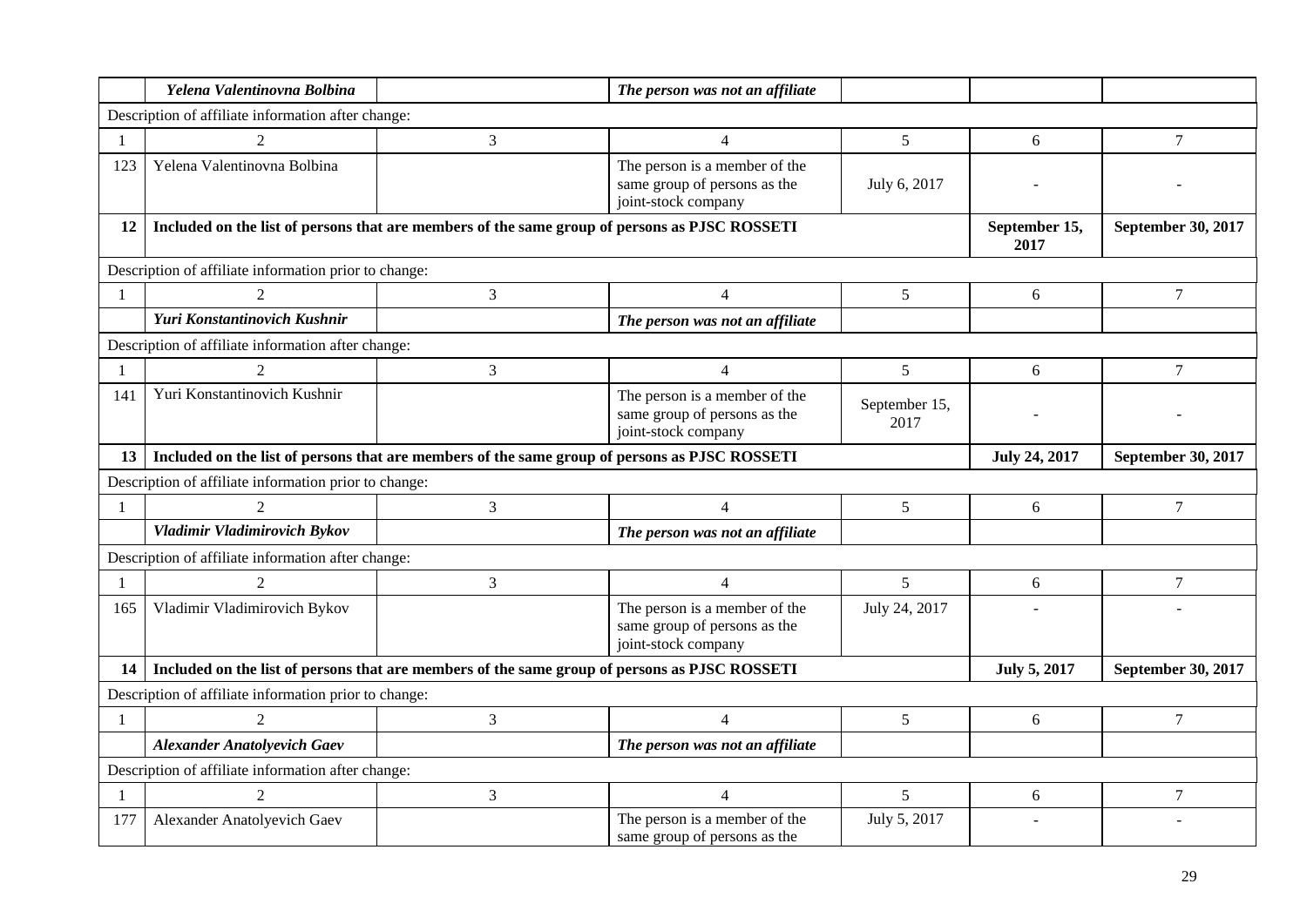|              |                                                                  |                                                                                               | joint-stock company                                                                  |                       |                       |                           |
|--------------|------------------------------------------------------------------|-----------------------------------------------------------------------------------------------|--------------------------------------------------------------------------------------|-----------------------|-----------------------|---------------------------|
| 15           |                                                                  | Included on the list of persons that are members of the same group of persons as PJSC ROSSETI |                                                                                      |                       | September 16,<br>2017 | September 30, 2017        |
|              | Description of affiliate information prior to change:            |                                                                                               |                                                                                      |                       |                       |                           |
| $\mathbf{1}$ | 2                                                                | 3                                                                                             | $\overline{4}$                                                                       | 5                     | 6                     | 7                         |
|              | <b>Aleksey Viktorovich Stain</b>                                 |                                                                                               | The person was not an affiliate                                                      |                       |                       |                           |
|              | Description of affiliate information after change:               |                                                                                               |                                                                                      |                       |                       |                           |
|              | $\mathfrak{D}$                                                   | 3                                                                                             | $\overline{4}$                                                                       | 5                     | 6                     | 7                         |
| 190          | Aleksey Viktorovich Stain                                        |                                                                                               | The person is a member of the<br>same group of persons as the<br>joint-stock company | September 16,<br>2017 |                       |                           |
| 16           |                                                                  | Change in the corporate name and registered address of an affiliate of PJSC ROSSETI           |                                                                                      |                       | <b>July 6, 2017</b>   | September 30, 2017        |
|              | Description of affiliate information prior to change:            |                                                                                               |                                                                                      |                       |                       |                           |
| 1            | $\mathfrak{D}$                                                   | 3                                                                                             | $\overline{4}$                                                                       | 5                     | 6                     | $\overline{7}$            |
| 70           | Avtotransportnoye Khozyaystvo<br><b>Open Joint-Stock Company</b> | Russia, Kirov Region, Orichi<br>District, village of Orichi, ul.<br>Yuzhnaya, d. 50           | The person is a member of the<br>same group of persons as the<br>joint-stock company | <b>July 1, 2008</b>   |                       |                           |
|              | Description of affiliate information after change:               |                                                                                               |                                                                                      |                       |                       |                           |
| 1            | $\mathcal{D}_{\mathcal{L}}$                                      | 3                                                                                             | $\overline{4}$                                                                       | 5                     | 6                     | 7                         |
| 70           | Avtotransportnoye Khozyaystvo<br>Joint-Stock Company             | Orichi, Orichi District, Kirov<br>Region, Russia                                              | The person is a member of the<br>same group of persons as the<br>joint-stock company | July 1, 2008          |                       |                           |
| 17           |                                                                  | Change in the corporate name and registered address of an affiliate of PJSC ROSSETI           |                                                                                      |                       | <b>July 6, 2017</b>   | September 30, 2017        |
|              | Description of affiliate information prior to change:            |                                                                                               |                                                                                      |                       |                       |                           |
|              | $\mathcal{D}_{\mathcal{L}}$                                      | 3                                                                                             | $\overline{4}$                                                                       | 5                     | 6                     | 7                         |
| 68           | <b>Svet Closed Joint-Stock</b><br>Company                        | Russia, 606440, Nizhni Novgorod<br>Region, Bor, ul. Lunacharskogo,<br>d.8                     | The person is a member of the<br>same group of persons as the<br>joint-stock company | July 1, 2008          |                       |                           |
|              | Description of affiliate information after change:               |                                                                                               |                                                                                      |                       |                       |                           |
| 1            | $\overline{2}$                                                   | 3                                                                                             | $\overline{4}$                                                                       | 5                     | 6                     | 7                         |
| 68           | Svet Joint-Stock Company                                         | Bor, Nizhni Novgorod Region,<br>Russia                                                        | The person is a member of the<br>same group of persons as the<br>joint-stock company | July 1, 2008          |                       |                           |
| 18           |                                                                  | Change in the corporate name and registered address of an affiliate of PJSC ROSSETI           |                                                                                      |                       | <b>July 7, 2017</b>   | <b>September 30, 2017</b> |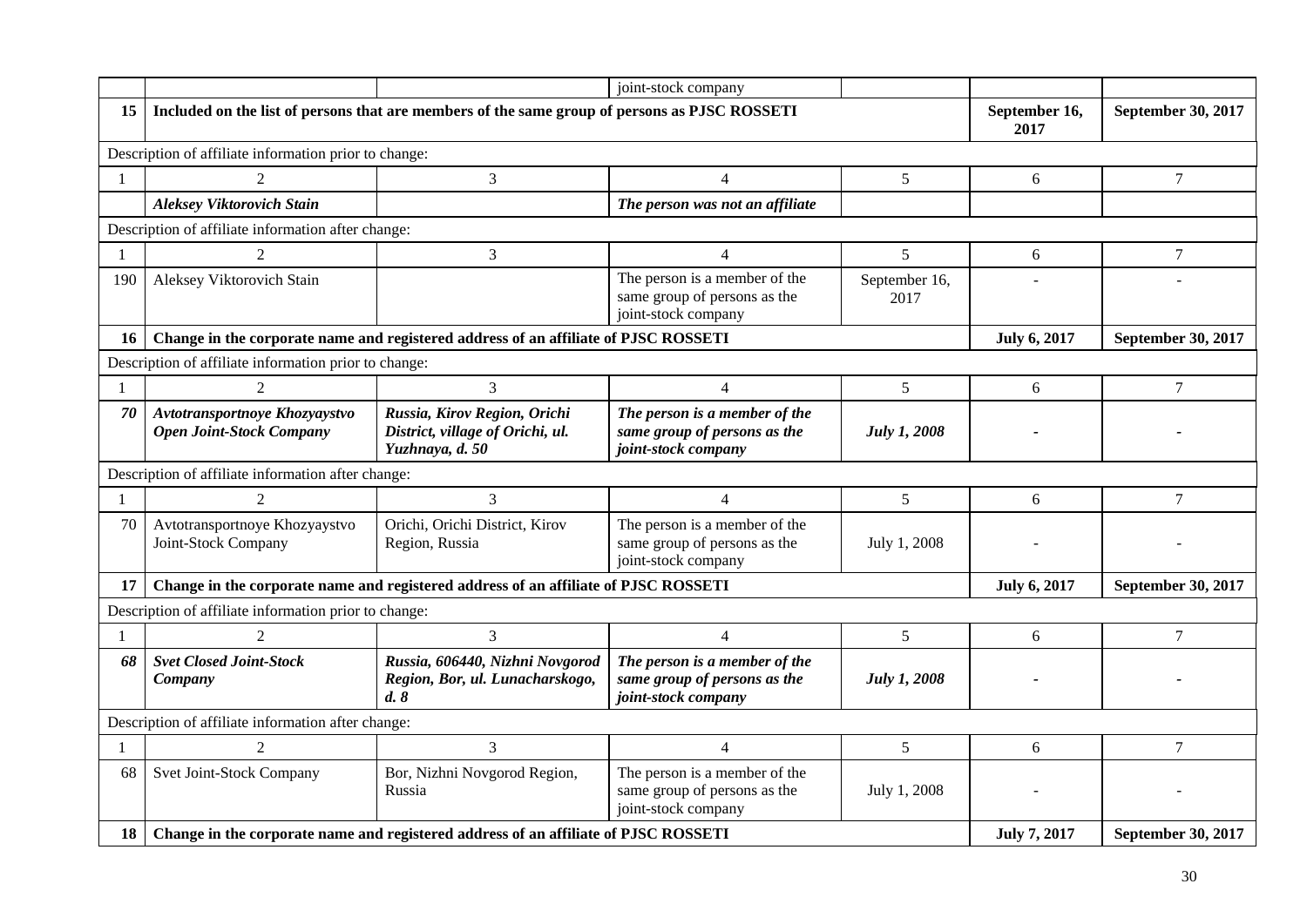|              | Description of affiliate information prior to change:                                                                     |                                                                                         |                                                                                      |                      |                     |                    |  |  |
|--------------|---------------------------------------------------------------------------------------------------------------------------|-----------------------------------------------------------------------------------------|--------------------------------------------------------------------------------------|----------------------|---------------------|--------------------|--|--|
| -1           | 2                                                                                                                         | $\overline{3}$                                                                          | 4                                                                                    | 5                    | 6                   | $\overline{7}$     |  |  |
| 69           | Berendeyevskoye Open Joint-<br><b>Stock Company</b>                                                                       | Russia, 606241, Nizhni Novgorod<br>Region, Lyskovo District, village<br>of Berendeyevka | The person is a member of the<br>same group of persons as the<br>joint-stock company | <b>July 1, 2008</b>  |                     |                    |  |  |
|              | Description of affiliate information after change:                                                                        |                                                                                         |                                                                                      |                      |                     |                    |  |  |
|              |                                                                                                                           | 3                                                                                       | $\overline{\mathcal{L}}$                                                             | 5                    | 6                   | $\tau$             |  |  |
| 69           | Berendeyevskoye Joint-Stock<br>Company                                                                                    | Berendeyevka, Lyskovo District,<br>Nizhni Novgorod Region, Russia                       | The person is a member of the<br>same group of persons as the<br>joint-stock company | July 1, 2008         |                     |                    |  |  |
| 19           | Change in the corporate name and registered address of an affiliate of PJSC ROSSETI                                       |                                                                                         | <b>July 7, 2017</b>                                                                  | September 30, 2017   |                     |                    |  |  |
|              | Description of affiliate information prior to change:                                                                     |                                                                                         |                                                                                      |                      |                     |                    |  |  |
|              | $\mathfrak{D}$                                                                                                            | 3                                                                                       | $\overline{4}$                                                                       | 5                    | 6                   | $\tau$             |  |  |
| 71           | Energetik Sanatorium-<br>Preventorium Open Joint-Stock<br>Company                                                         | Russia, Udmurtian Republic,<br>Izhevsk, ul. Aviatsionnaya, d. 10                        | The person is a member of the<br>same group of persons as the<br>joint-stock company | <b>July 1, 2008</b>  |                     |                    |  |  |
|              | Description of affiliate information after change:                                                                        |                                                                                         |                                                                                      |                      |                     |                    |  |  |
| $\mathbf{1}$ | $\mathfrak{D}$                                                                                                            | 3                                                                                       | $\overline{4}$                                                                       | 5                    | 6                   | $\tau$             |  |  |
| 71           | Energetik Sanatorium-<br>Preventorium Joint-Stock<br>Company                                                              | Izhevsk, Udmurtian Republic,<br>Russia                                                  | The person is a member of the<br>same group of persons as the<br>joint-stock company | July 1, 2008         |                     |                    |  |  |
| 20           |                                                                                                                           | Change in the corporate name and registered address of an affiliate of PJSC ROSSETI     |                                                                                      |                      | <b>July 7, 2017</b> | September 30, 2017 |  |  |
|              | Description of affiliate information prior to change:                                                                     |                                                                                         |                                                                                      |                      |                     |                    |  |  |
|              | $\mathfrak{D}$                                                                                                            | $\overline{3}$                                                                          | $\overline{4}$                                                                       | 5                    | 6                   | $\overline{7}$     |  |  |
| 66           | <b>Energy Efficient Technologies</b><br><b>Interregional Energy Service</b><br><b>Company Open Joint-Stock</b><br>Company | Russia, 603155, Nizhni<br>Novgorod, ul. Proviantskaya, d. 6                             | The person is a member of the<br>same group of persons as the<br>joint-stock company | December 31,<br>2010 |                     |                    |  |  |
|              | Description of affiliate information after change:                                                                        |                                                                                         |                                                                                      |                      |                     |                    |  |  |
| 1            | $\mathcal{D}_{\mathcal{L}}$                                                                                               | 3                                                                                       | $\overline{4}$                                                                       | 5                    | 6                   | $\tau$             |  |  |
| 66           | <b>Energy Efficient Technologies</b><br><b>Interregional Energy Service</b><br>Company Joint-Stock Company                | Nizhni Novgorod, Russia                                                                 | The person is a member of the<br>same group of persons as the<br>joint-stock company | December 31,<br>2010 |                     |                    |  |  |
| 21           | Change in the registered address of an affiliate of PJSC ROSSETI                                                          |                                                                                         | <b>July 18, 2017</b>                                                                 | September 30, 2017   |                     |                    |  |  |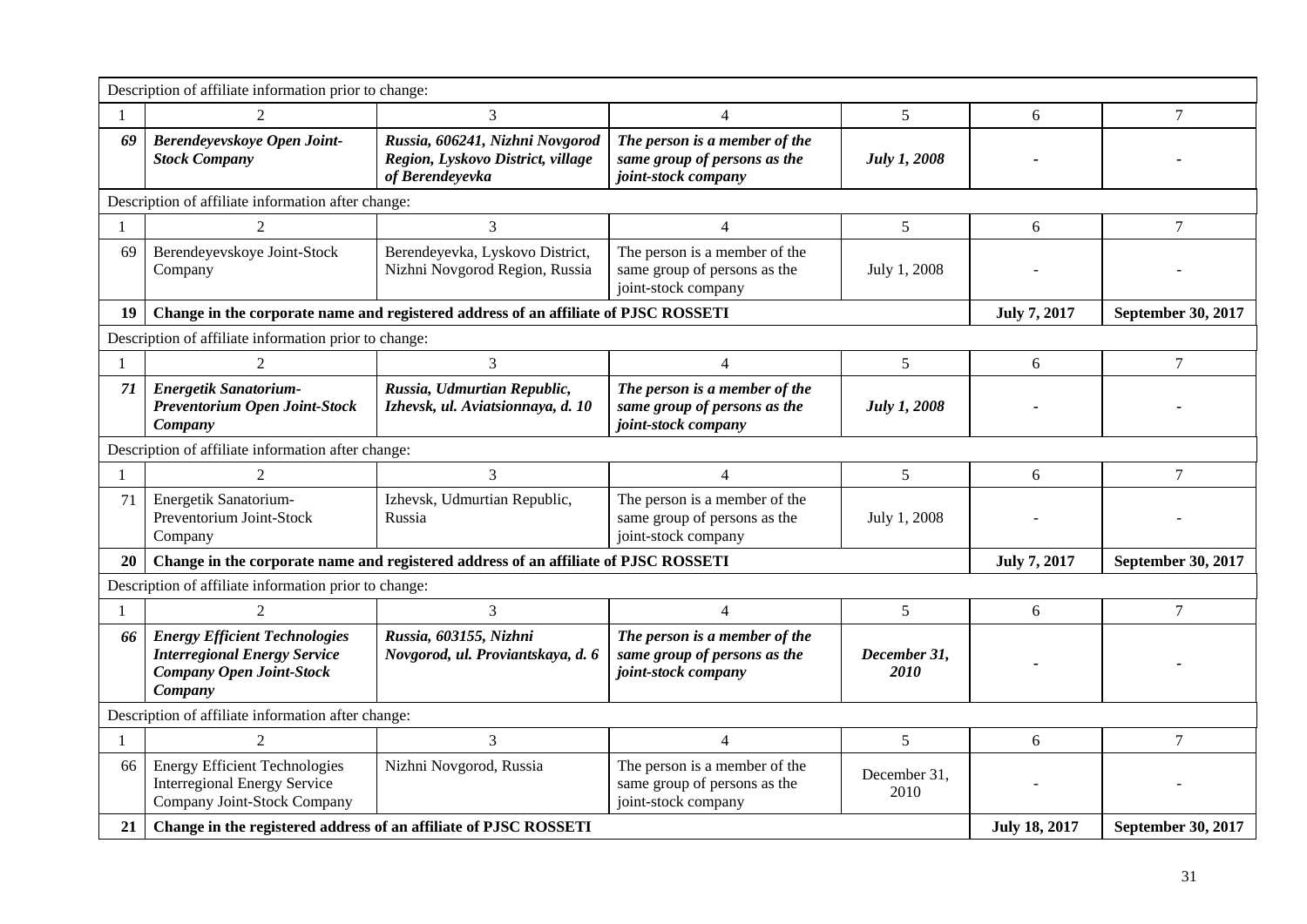|                                                    | Description of affiliate information prior to change:                                                    |                                                                      |                                                                                                                                                                                                                                                                                   |                              |                       |                    |  |  |
|----------------------------------------------------|----------------------------------------------------------------------------------------------------------|----------------------------------------------------------------------|-----------------------------------------------------------------------------------------------------------------------------------------------------------------------------------------------------------------------------------------------------------------------------------|------------------------------|-----------------------|--------------------|--|--|
| 1                                                  | 2                                                                                                        | 3                                                                    | $\overline{4}$                                                                                                                                                                                                                                                                    | $5\overline{)}$              | 6                     | $\overline{7}$     |  |  |
| 25                                                 | <b>Public Joint Stock Company</b><br><b>Interregional Distribution Grid</b><br><b>Company of Siberia</b> | Russia, 660021, Krasnoyarsk, ul.<br>Bograda, 144a                    | The joint-stock company may<br>control more than 20 percent of<br>the total number of votes<br>attaching to the shares<br>(contributions, stakes)<br>comprising the authorized<br>(share) capital of such person                                                                  | <b>July 1, 2008</b>          | 0.000262              | 0.000265           |  |  |
|                                                    |                                                                                                          |                                                                      | The person is a member of the<br>same group of persons as the<br>joint-stock company                                                                                                                                                                                              | <b>July 1, 2008</b>          |                       |                    |  |  |
| Description of affiliate information after change: |                                                                                                          |                                                                      |                                                                                                                                                                                                                                                                                   |                              |                       |                    |  |  |
| 1                                                  | 2                                                                                                        | 3                                                                    | $\overline{4}$                                                                                                                                                                                                                                                                    | 5                            | 6                     | $\tau$             |  |  |
| 25                                                 | <b>Public Joint Stock Company</b><br><b>Interregional Distribution Grid</b><br>Company of Siberia        | Krasnoyarsk, Russia                                                  | The joint-stock company may<br>control more than 20 percent of<br>the total number of votes<br>attaching to the shares<br>(contributions, stakes) comprising<br>the authorized (share) capital of<br>such person<br>The person is a member of the<br>same group of persons as the | July 1, 2008<br>July 1, 2008 | 0.000262              | 0.000265           |  |  |
|                                                    |                                                                                                          |                                                                      | joint-stock company                                                                                                                                                                                                                                                               |                              |                       |                    |  |  |
| 22                                                 | Change in the registered address of an affiliate of PJSC ROSSETI                                         |                                                                      |                                                                                                                                                                                                                                                                                   |                              | <b>August 9, 2017</b> | September 30, 2017 |  |  |
|                                                    | Description of affiliate information prior to change:                                                    |                                                                      |                                                                                                                                                                                                                                                                                   |                              |                       |                    |  |  |
| -1                                                 | 2                                                                                                        | 3                                                                    | $\overline{4}$                                                                                                                                                                                                                                                                    | 5                            | 6                     | $\overline{7}$     |  |  |
| 121                                                | <b>Public Joint Stock Company</b><br><b>Federal Testing Center</b>                                       | Russia, 191036, Saint<br>Petersburg, pr. Nevsky, d. 111/3,<br>lit. A | The person is a member of the<br>same group of persons as the<br>joint-stock company                                                                                                                                                                                              | November 21,<br>2014         |                       |                    |  |  |
|                                                    | Description of affiliate information after change:                                                       |                                                                      |                                                                                                                                                                                                                                                                                   |                              |                       |                    |  |  |
|                                                    | $\overline{2}$                                                                                           | 3                                                                    | $\overline{4}$                                                                                                                                                                                                                                                                    | $5\overline{)}$              | 6                     | $\tau$             |  |  |
| 120                                                | <b>Public Joint Stock Company</b><br><b>Federal Testing Center</b>                                       | Saint Petersburg, Russia                                             | The person is a member of the<br>same group of persons as the                                                                                                                                                                                                                     | November 21,<br>2014         |                       |                    |  |  |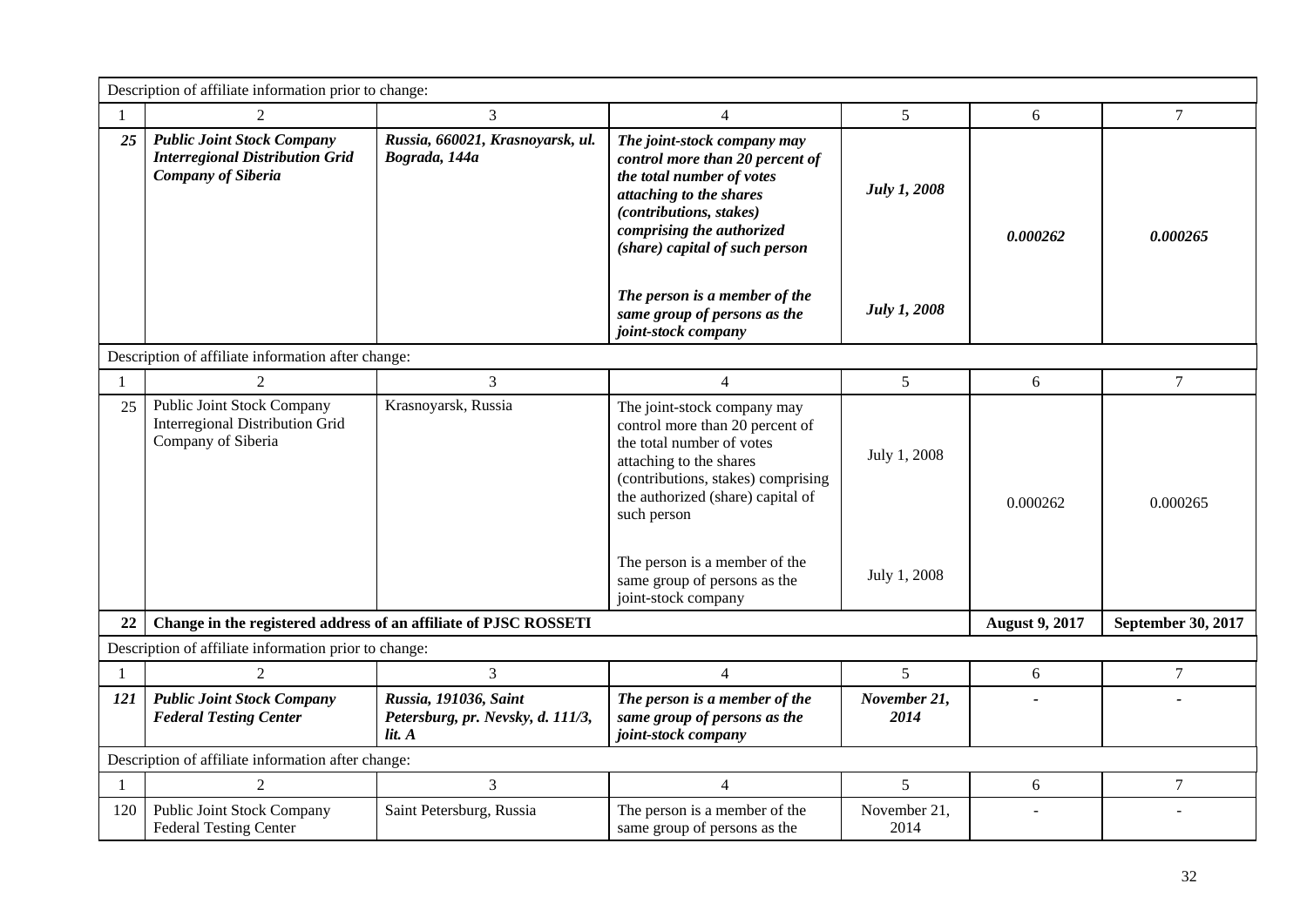|                |                                                                                                              |                                                                                     | joint-stock company                                                                                                                                                                                              |                     |                        |                    |  |  |
|----------------|--------------------------------------------------------------------------------------------------------------|-------------------------------------------------------------------------------------|------------------------------------------------------------------------------------------------------------------------------------------------------------------------------------------------------------------|---------------------|------------------------|--------------------|--|--|
| 23             | Change in the registered address of an affiliate of PJSC ROSSETI                                             |                                                                                     |                                                                                                                                                                                                                  |                     | September 5,<br>2017   | September 30, 2017 |  |  |
|                | Description of affiliate information prior to change:                                                        |                                                                                     |                                                                                                                                                                                                                  |                     |                        |                    |  |  |
| $\overline{1}$ | $\overline{2}$                                                                                               | 3                                                                                   | $\overline{4}$                                                                                                                                                                                                   | $5\overline{)}$     | 6                      | $\tau$             |  |  |
| 23             | <b>Interregional Distribution Grid</b><br><b>Company of North-West, Public</b><br><b>Joint Stock Company</b> | Gatchina, Leningrad Region,<br>Russia                                               | The joint-stock company may<br>control more than 20 percent of<br>the total number of votes<br>attaching to the shares<br>(contributions, stakes)<br>comprising the authorized<br>(share) capital of such person | <b>July 1, 2008</b> |                        |                    |  |  |
|                |                                                                                                              |                                                                                     | The person is a member of the<br>same group of persons as the<br>joint-stock company                                                                                                                             | July 1, 2008        |                        |                    |  |  |
|                | Description of affiliate information after change:                                                           |                                                                                     |                                                                                                                                                                                                                  |                     |                        |                    |  |  |
| $\overline{1}$ | 2                                                                                                            | 3                                                                                   | $\overline{4}$                                                                                                                                                                                                   | 5                   | 6                      | $\tau$             |  |  |
| 23             | <b>Interregional Distribution Grid</b><br>Company of North-West, Public<br>Joint Stock Company               | Saint Petersburg, Russia                                                            | The joint-stock company may<br>control more than 20 percent of<br>the total number of votes<br>attaching to the shares<br>(contributions, stakes) comprising<br>the authorized (share) capital of<br>such person | July 1, 2008        |                        |                    |  |  |
|                |                                                                                                              |                                                                                     | The person is a member of the<br>same group of persons as the<br>joint-stock company                                                                                                                             | July 1, 2008        |                        |                    |  |  |
| 24             |                                                                                                              | Change in the corporate name and registered address of an affiliate of PJSC ROSSETI |                                                                                                                                                                                                                  |                     | <b>August 24, 2017</b> | September 30, 2017 |  |  |
|                | Description of affiliate information prior to change:                                                        |                                                                                     |                                                                                                                                                                                                                  |                     |                        |                    |  |  |
|                | 2                                                                                                            | 3                                                                                   | $\overline{4}$                                                                                                                                                                                                   | 5                   | 6                      | $\tau$             |  |  |
| 81             | Moskabelsetmontazh Open Joint-<br><b>Stock Company</b>                                                       | Russia, 115088, Moscow, ul.<br>Yuzhnoportovaya, d. 17                               | The person is a member of the<br>same group of persons as the<br>joint-stock company                                                                                                                             | <b>July 1, 2008</b> |                        |                    |  |  |
|                | Description of affiliate information after change:                                                           |                                                                                     |                                                                                                                                                                                                                  |                     |                        |                    |  |  |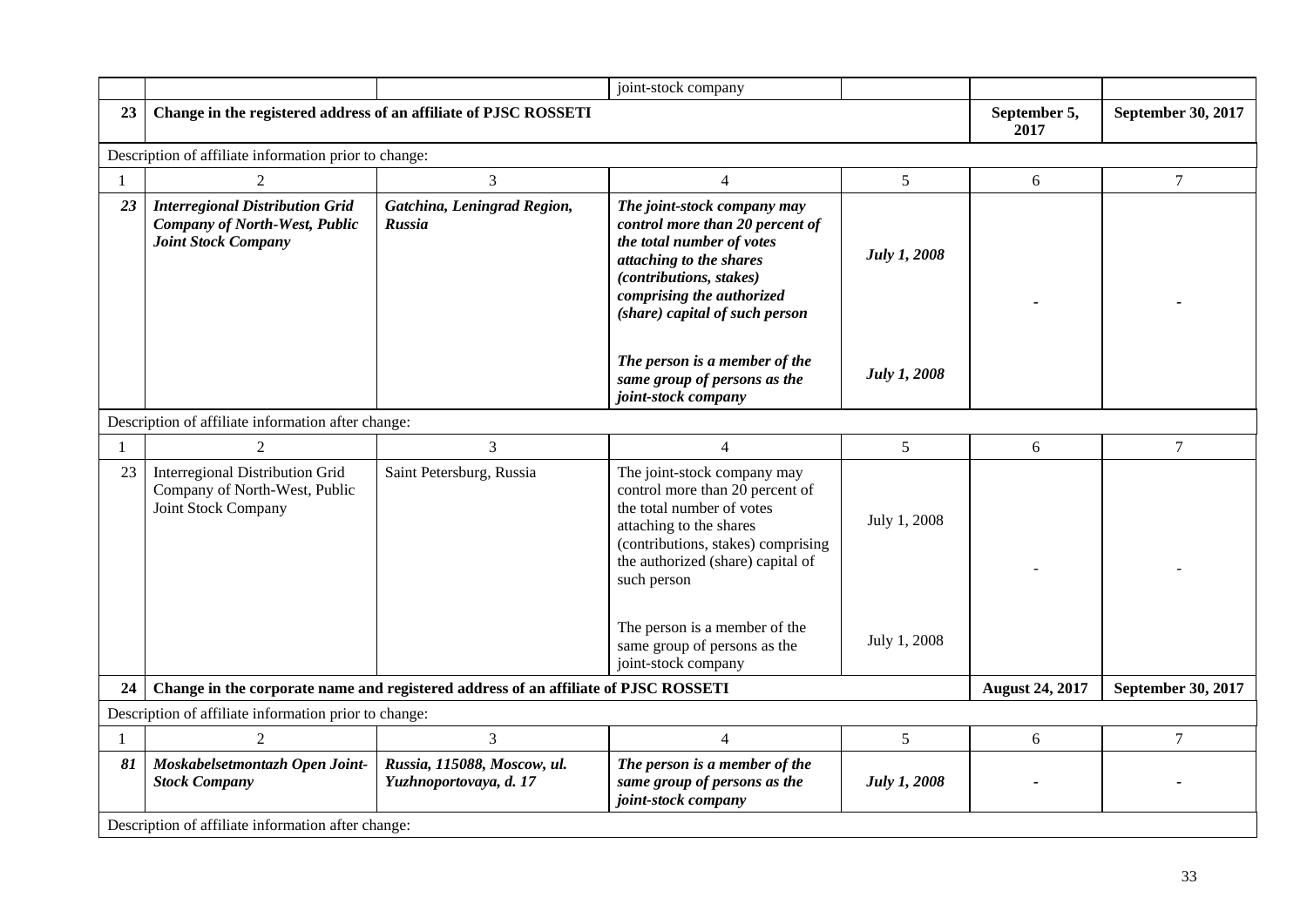|              | 2                                                                                             | 3                                                                       | $\overline{4}$                                                                                                                                                                                                   | 5                     | 6                    | $\overline{7}$     |  |
|--------------|-----------------------------------------------------------------------------------------------|-------------------------------------------------------------------------|------------------------------------------------------------------------------------------------------------------------------------------------------------------------------------------------------------------|-----------------------|----------------------|--------------------|--|
| 80           | Moskabelsetmontazh Joint-Stock<br>Company                                                     | Moscow, Russia                                                          | The person is a member of the<br>same group of persons as the<br>joint-stock company                                                                                                                             | July 1, 2008          |                      |                    |  |
| 25           | Change in the corporate name of an affiliate of PJSC ROSSETI                                  |                                                                         |                                                                                                                                                                                                                  |                       | <b>July 25, 2017</b> | September 30, 2017 |  |
|              | Description of affiliate information prior to change:                                         |                                                                         |                                                                                                                                                                                                                  |                       |                      |                    |  |
| $\mathbf{1}$ | $\mathcal{D}_{\mathcal{L}}$                                                                   | 3                                                                       | $\overline{4}$                                                                                                                                                                                                   | 5                     | 6                    | $\overline{7}$     |  |
| 119          | <b>Regional Development</b><br><b>Corporation Open Joint-Stock</b><br>Company                 | Russia, 344022, Rostov-on-Don,<br>ul. Suvorova, 91, floor 7, room<br>44 | The person is a member of the<br>same group of persons as the<br>joint-stock company                                                                                                                             | September 30,<br>2014 |                      |                    |  |
|              | Description of affiliate information after change:                                            |                                                                         |                                                                                                                                                                                                                  |                       |                      |                    |  |
| -1           | $\mathfrak{D}$                                                                                | 3                                                                       | $\overline{4}$                                                                                                                                                                                                   | 5                     | 6                    | $\overline{7}$     |  |
| 118          | <b>Regional Development</b><br>Corporation Joint-Stock Company                                | Russia, 344022, Rostov-on-Don,<br>ul. Suvorova, 91, floor 7, room 44    | The person is a member of the<br>same group of persons as the<br>joint-stock company                                                                                                                             | September 30,<br>2014 |                      |                    |  |
| 26           | Change in the registered address of an affiliate of PJSC ROSSETI                              |                                                                         | <b>July 20, 2017</b>                                                                                                                                                                                             | September 30, 2017    |                      |                    |  |
|              | Description of affiliate information prior to change:                                         |                                                                         |                                                                                                                                                                                                                  |                       |                      |                    |  |
| $\mathbf{1}$ |                                                                                               | 3                                                                       | $\overline{4}$                                                                                                                                                                                                   | $\mathfrak{S}$        | 6                    | $\boldsymbol{7}$   |  |
| 21           | <b>Federal Grid Company of</b><br><b>Unified Energy System, Public</b><br>Joint-Stock Company | Russia, 117630, Moscow, ul.<br>Akademika Chelomeya, d. 5A               | The joint-stock company may<br>control more than 20 percent of<br>the total number of votes<br>attaching to the shares<br>(contributions, stakes)<br>comprising the authorized<br>(share) capital of such person | June 14, 2013         |                      |                    |  |
|              |                                                                                               |                                                                         | The person is a member of the<br>same group of persons as the<br>joint-stock company                                                                                                                             | <b>July 10, 2012</b>  |                      |                    |  |
|              | Description of affiliate information after change:                                            |                                                                         |                                                                                                                                                                                                                  |                       |                      |                    |  |
| $\mathbf{1}$ | $\mathfrak{D}$                                                                                | 3                                                                       | $\overline{4}$                                                                                                                                                                                                   | $5\overline{)}$       | 6                    | $\overline{7}$     |  |
| 21           | Federal Grid Company of Unified<br>Energy System, Public Joint-<br><b>Stock Company</b>       | Moscow, Russia                                                          | The joint-stock company may<br>control more than 20 percent of<br>the total number of votes<br>attaching to the shares                                                                                           | June 14, 2013         |                      |                    |  |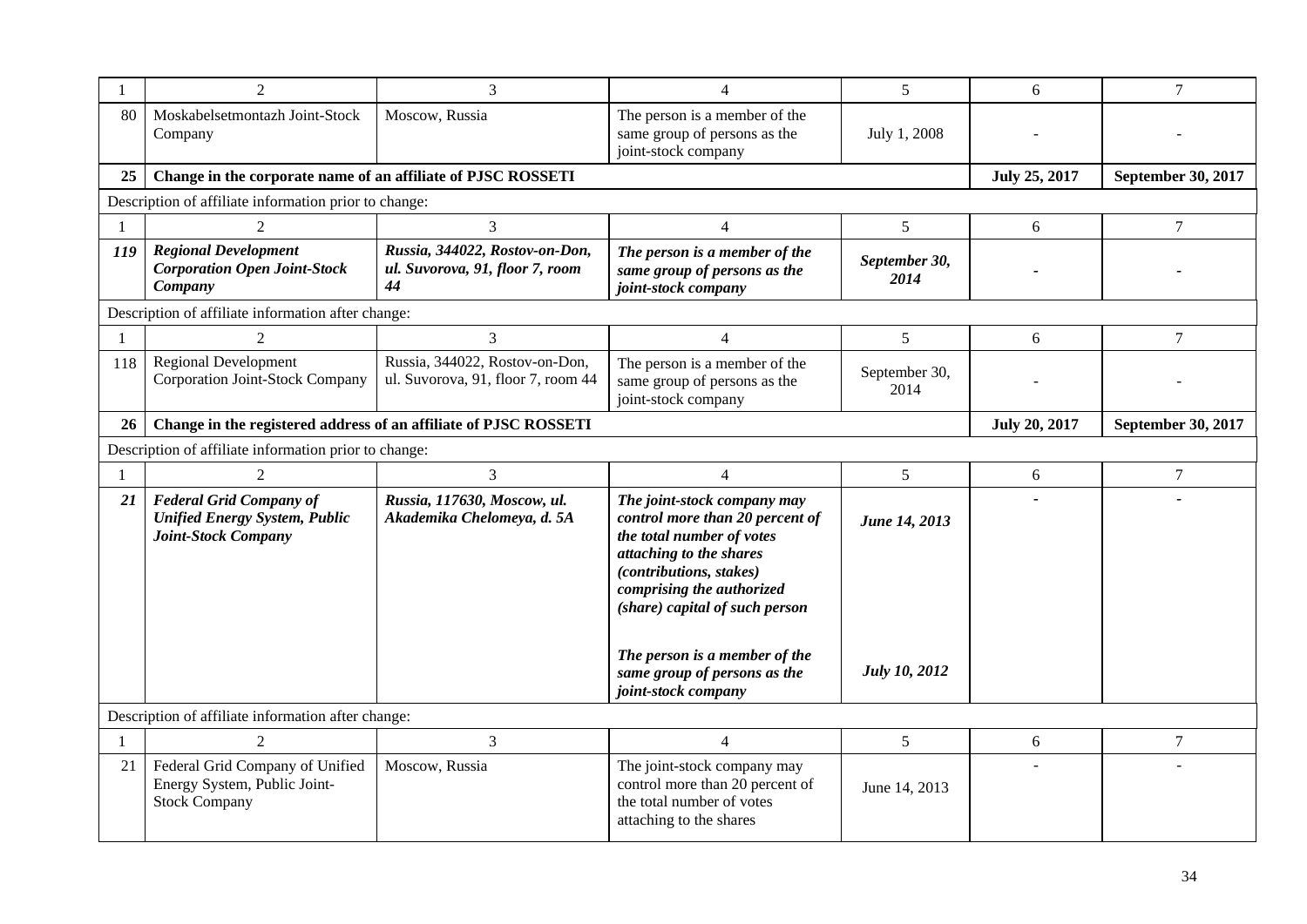| 27                                                                                                                                           |                                                                                          |                                                     | (contributions, stakes) comprising<br>the authorized (share) capital of<br>such person<br>The person is a member of the<br>same group of persons as the<br>joint-stock company                                                                    | July 10, 2012             | <b>July 14, 2017</b> | September 30, 2017 |  |  |  |
|----------------------------------------------------------------------------------------------------------------------------------------------|------------------------------------------------------------------------------------------|-----------------------------------------------------|---------------------------------------------------------------------------------------------------------------------------------------------------------------------------------------------------------------------------------------------------|---------------------------|----------------------|--------------------|--|--|--|
| Change in the corporate name and registered address of an affiliate of PJSC ROSSETI<br>Description of affiliate information prior to change: |                                                                                          |                                                     |                                                                                                                                                                                                                                                   |                           |                      |                    |  |  |  |
| 1                                                                                                                                            | 2                                                                                        | 3                                                   | $\overline{4}$                                                                                                                                                                                                                                    | 5                         | 6                    | $\tau$             |  |  |  |
| 56                                                                                                                                           | <b>Joint-Stock Company</b><br>G. M. Krzhizhanovsky Power<br><b>Engineering Institute</b> | Russia, 119991, Moscow,<br>Leninsky prospekt, d. 19 | The joint-stock company may<br>control more than 20 percent of<br>the total number of votes<br>attaching to the shares<br>(contributions, stakes)<br>comprising the authorized<br>(share) capital of such person                                  | <b>July 1, 2008</b>       |                      |                    |  |  |  |
|                                                                                                                                              |                                                                                          |                                                     | The person is a member of the<br>same group of persons as the<br>joint-stock company                                                                                                                                                              | <b>July 10, 2012</b>      |                      |                    |  |  |  |
|                                                                                                                                              | Description of affiliate information after change:                                       |                                                     |                                                                                                                                                                                                                                                   |                           |                      |                    |  |  |  |
| 1                                                                                                                                            | $\overline{2}$                                                                           | 3                                                   | $\overline{4}$                                                                                                                                                                                                                                    | 5                         | 6                    | $\tau$             |  |  |  |
| 56                                                                                                                                           | Joint-Stock Company<br>G. M. Krzhizhanovsky Power<br><b>Engineering Institute</b>        | Moscow, Russia                                      | The joint-stock company may<br>control more than 20 percent of<br>the total number of votes<br>attaching to the shares<br>(contributions, stakes) comprising<br>the authorized (share) capital of<br>such person<br>The person is a member of the | July 1, 2008              |                      |                    |  |  |  |
|                                                                                                                                              |                                                                                          |                                                     | same group of persons as the<br>joint-stock company                                                                                                                                                                                               | July 10, 2012             |                      |                    |  |  |  |
| 28                                                                                                                                           | Change in the start date of being deemed to be an affiliate of PJSC ROSSETI              |                                                     | <b>August 29, 2017</b>                                                                                                                                                                                                                            | <b>September 30, 2017</b> |                      |                    |  |  |  |
|                                                                                                                                              | Description of affiliate information prior to change:                                    |                                                     |                                                                                                                                                                                                                                                   |                           |                      |                    |  |  |  |